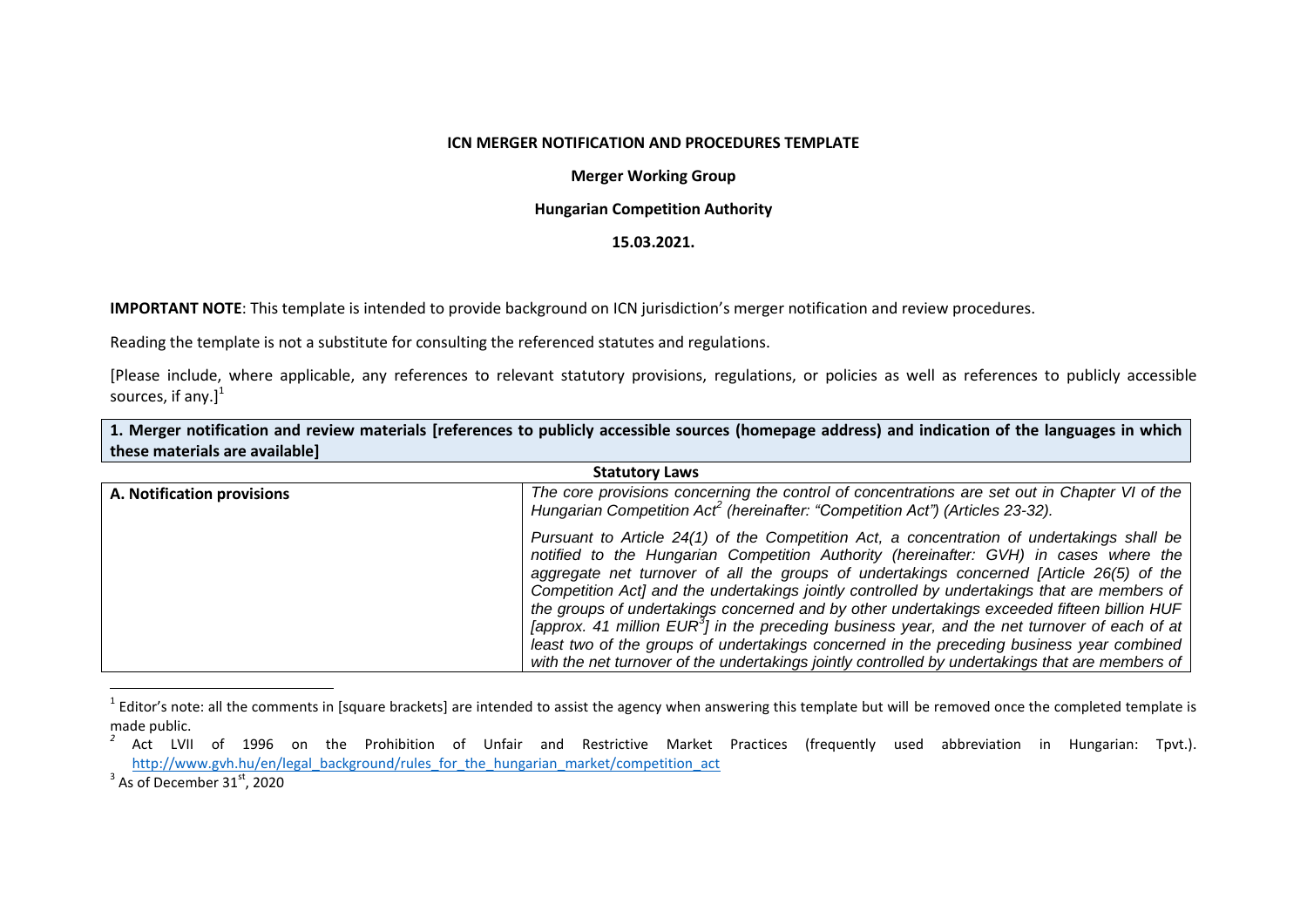|                                     | the respective group of undertakings and other undertakings in the preceding year was more<br>than 1 billion HUF [approx. 2.7 million EUR].                                                                                                                                                                                                                                                                                                                                                                                                                                                                  |  |
|-------------------------------------|--------------------------------------------------------------------------------------------------------------------------------------------------------------------------------------------------------------------------------------------------------------------------------------------------------------------------------------------------------------------------------------------------------------------------------------------------------------------------------------------------------------------------------------------------------------------------------------------------------------|--|
|                                     | According to Article 24(4), a concentration shall be notified also if it is not obvious that the<br>concentration does not significantly impede competition on the relevant market (Article 14), in<br>particular as a result of creation or strengthening of a dominant position, and where the<br>aggregate net turnover of all the groups of undertakings concerned and the undertakings<br>jointly controlled by undertakings that are members of the groups of undertakings concerned<br>and by other undertakings exceeded 5 billion HUF [approx. 13.7 million EUR] in the preceding<br>business year. |  |
|                                     | Furthermore, other major sources of law regarding transactions are:                                                                                                                                                                                                                                                                                                                                                                                                                                                                                                                                          |  |
|                                     | Act CXX of 2001 on Capital Markets (Capital Markets Act)<br>$\bullet$                                                                                                                                                                                                                                                                                                                                                                                                                                                                                                                                        |  |
|                                     | Act V of 2013 on the Civil Code (Civil Code)                                                                                                                                                                                                                                                                                                                                                                                                                                                                                                                                                                 |  |
|                                     | The Civil Code provides a number of general principles and relevant provisions<br>including those relating to the merger and demerger of companies, the increase and<br>decrease of the subscribed capital of companies, etc.                                                                                                                                                                                                                                                                                                                                                                                |  |
|                                     | Act CLXXXV of 2010 on Media Services and Mass Media (Media Services Act)<br>$\bullet$                                                                                                                                                                                                                                                                                                                                                                                                                                                                                                                        |  |
|                                     | Act LVII of 2018 on Controlling Foreign Investments Violating Hungary's Security<br><i><b>Interests</b></i>                                                                                                                                                                                                                                                                                                                                                                                                                                                                                                  |  |
|                                     | and there are temporary rules (usually stipulated by government decrees) due to the<br>COVID-19 virus.                                                                                                                                                                                                                                                                                                                                                                                                                                                                                                       |  |
|                                     |                                                                                                                                                                                                                                                                                                                                                                                                                                                                                                                                                                                                              |  |
| <b>B. Substantive merger review</b> | According to Article 30 of the Competition Act:                                                                                                                                                                                                                                                                                                                                                                                                                                                                                                                                                              |  |
| <b>Provisions</b>                   | (1) The GVH shall prohibit a concentration where, with a view to the provisions of paragraph<br>(2), the concentration would significantly reduce competition on the relevant market, in<br>particular as a result of the creation or strengthening of a dominant position.                                                                                                                                                                                                                                                                                                                                  |  |
|                                     | (2) When assessing a concentration, both advantages and disadvantages resulting from the<br>concentration shall be considered. In the course of such consideration, the following factors<br>shall be examined in particular:                                                                                                                                                                                                                                                                                                                                                                                |  |
|                                     | a) the structure of the relevant markets, existing or potential competition on the relevant<br>markets, procurement and marketing possibilities, the costs, risks and technical,                                                                                                                                                                                                                                                                                                                                                                                                                             |  |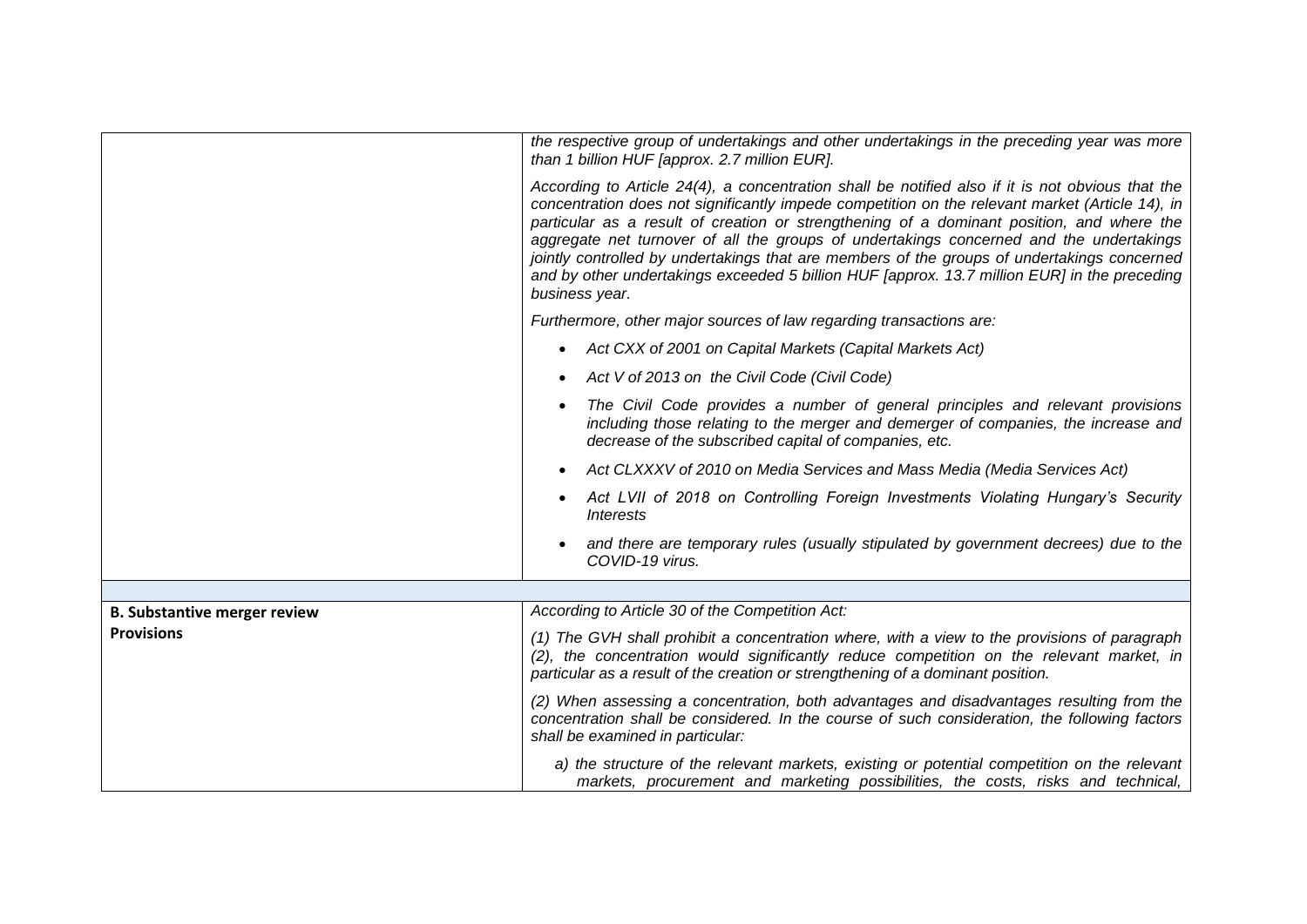|                                                   | economic and legal conditions of market entry and exit, the prospective effects of the<br>concentration on competition on the relevant markets;                                                                                                                                                                                                                                                                                                                                                                                                                                                                                                                                                                                                                                                                                    |
|---------------------------------------------------|------------------------------------------------------------------------------------------------------------------------------------------------------------------------------------------------------------------------------------------------------------------------------------------------------------------------------------------------------------------------------------------------------------------------------------------------------------------------------------------------------------------------------------------------------------------------------------------------------------------------------------------------------------------------------------------------------------------------------------------------------------------------------------------------------------------------------------|
|                                                   | b) the market position and strategy, economic and financial capacity, business conduct,<br>internal and external competitiveness of the undertakings concerned and likely changes<br>to them;                                                                                                                                                                                                                                                                                                                                                                                                                                                                                                                                                                                                                                      |
|                                                   | c) the effect of the concentration on suppliers and trading parties.                                                                                                                                                                                                                                                                                                                                                                                                                                                                                                                                                                                                                                                                                                                                                               |
|                                                   | (3) Where the significant reduction of competition in the relevant market resulting from the<br>concentration can be prevented if certain pre- or post-conditions are satisfied - in particular<br>the alienation of certain parts of an undertaking or particular assets, or the termination of<br>control over an indirect participant - or if certain rules of conduct are observed, and the<br>undertakings which are concerned in this respect commit to modify the concentration in line<br>with such conditions, or to demonstrate appropriate conduct once the concentration is<br>implemented, the Hungarian Competition Authority may, rather than prohibiting the<br>concentration, impose an obligation to abide by such commitments or impose pre- or post-<br>conditions for the implementation of the concentration |
|                                                   |                                                                                                                                                                                                                                                                                                                                                                                                                                                                                                                                                                                                                                                                                                                                                                                                                                    |
| C. Implementing regulations                       | There are no implementing regulations. It must be noted, however, that some answers below<br>(where relevant) further elaborate on the established practice of the GVH.                                                                                                                                                                                                                                                                                                                                                                                                                                                                                                                                                                                                                                                            |
|                                                   |                                                                                                                                                                                                                                                                                                                                                                                                                                                                                                                                                                                                                                                                                                                                                                                                                                    |
| D. Notification forms or information requirements | The notification form is uniform for all transactions, however, Chapter V.9. of the form provides<br>for the option to disclose relevant qualitative factors to the effects on competition (this<br>questionnaire shall be completed with respect to the aspects and questions of the detailed<br>market analysis according to the Guide on the notification form).                                                                                                                                                                                                                                                                                                                                                                                                                                                                |
|                                                   | The notification Form is accessible in English on the GVH's website:                                                                                                                                                                                                                                                                                                                                                                                                                                                                                                                                                                                                                                                                                                                                                               |
|                                                   | https://www.gvh.hu/pfile/file?path=/en/for_professional_users/forms/fuzios_urlap_uj_<br>logo_a_pdf&inline=true                                                                                                                                                                                                                                                                                                                                                                                                                                                                                                                                                                                                                                                                                                                     |
|                                                   | The Guide to the notification form is available on the website of the GVH's website (in<br>Hungarian only):                                                                                                                                                                                                                                                                                                                                                                                                                                                                                                                                                                                                                                                                                                                        |
|                                                   | https://www.gvh.hu/pfile/file?path=/szakmai_felhasznaloknak/urlapok/fuzios_utmutato                                                                                                                                                                                                                                                                                                                                                                                                                                                                                                                                                                                                                                                                                                                                                |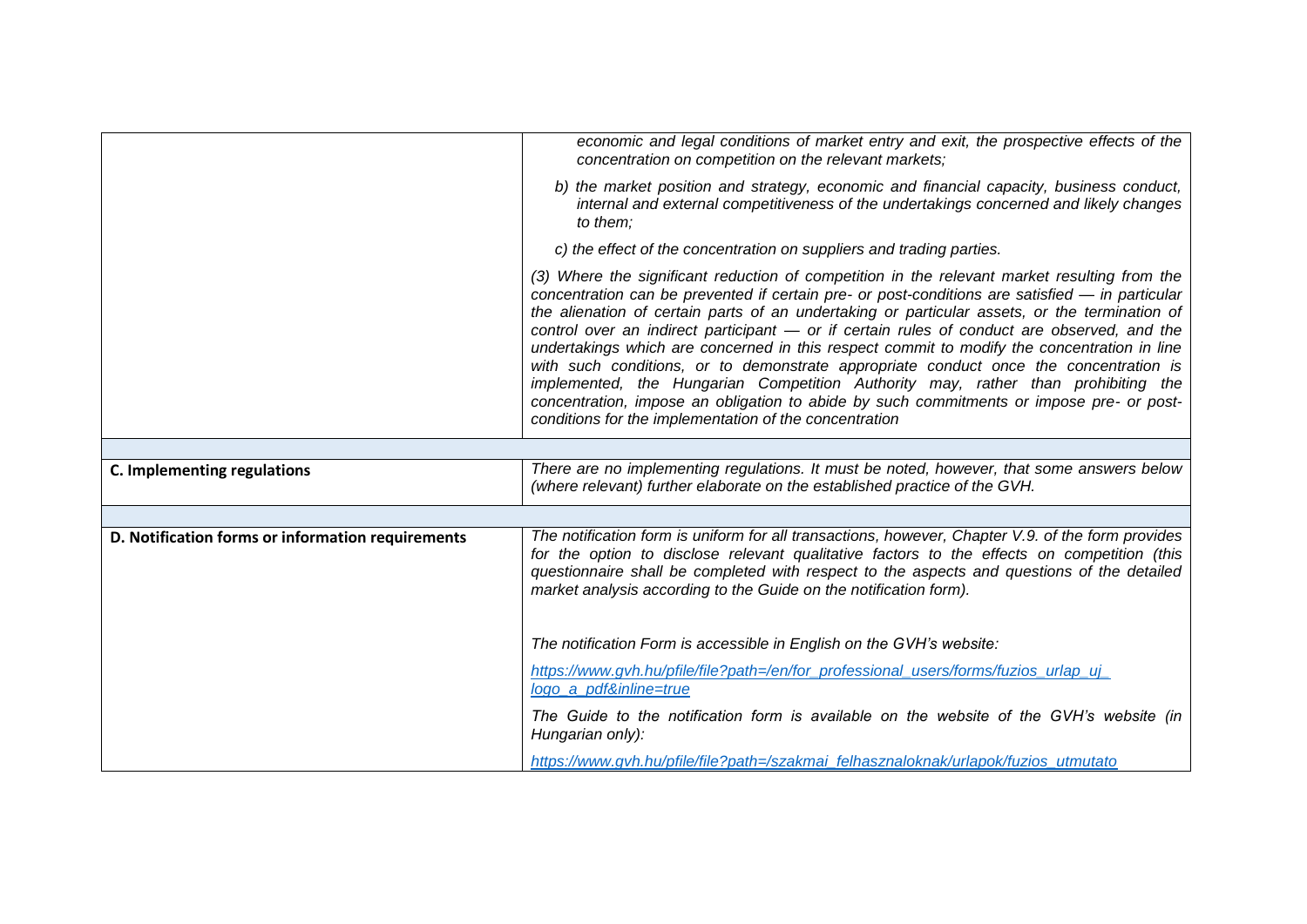|                                                                                                      | 20180101 fin ujlogo&inline=true                                                                                                                                                                                                                                                                                                                                                                                                                                                                            |
|------------------------------------------------------------------------------------------------------|------------------------------------------------------------------------------------------------------------------------------------------------------------------------------------------------------------------------------------------------------------------------------------------------------------------------------------------------------------------------------------------------------------------------------------------------------------------------------------------------------------|
|                                                                                                      | <b>Interpretative Guidelines and Notices</b>                                                                                                                                                                                                                                                                                                                                                                                                                                                               |
| E. Guidance on Merger Notification Process [e.g.,<br>information on calculation of thresholds, etc.] | The following guidance are available in connection with the merger notification process, and,<br>for completeness' sake, it should also be mentioned that there is a notice regarding the pre-<br>notification consultations (Notice $N^{\circ}$ 9/2017. of the President of the Hungarian Competition<br>Authority and the Chair of the Competition Council of the Hungarian Competition Authority<br>regarding the pre-notification consultations related to the concentration assessment<br>procedure). |
|                                                                                                      | Notice $N^{\circ}$ 2/2020 of the President of the Hungarian Competition Authority and the Chair of the<br>Competition Council of the Hungarian Competition Authority regarding certain jurisdictional<br>aspects of the procedure for assessing concentrations                                                                                                                                                                                                                                             |
|                                                                                                      | https://www.gvh.hu/pfile/file?path=/szakmai_felhasznaloknak/kozlemenyek/2_2020_<br>kozlemeny_2021re&inline=true                                                                                                                                                                                                                                                                                                                                                                                            |
|                                                                                                      | To be used for notifications submitted after 1 January 2021.                                                                                                                                                                                                                                                                                                                                                                                                                                               |
|                                                                                                      | Notice 7/2017 (modified by Notice N° 2/2018 and Notice N° 3/2020) of the President of the<br>Hungarian Competition Authority and the Chair of the Competition Council of the Hungarian<br>Competition Authority regarding the obligation of notification of concentrations, the initiation of<br>competition control proceedings and the application of the 'non obviousness' criteria in the<br>initiation of Phase II proceedings                                                                        |
|                                                                                                      | https://gvh.hu/pfile/file?path=/szakmai_felhasznaloknak/kozlemenyek/7_2017_egyseges-a-<br>modositoval_2021re&inline=true                                                                                                                                                                                                                                                                                                                                                                                   |
|                                                                                                      | Provisions modified by Notice $N^{\circ}$ 2/2018 are used for notifications submitted after 1 January<br>2019 and provisions modified by Notice $N^{\circ}$ 3/2020 are used for notifications submitted after 1<br>January 2021.                                                                                                                                                                                                                                                                           |
|                                                                                                      | Guidance to the Filling Out of the Concentration Notification Form for the authorisation of a<br>concentration pursuant to Section 24 of Act LVII of 1996 on the Prohibition of Unfair and<br>Restrictive Market Practices (Guidance to the Notification Form).                                                                                                                                                                                                                                            |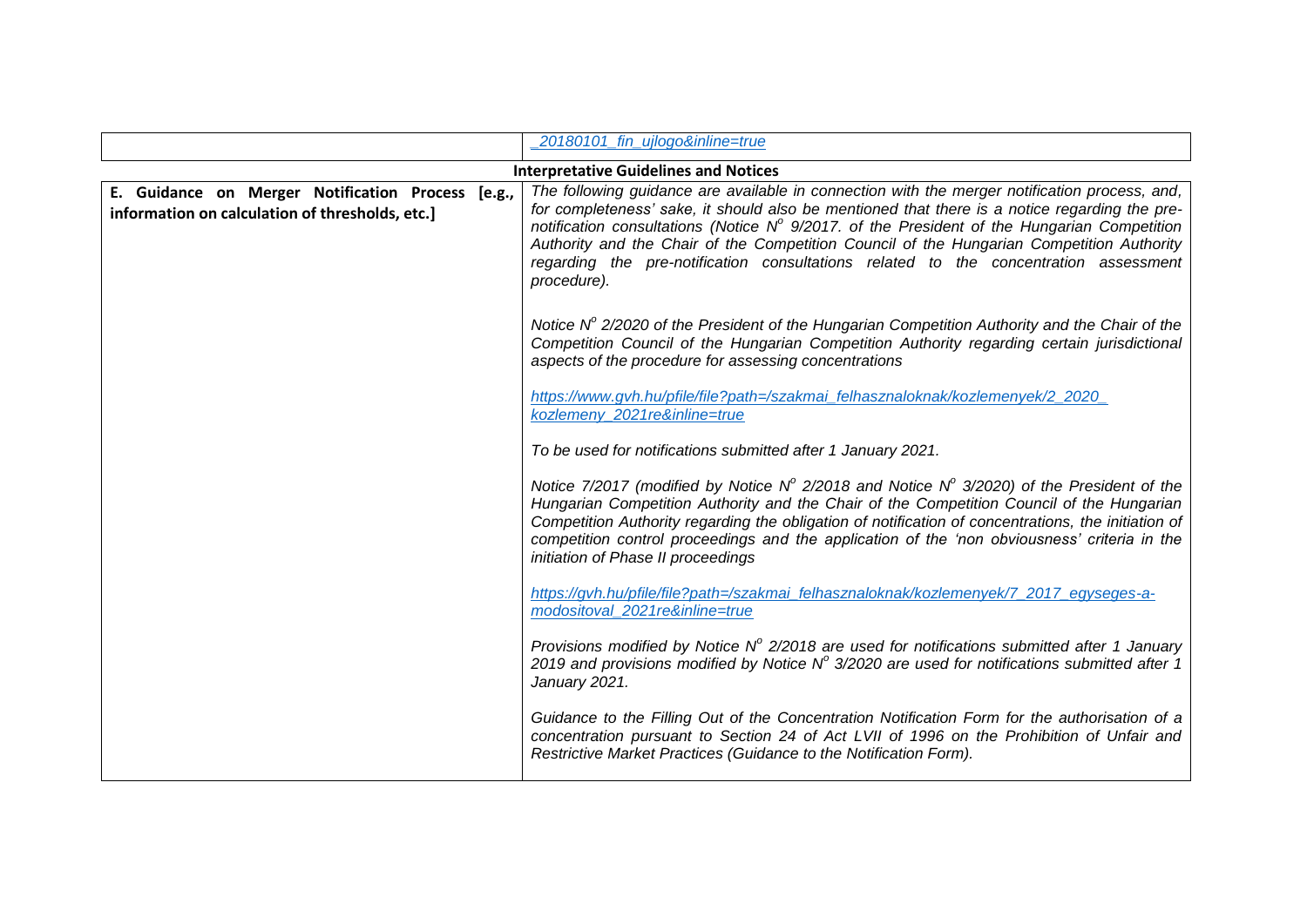| F. Guidance on Substantive Assessment in Merger<br>Review [Please include reference separately, if<br>applicable]                                                                                                 | To be used for notifications submitted after 1 January 2018.<br>(Please note that the Guidance and the Notices are only available in Hungarian.)<br>Guidance about the methods of analysis used by the GVH in the proceedings for the<br>authorisation of a concentration, as well as the specific information that these methods rely on<br>and the relating information requirements.<br>Issued in 2010.<br>https://www.qvh.hu/pfile/file?path=/szakmai felhasznaloknak/osszefonodasok -<br>fuziok/Szakmaifelhasznalok_fuziok_tajekoztatas_bevezeto_2010_09_16.pdf&inline=true<br>General Methodology: The methodological approach of the analysis of the concentrations<br>Issued in 2010.<br>https://www.qvh.hu/pfile/file?path=/szakmai felhasznaloknak/osszefonodasok -<br>fuziok/Szakmaifelhasznalok_fuziok_altalanos_modszertan_2010_09_16.pdf&inline=true |
|-------------------------------------------------------------------------------------------------------------------------------------------------------------------------------------------------------------------|--------------------------------------------------------------------------------------------------------------------------------------------------------------------------------------------------------------------------------------------------------------------------------------------------------------------------------------------------------------------------------------------------------------------------------------------------------------------------------------------------------------------------------------------------------------------------------------------------------------------------------------------------------------------------------------------------------------------------------------------------------------------------------------------------------------------------------------------------------------------|
|                                                                                                                                                                                                                   | (Please note that these Guidance are only available in Hungarian                                                                                                                                                                                                                                                                                                                                                                                                                                                                                                                                                                                                                                                                                                                                                                                                   |
| G. Has your agency published guidelines or directives on<br>notification of mergers involving specific sectors (e.g.,<br>digital economy)? [If affirmative, please provide<br>references and languages available] | Our authority has not published any guidelines or directives on notification of mergers involving<br>specific sectors.                                                                                                                                                                                                                                                                                                                                                                                                                                                                                                                                                                                                                                                                                                                                             |
|                                                                                                                                                                                                                   |                                                                                                                                                                                                                                                                                                                                                                                                                                                                                                                                                                                                                                                                                                                                                                                                                                                                    |
| Н.<br>Other relevant<br>notices, policy<br>statements,<br>interpretations, rules, or guidance on aspects of merger<br>review or the agency's decision-making process                                              | Market definition - The most important considerations that must be taken into account when<br>defining the relevant markets affected by the concentration<br>Issued in 2010.<br>https://www.gvh.hu/pfile/file?path=/szakmai_felhasznaloknak/osszefonodasok_-<br>fuziok/Szakmaifelhasznalok_fuziok_piacmeghatarozas_2010_09_16.pdf&inline=true<br>Data - The degree of detail and the quality of the data used by the GVH for the quantitative<br>analysis of the concentrations.                                                                                                                                                                                                                                                                                                                                                                                   |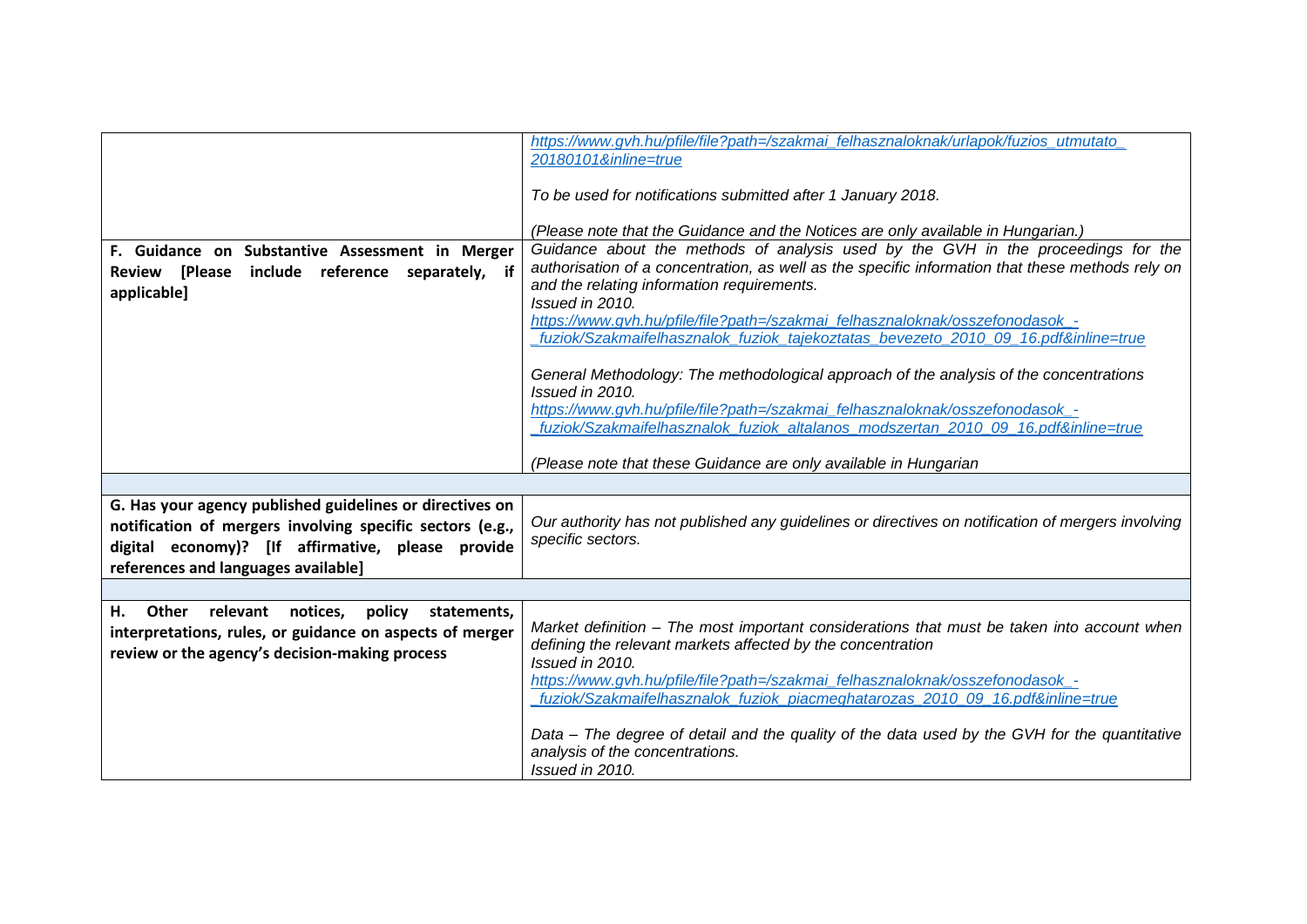| https://www.gvh.hu/pfile/file?path=/szakmai_felhasznaloknak/osszefonodasok_-<br>fuziok/Szakmaifelhasznalok fuziok adatok 2010 09 16.pdf&inline=true                                                                                                                                                                                                      |
|----------------------------------------------------------------------------------------------------------------------------------------------------------------------------------------------------------------------------------------------------------------------------------------------------------------------------------------------------------|
| Assessment of horizontal effects - The considerations that must be taken into account when<br>assessing the non-coordinated horizontal effects of concentrations.<br>Issued in 2010<br>https://www.qvh.hu/pfile/file?path=/szakmai_felhasznaloknak/osszefonodasok_-<br>fuziok/Szakmaifelhasznalok fuziok horizontalis hatasok 2010 09 16.pdf&inline=true |
| Please note that these documents are only available in Hungarian.                                                                                                                                                                                                                                                                                        |

| 2. Agency (or Agencies) responsible for merger enforcement.                                                                                                                   |                                                                                                                                                                                                                                                                                                           |  |
|-------------------------------------------------------------------------------------------------------------------------------------------------------------------------------|-----------------------------------------------------------------------------------------------------------------------------------------------------------------------------------------------------------------------------------------------------------------------------------------------------------|--|
| A. Name of the Agency which reviews mergers. If there is<br>more than one agency, please describe the allocation of<br>responsibilities.                                      | Gazdasági Versenyhivatal (GVH - Hungarian Competition Authority)                                                                                                                                                                                                                                          |  |
|                                                                                                                                                                               |                                                                                                                                                                                                                                                                                                           |  |
| B. Contact details of the agency [address and telephone<br>including the country code, email, website address and<br>languages available on the website]                      | Address:<br>H-1054 Hungary, Budapest, Alkotmány utca 5.<br><b>Postal address:</b><br>H-1391 Budapest 62, PO Box 211<br><b>Telephone:</b><br>(0036) 1-472-8900<br><b>E-mail (Merger Section):</b><br>fuzios@gyh.hu<br>Website address:<br>http://www.gvh.hu/<br>Languages available:<br>Hungarian, English |  |
|                                                                                                                                                                               |                                                                                                                                                                                                                                                                                                           |  |
| C. Is agency staff available for jurisdiction/filing guidance? [If<br>yes, please provide contact points for questions on merger<br>filing requirements and/or consultations] | <b>Head of Merger Section:</b><br>Ms Judit Buránszki<br>Telephone:<br>(0036) 1-472-8908                                                                                                                                                                                                                   |  |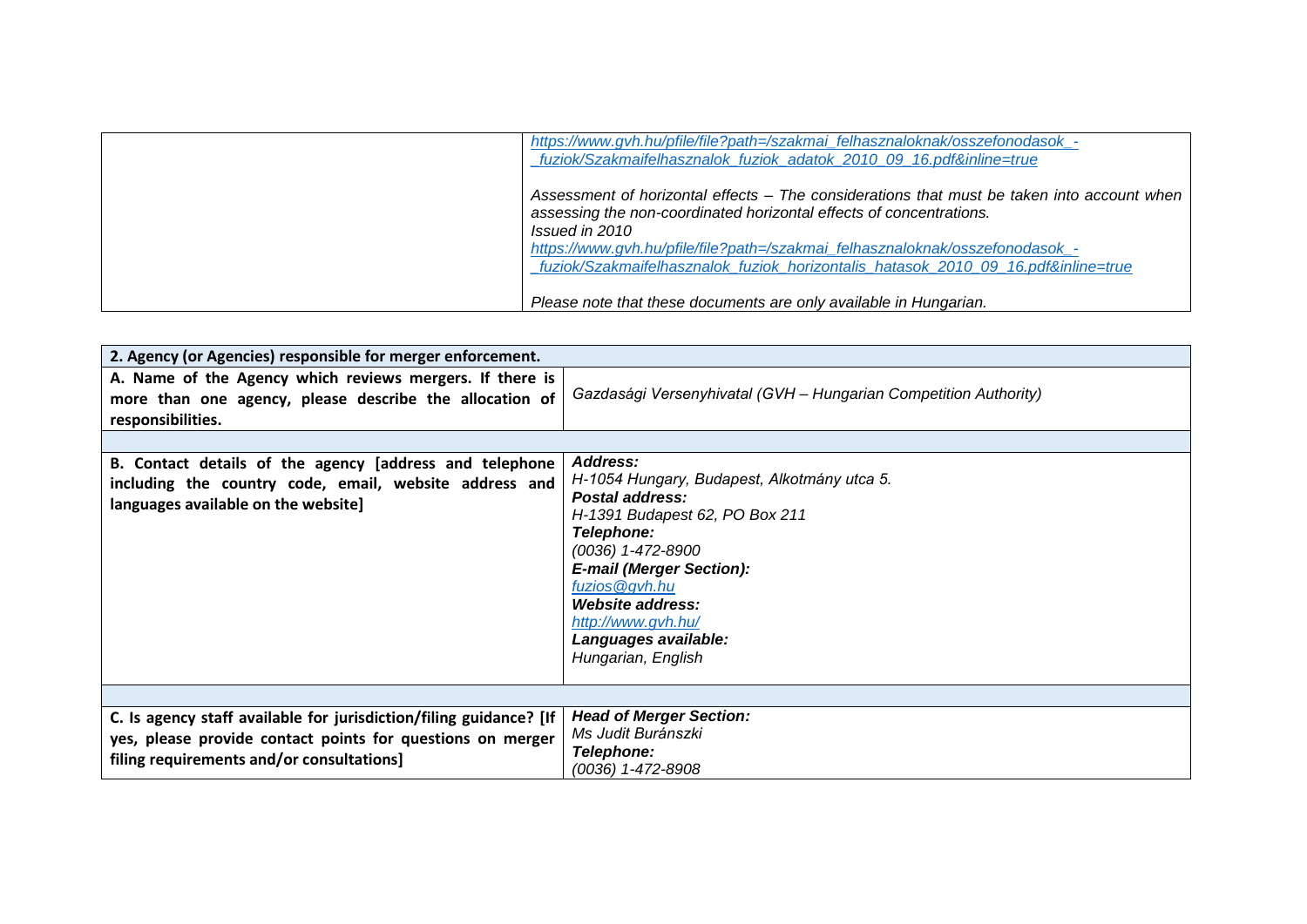| E-mail:                |
|------------------------|
| fuzios@gvh.hu          |
| or                     |
| buranszki.judit@gvh.hu |

| <b>3. Covered transactions</b>                                                                                                                                                           |                                                                                                                                                                                                                                                                                                                                                                                                                                                                                                                                                                                                                                                                                                                                                                                                                                                                                                                                                                                                                                                                                                                   |
|------------------------------------------------------------------------------------------------------------------------------------------------------------------------------------------|-------------------------------------------------------------------------------------------------------------------------------------------------------------------------------------------------------------------------------------------------------------------------------------------------------------------------------------------------------------------------------------------------------------------------------------------------------------------------------------------------------------------------------------------------------------------------------------------------------------------------------------------------------------------------------------------------------------------------------------------------------------------------------------------------------------------------------------------------------------------------------------------------------------------------------------------------------------------------------------------------------------------------------------------------------------------------------------------------------------------|
| A. Thorough definition of potentially covered transactions                                                                                                                               |                                                                                                                                                                                                                                                                                                                                                                                                                                                                                                                                                                                                                                                                                                                                                                                                                                                                                                                                                                                                                                                                                                                   |
| [i.e., share acquisitions, asset acquisitions, mergers, de-<br>mergers, consolidations, consortia, amalgamations, joint<br>ventures or other forms of contractual relationships, such as | The Competition Act regulates concentrations of all types of undertakings (including<br>legal entities and private persons if they fall under the scope of the Competition Act, that<br>is, if they engage in economic activity).                                                                                                                                                                                                                                                                                                                                                                                                                                                                                                                                                                                                                                                                                                                                                                                                                                                                                 |
| partnerships and alliance agreements]                                                                                                                                                    | According to Article 23(1) of the Competition Act, the GVH will examine the following<br>types of transactions:                                                                                                                                                                                                                                                                                                                                                                                                                                                                                                                                                                                                                                                                                                                                                                                                                                                                                                                                                                                                   |
|                                                                                                                                                                                          | i. merger of two or more previously independent undertakings;                                                                                                                                                                                                                                                                                                                                                                                                                                                                                                                                                                                                                                                                                                                                                                                                                                                                                                                                                                                                                                                     |
|                                                                                                                                                                                          | ii. acquisition of direct or indirect, sole or joint control over the whole or a part of a<br>previously independent undertaking; and                                                                                                                                                                                                                                                                                                                                                                                                                                                                                                                                                                                                                                                                                                                                                                                                                                                                                                                                                                             |
|                                                                                                                                                                                          | iii. formation of a full-function joint venture.                                                                                                                                                                                                                                                                                                                                                                                                                                                                                                                                                                                                                                                                                                                                                                                                                                                                                                                                                                                                                                                                  |
|                                                                                                                                                                                          | However, according to Article 25 of the Competition Act, temporary acquisitions of<br>control or ownership by insurance undertakings, credit institutions, financial holding<br>companies, mixed-activity holding companies, investment undertakings or asset<br>management organisations shall not be subject to a notification requirement where the<br>purpose of such acquisitions is the preparation of a resale and the undertaking acquiring<br>control does not exercise its controlling rights, or exercises them exclusively to an extent<br>which is strictly necessary for the attainment of such objectives, and the period of the<br>acquisition of control or ownership does not exceed one year. If the resale fails to take<br>place within one year, the concentration shall be notified to the Hungarian Competition<br>Authority within fifteen days of the end of the one-year transitional period at the latest. In<br>the event of failure to notify the concentration, it shall be regarded as a concentration<br>implemented in contravention of the prohibition pursuant to Article 29. |
|                                                                                                                                                                                          | Pursuant to Article 25/A of the Competition Act, a merger realised by a financing<br>transaction necessitated by the COVID-19 virus involving a directly or indirectly majority<br>state-owned venture capital fund or a private equity fund shall not be subject to a<br>notification requirement whereby the venture capital fund or the private equity fund                                                                                                                                                                                                                                                                                                                                                                                                                                                                                                                                                                                                                                                                                                                                                    |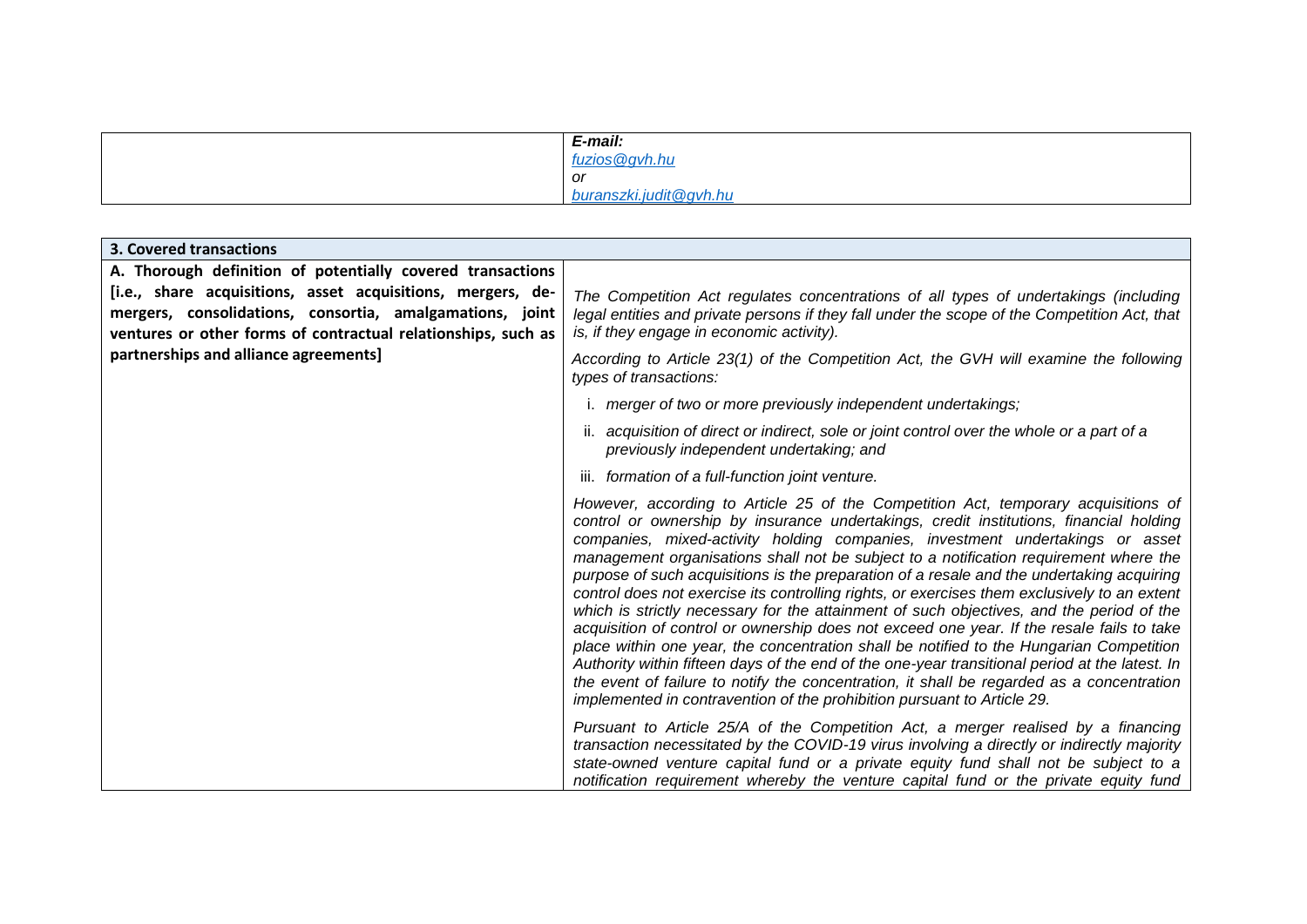|                                                                                                         | acquires, solely or jointly with other undertakings, right of control for investment<br>protection purposes.                                                                                                                                                                                                                          |
|---------------------------------------------------------------------------------------------------------|---------------------------------------------------------------------------------------------------------------------------------------------------------------------------------------------------------------------------------------------------------------------------------------------------------------------------------------|
|                                                                                                         |                                                                                                                                                                                                                                                                                                                                       |
| B. What is the geographic scope of transactions covered?                                                | According to Article 1(1), the Competition Act shall apply to market practices carried out<br>in the territory of Hungary by natural and legal persons unless otherwise provided by<br>law. This Act shall also apply to market practices of undertakings carried out abroad if<br>they may have effects in the territory of Hungary. |
|                                                                                                         |                                                                                                                                                                                                                                                                                                                                       |
| C. If change of control is a determining factor, how is control<br>defined and interpreted in practice? | The Competition Act differentiates between direct and indirect control. Under the merger<br>control rules both direct and indirect control are caught. According to Article 23(2), direct<br>control is to be interpreted as:                                                                                                         |
|                                                                                                         | i. the acquisition of over 50 per cent of voting rights;                                                                                                                                                                                                                                                                              |
|                                                                                                         | ii. the power to designate, appoint or recall a majority of the executive officers of the<br>other undertaking;                                                                                                                                                                                                                       |
|                                                                                                         | iii. a contractual right to exert decisive influence over the decisions of the other<br>undertaking; or                                                                                                                                                                                                                               |
|                                                                                                         | iv. the de facto ability to exert decisive influence over the decisions of the other<br>undertaking.                                                                                                                                                                                                                                  |
|                                                                                                         | Pursuant to Article 23(3) of the Competition Act, an undertaking (the parent) shall be<br>deemed to have indirect control over another undertaking which                                                                                                                                                                              |
|                                                                                                         | a) is controlled directly by an undertaking under direct control of the parent (either<br>solely or jointly with the parent);                                                                                                                                                                                                         |
|                                                                                                         | b) is controlled directly and jointly by undertakings under direct control of the parent,                                                                                                                                                                                                                                             |
|                                                                                                         | c) is controlled directly or in accordance with point a) or b) by undertakings under<br>indirect control of the parent pursuant to point a) or b); or                                                                                                                                                                                 |
|                                                                                                         | d) is controlled in accordance with points a) to c) by undertakings under the indirect<br>control of the parent pursuant to points a) to c).                                                                                                                                                                                          |
|                                                                                                         | Under the Competition Act, indirect control is also stipulated in order to capture the<br>entire group of undertakings to which the company in question belongs.                                                                                                                                                                      |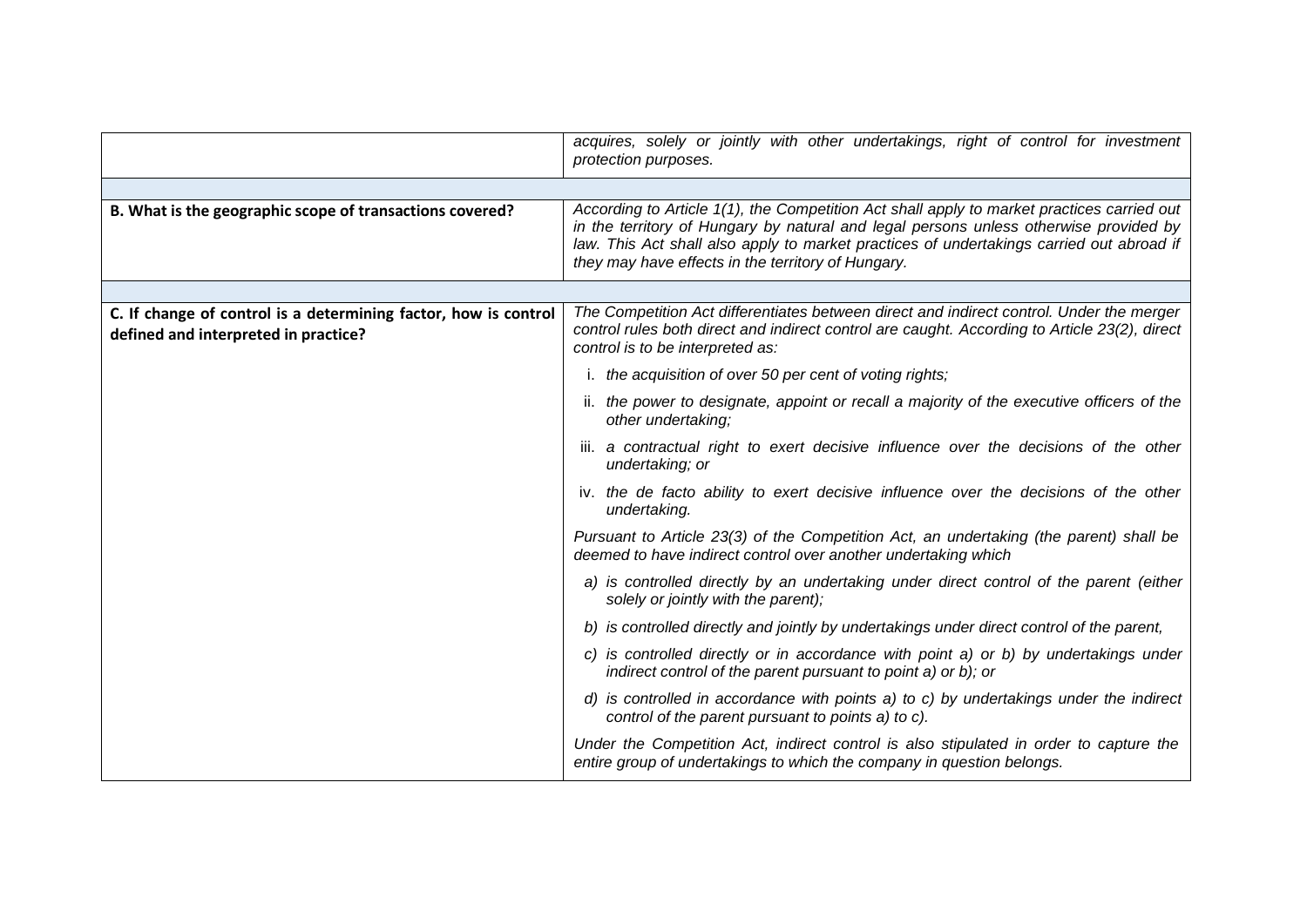|                                                                                                                                                                                                                                                                                                                                  | In addition, Article 23(4) of the Competition Act states that activities of a liquidator or the<br>officer responsible for the winding up and dissolution of undertakings shall not qualify as<br>the exercise of control.                                                                                                                                                                                                                                                                      |
|----------------------------------------------------------------------------------------------------------------------------------------------------------------------------------------------------------------------------------------------------------------------------------------------------------------------------------|-------------------------------------------------------------------------------------------------------------------------------------------------------------------------------------------------------------------------------------------------------------------------------------------------------------------------------------------------------------------------------------------------------------------------------------------------------------------------------------------------|
|                                                                                                                                                                                                                                                                                                                                  |                                                                                                                                                                                                                                                                                                                                                                                                                                                                                                 |
| D. Are partial (less than 100%) stock acquisitions/minority                                                                                                                                                                                                                                                                      | The merger regime of the Competition Act does not extend to minority shareholdings<br>and other interests less than control.                                                                                                                                                                                                                                                                                                                                                                    |
| shareholdings covered? At what levels? Are acquisitions of                                                                                                                                                                                                                                                                       |                                                                                                                                                                                                                                                                                                                                                                                                                                                                                                 |
| assets ever covered? If so, do the assets have to form a free-<br>standing business or can the combination of the assets with<br>the business of the acquirer be considered in order to have<br>jurisdiction? Does the authority have jurisdiction over "bare"<br>asset purchases, e.g. where the assets purchased do not relate | Acquisitions of assets are covered transactions. The assets do not have to form a free-<br>standing business. According to the Article 23(5) of Competition Act 'part of an<br>undertaking' (or 'business unit') shall mean assets or rights, including the client or<br>customer base of an undertaking, the acquisition of which, solely or together with assets<br>and rights which are at the disposal of the acquiring undertaking, is sufficient for the<br>pursuit of market activities. |
| to the acquirer's existing business?                                                                                                                                                                                                                                                                                             | "Bare" asset purchases which are not qualified as a part of undertaking are not covered<br>by the merger regime of the Competition Act.                                                                                                                                                                                                                                                                                                                                                         |

| 4. Thresholds for notification                                                                                           |                                                                                                                                                                                                                                                                                                                                                                                                                                                                                                                                                                                                                                                                                                                                                                                                                                           |
|--------------------------------------------------------------------------------------------------------------------------|-------------------------------------------------------------------------------------------------------------------------------------------------------------------------------------------------------------------------------------------------------------------------------------------------------------------------------------------------------------------------------------------------------------------------------------------------------------------------------------------------------------------------------------------------------------------------------------------------------------------------------------------------------------------------------------------------------------------------------------------------------------------------------------------------------------------------------------------|
| A. What are the general thresholds for notification?                                                                     | Article 24(1)-(4) of the Competition Act sets out the applicable thresholds for notification.                                                                                                                                                                                                                                                                                                                                                                                                                                                                                                                                                                                                                                                                                                                                             |
| [If the thresholds are subject to adjustment, state on what<br>basis and how frequently (e.g., for inflation, annually)] | 1) A concentration must be notified to the GVH if the aggregate net turnover of all the<br>groups of undertakings concerned [Article 26(5) of the Competition Act] and the<br>undertakings jointly controlled by undertakings that are members of the groups of<br>undertakings concerned and by other undertakings exceeded fifteen billion HUF<br>[approx. 41 million EUR] in the preceding business year, and the net turnover of each of<br>at least two of the groups of undertakings concerned in the preceding business year<br>combined with the net turnover of the undertakings jointly controlled by undertakings<br>that are members of the respective group of undertakings and other undertakings in the<br>preceding year was more than 1 billion HUF [approx. 2.7 million EUR]. (Article 24(1) of<br>the Competition Act) |
|                                                                                                                          | 2) A concentration shall be notified also if it is not obvious that the concentration does<br>not significantly reduce competition on the relevant market (Article 14), in particular as a<br>result of creation or strengthening of a dominant position, and where the aggregate net<br>turnover of all the groups of undertakings concerned and the undertakings jointly<br>controlled by undertakings that are members of the groups of undertakings concerned                                                                                                                                                                                                                                                                                                                                                                         |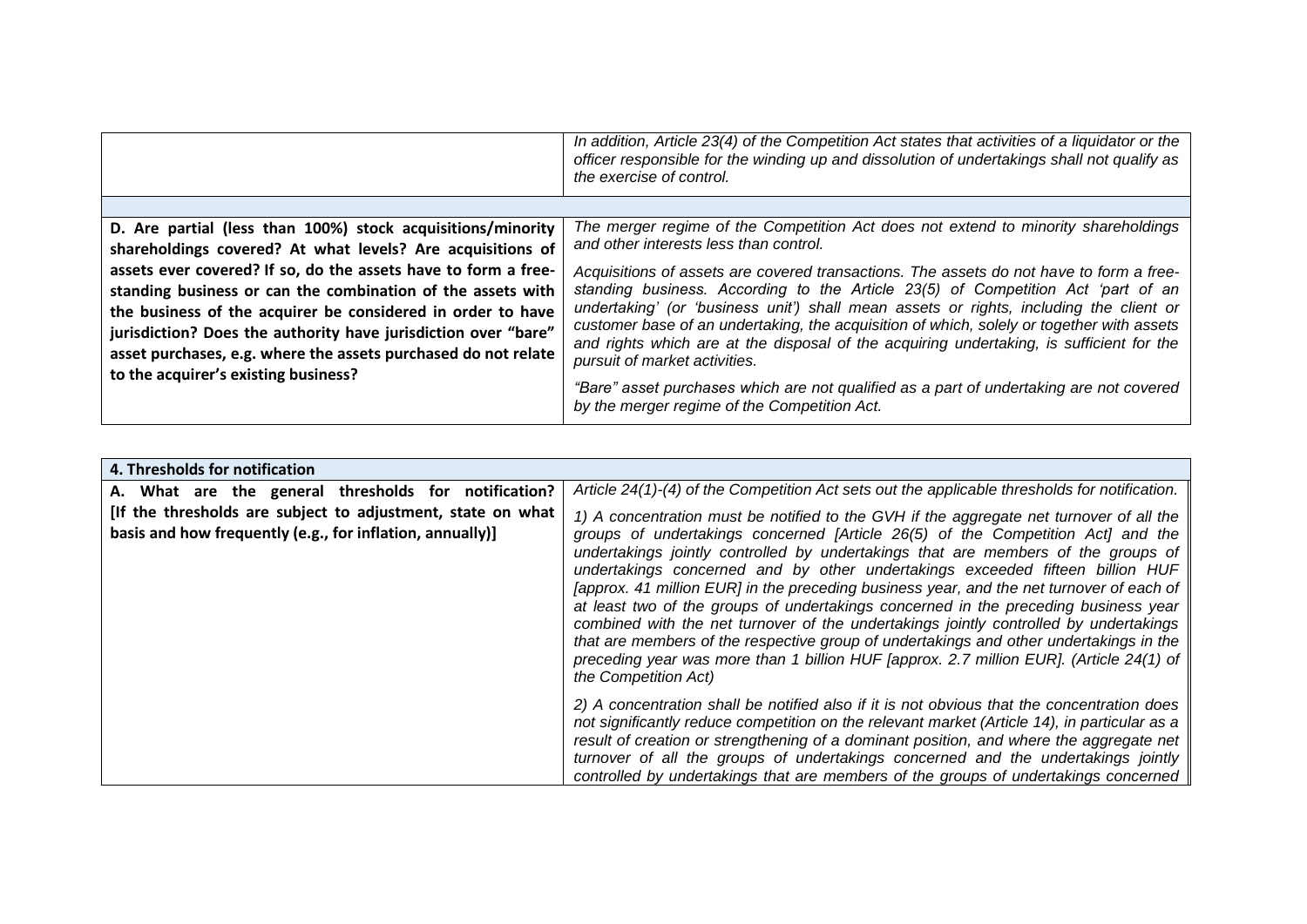| and by other undertakings exceeded 5 billion HUF [approx. 13.7 million EUR] in the<br>preceding business year. (Article 24(4) of the Competition Act)                                                                                                                                                                                                                                                                                                                                                                                                                                                                                                                                                                                                                                                                                                                                                                                                                                                                                                                                                                                                                                                                                                                                                                                                                                                                                                                                                                         |
|-------------------------------------------------------------------------------------------------------------------------------------------------------------------------------------------------------------------------------------------------------------------------------------------------------------------------------------------------------------------------------------------------------------------------------------------------------------------------------------------------------------------------------------------------------------------------------------------------------------------------------------------------------------------------------------------------------------------------------------------------------------------------------------------------------------------------------------------------------------------------------------------------------------------------------------------------------------------------------------------------------------------------------------------------------------------------------------------------------------------------------------------------------------------------------------------------------------------------------------------------------------------------------------------------------------------------------------------------------------------------------------------------------------------------------------------------------------------------------------------------------------------------------|
| In assessing whether the one billion HUF threshold is met, all concentrations in respect<br>of which no competition supervision proceeding had been conducted which took place<br>within a two-year period preceding the concentration concerned between the group of<br>undertakings acquiring control and undertakings which belonged to the group of<br>undertakings which ceases to have control as a result of the concentration, shall also be<br>taken into account, with the exception of concentrations notified and acknowledged<br>pursuant to Article 43/N(1)(b). (Article 24(2) of the Competition Act).                                                                                                                                                                                                                                                                                                                                                                                                                                                                                                                                                                                                                                                                                                                                                                                                                                                                                                         |
| In calculating net turnover, the value of sales between undertakings belonging to the<br>same group of undertakings concerned, or parts of undertakings of those undertakings,<br>shall not be taken into account (Art. 27(1) of the Competition Act).                                                                                                                                                                                                                                                                                                                                                                                                                                                                                                                                                                                                                                                                                                                                                                                                                                                                                                                                                                                                                                                                                                                                                                                                                                                                        |
| The following items shall be taken into account in place of net turnover: (a) for insurance<br>undertakings, the value of gross premiums; (b) for investment undertakings, the income<br>from investment services; (c) for commodity exchange service providers, payment<br>institutions, electronic money institutions or financial intermediaries, the sum of the net<br>sales revenue and the income from financial operations; (d) for the stock exchange, the<br>sum of the annual fees paid by dealers from the revenues of exchange activities; (e) for<br>funds, the income from contributions; (f) for financial institutions, the sum total of the<br>incomes under the items of the interest receivable and similar income, income from<br>securities [income from shares for dealing purposes, income from shareholding<br>(dividend, share), income from shareholding in related undertakings (dividend, share),<br>income from undertakings with substantial ownership participation (dividend, share),<br>income from undertakings with other nature of shareholding (dividend, share)],<br>commissions receivable, net result on financial operations and other income from<br>commercial operations. For merging insurance companies, the threshold is calculated<br>on the value of the secured gross insurance premiums. For investment firms and funds,<br>the threshold is calculated on the revenue from investment services or membership fees<br>respectively. (Article 24(3) of the Competition Act) |
| For a part of an undertaking (or business unit), the net turnover realised in the<br>preceding year by the use of the assets and rights constituting that part of an<br>undertaking (or business unit) shall be taken into account. (Article 27(4) of the<br><b>Competition Act)</b>                                                                                                                                                                                                                                                                                                                                                                                                                                                                                                                                                                                                                                                                                                                                                                                                                                                                                                                                                                                                                                                                                                                                                                                                                                          |
| In calculating the net turnover of undertakings, the net turnover realised from sales in                                                                                                                                                                                                                                                                                                                                                                                                                                                                                                                                                                                                                                                                                                                                                                                                                                                                                                                                                                                                                                                                                                                                                                                                                                                                                                                                                                                                                                      |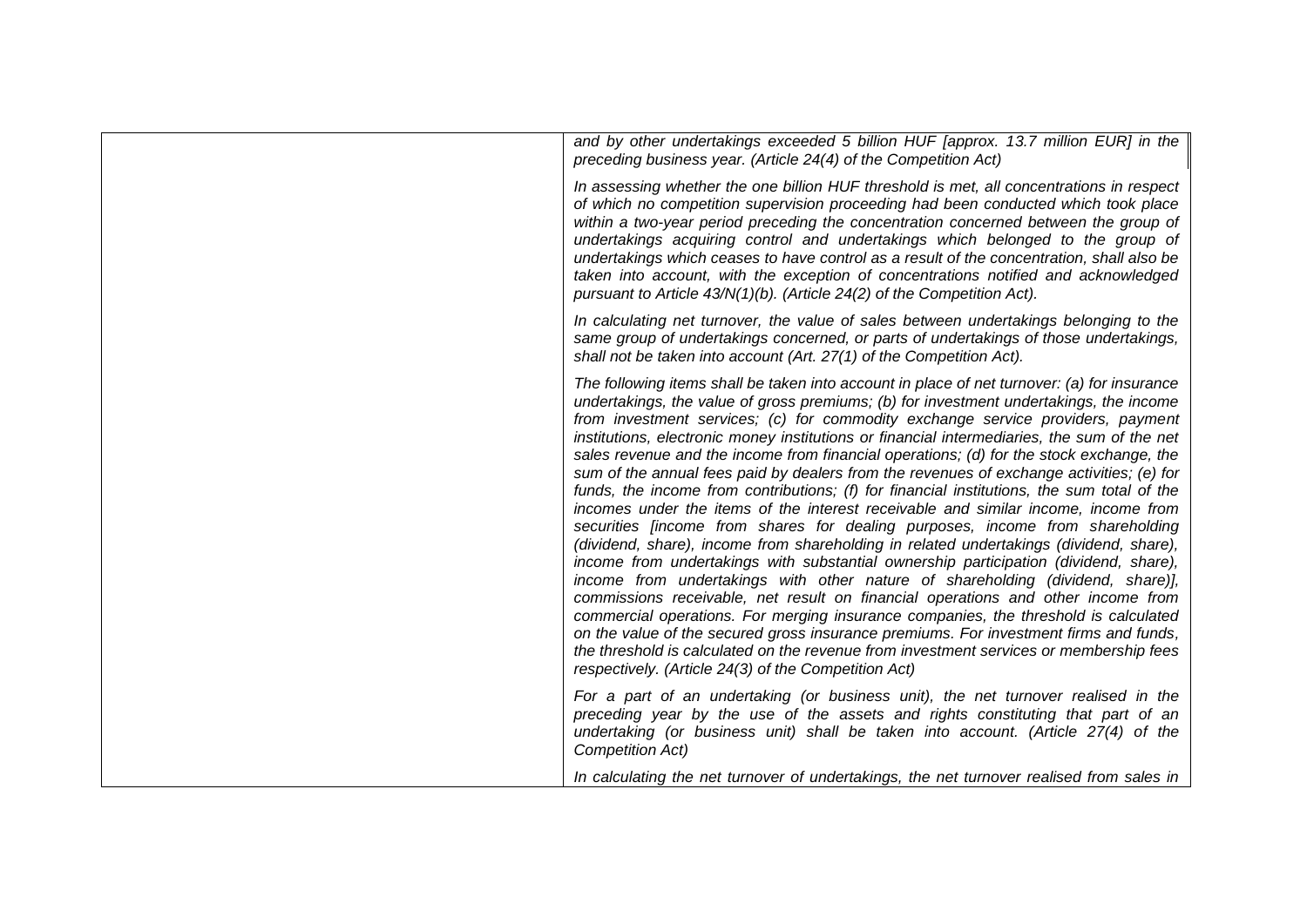|                                                                                                                                                                                          | the preceding business year in the territory of Hungary shall be taken into account.<br>(Article 27(2) of the Competition Act).                                                                                                                                                                                                                                                                                                                                                                                                                                                                                                                                                                                                   |
|------------------------------------------------------------------------------------------------------------------------------------------------------------------------------------------|-----------------------------------------------------------------------------------------------------------------------------------------------------------------------------------------------------------------------------------------------------------------------------------------------------------------------------------------------------------------------------------------------------------------------------------------------------------------------------------------------------------------------------------------------------------------------------------------------------------------------------------------------------------------------------------------------------------------------------------|
|                                                                                                                                                                                          | Article 27(3) of the Competition Act states that in calculating the net turnover of<br>undertakings in majority state or municipal ownership, those undertakings constituting<br>economic units shall be taken into account which have autonomous decision-making<br>powers in determining their market conduct.                                                                                                                                                                                                                                                                                                                                                                                                                  |
|                                                                                                                                                                                          | In accordance with the Competition Act, mergers failing to reach the above-mentioned<br>turnover thresholds are not subject to merger control by the GVH and therefore may not<br>be investigated under the merger control provisions.                                                                                                                                                                                                                                                                                                                                                                                                                                                                                            |
|                                                                                                                                                                                          | Furthermore, if a transaction fulfils the threshold set out in the Council Regulation (EC)<br>$No$ 139/2004 of 20 January 2004 on the control of concentrations between undertakings<br>(the EC Merger Regulation), the European Commission has jurisdiction to proceed.                                                                                                                                                                                                                                                                                                                                                                                                                                                          |
|                                                                                                                                                                                          | The EC Merger Regulation is available under the following link:<br>http://eur-lex.europa.eu/legal-content/EN/TXT/?uri=CELEX:32004R0139                                                                                                                                                                                                                                                                                                                                                                                                                                                                                                                                                                                            |
|                                                                                                                                                                                          |                                                                                                                                                                                                                                                                                                                                                                                                                                                                                                                                                                                                                                                                                                                                   |
| B. To which entities do the merger notification thresholds<br>apply, i.e., which entities are included in determining relevant<br>undertakings/firms for threshold purposes? If based on | When determining the relevant undertakings for threshold purposes, Article 26(5) of the<br>Competition Act shall apply, namely undertakings concerned are undertakings<br>participating directly or indirectly in the concentration.                                                                                                                                                                                                                                                                                                                                                                                                                                                                                              |
| control, how is control determined?                                                                                                                                                      | Direct participants can be determined pursuant to Article 26(2) of the Competition Act.<br>They are $-$ in case of an Article 23(1) a) type of merger $-$ the merging undertakings, or<br>the acquiring and the acquired undertakings, as well as the undertaking into which the<br>business unit is incorporated. Direct participants can be $-$ in case of an Article 23(1) b)<br>type of merger - the undertaking acquiring direct sole or joint control, the parent<br>companies (coming from different groups of undertakings) of such undertaking and the<br>undertaking whose control is acquired. Finally, direct participants can be undertakings<br>forming a joint venture in case of an Article 23(1) c) type merger. |
|                                                                                                                                                                                          | Pursuant to Article 26(3) of the Competition Act, indirect participants are the other<br>members of the group of undertakings (Article 15(2)) to which a direct participant<br>belongs.                                                                                                                                                                                                                                                                                                                                                                                                                                                                                                                                           |
|                                                                                                                                                                                          | For the purposes of identifying indirect participants, undertakings whose rights of control<br>terminate as a result of the merger, as well as undertakings other than direct                                                                                                                                                                                                                                                                                                                                                                                                                                                                                                                                                     |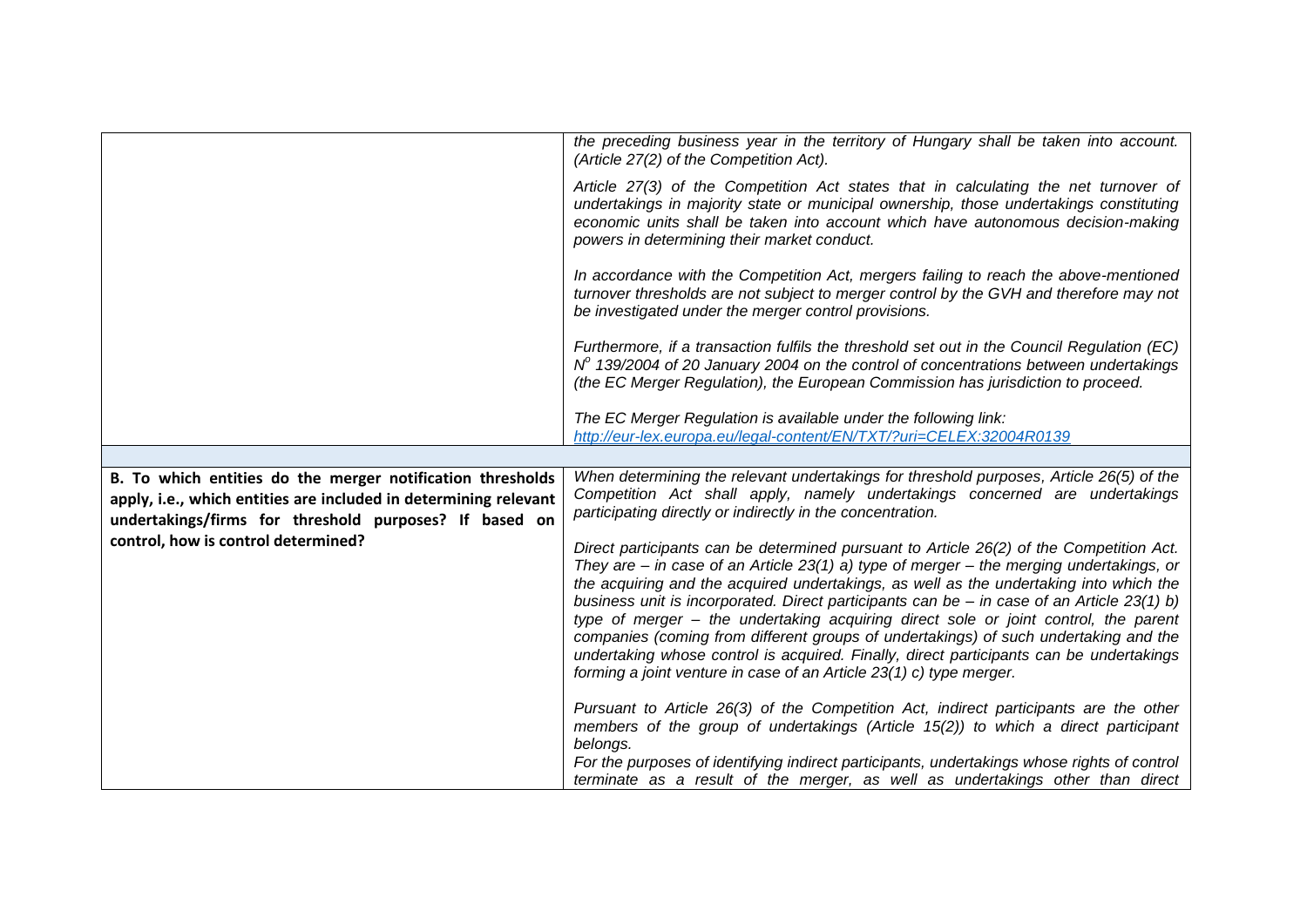|                                                                                                                                                                                 | participants controlled by such undertaking shall be disregarded.                                                                                                                                                                                                                                                                                                                                                                                                                                                                                                                                                                                                                        |
|---------------------------------------------------------------------------------------------------------------------------------------------------------------------------------|------------------------------------------------------------------------------------------------------------------------------------------------------------------------------------------------------------------------------------------------------------------------------------------------------------------------------------------------------------------------------------------------------------------------------------------------------------------------------------------------------------------------------------------------------------------------------------------------------------------------------------------------------------------------------------------|
|                                                                                                                                                                                 | There is a special threshold calculation concerning the net turnover of undertakings<br>jointly controlled by two or more undertakings (see our answer to section B below). In<br>this case the net turnover shall be apportioned equally to each undertaking having<br>control over them; for the purposes of such apportioning, undertakings belonging to the<br>same group of undertakings shall be deemed to be one single undertaking.                                                                                                                                                                                                                                              |
|                                                                                                                                                                                 |                                                                                                                                                                                                                                                                                                                                                                                                                                                                                                                                                                                                                                                                                          |
| C. How is the nexus to the jurisdiction determined (e.g., sales<br>or assets in the jurisdiction)? If based on an "effects doctrine",                                           | For a concentration of undertakings, the authorisation of the GVH shall be sought in<br>cases where the thresholds described under Section 4.A. are met.                                                                                                                                                                                                                                                                                                                                                                                                                                                                                                                                 |
| please describe how this is applied in practice. If national sales<br>are relevant, how are they allocated geographically (e.g.,<br>location of customer, location of seller)?" | With the exception of practices carried out outside the European Economic Area and<br>regulated in Chapters II and III of the Competition Act (concerning the Prohibition of<br>Unfair Competition and Unfair Manipulation of Business Decisions), the provisions of the<br>Competition Act shall also apply to the market practices of undertakings carried out<br>abroad if they may have effects in the territory of Hungary.                                                                                                                                                                                                                                                         |
|                                                                                                                                                                                 | As a result, foreign mergers shall be subject to Hungarian merger control if they may<br>have an effect within the territory of Hungary. Consequently, meeting the turnover<br>thresholds in Hungary is sufficient even in the absence of any structural links to Hungary.<br>(Both elements of the turnover thresholds relate to turnover realised in Hungary.) In<br>practice, there are two main situations in which foreign-to-foreign mergers are caught:<br>where there are Hungarian subsidiaries of the parties; or there are no subsidiaries, but<br>the parties themselves have turnover in Hungary, that is, their goods and services are<br>present in the Hungarian market. |
|                                                                                                                                                                                 | In the case of foreign undertakings, only the net sales revenues generated from the<br>goods sold or services rendered in Hungary are taken into account.                                                                                                                                                                                                                                                                                                                                                                                                                                                                                                                                |
|                                                                                                                                                                                 |                                                                                                                                                                                                                                                                                                                                                                                                                                                                                                                                                                                                                                                                                          |
| D. Can a single party trigger the notification threshold (e.g.,<br>one party's sales, assets, or market share)?                                                                 | No, at least two of the groups of undertakings concerned have to meet the notification<br>thresholds laid down in Article 24(1) of the Competition Act.                                                                                                                                                                                                                                                                                                                                                                                                                                                                                                                                  |
|                                                                                                                                                                                 | However, different rules apply to mergers meeting the criteria laid down in Article 24(4)<br>of the Competition Act. Here, only the combined turnover is regarded, which can be<br>reached by only one of the group of undertakings (e.g., the acquirer) alone, the other<br>(group of) undertaking(s) can even be a start-up having no turnover realised yet.                                                                                                                                                                                                                                                                                                                           |
|                                                                                                                                                                                 |                                                                                                                                                                                                                                                                                                                                                                                                                                                                                                                                                                                                                                                                                          |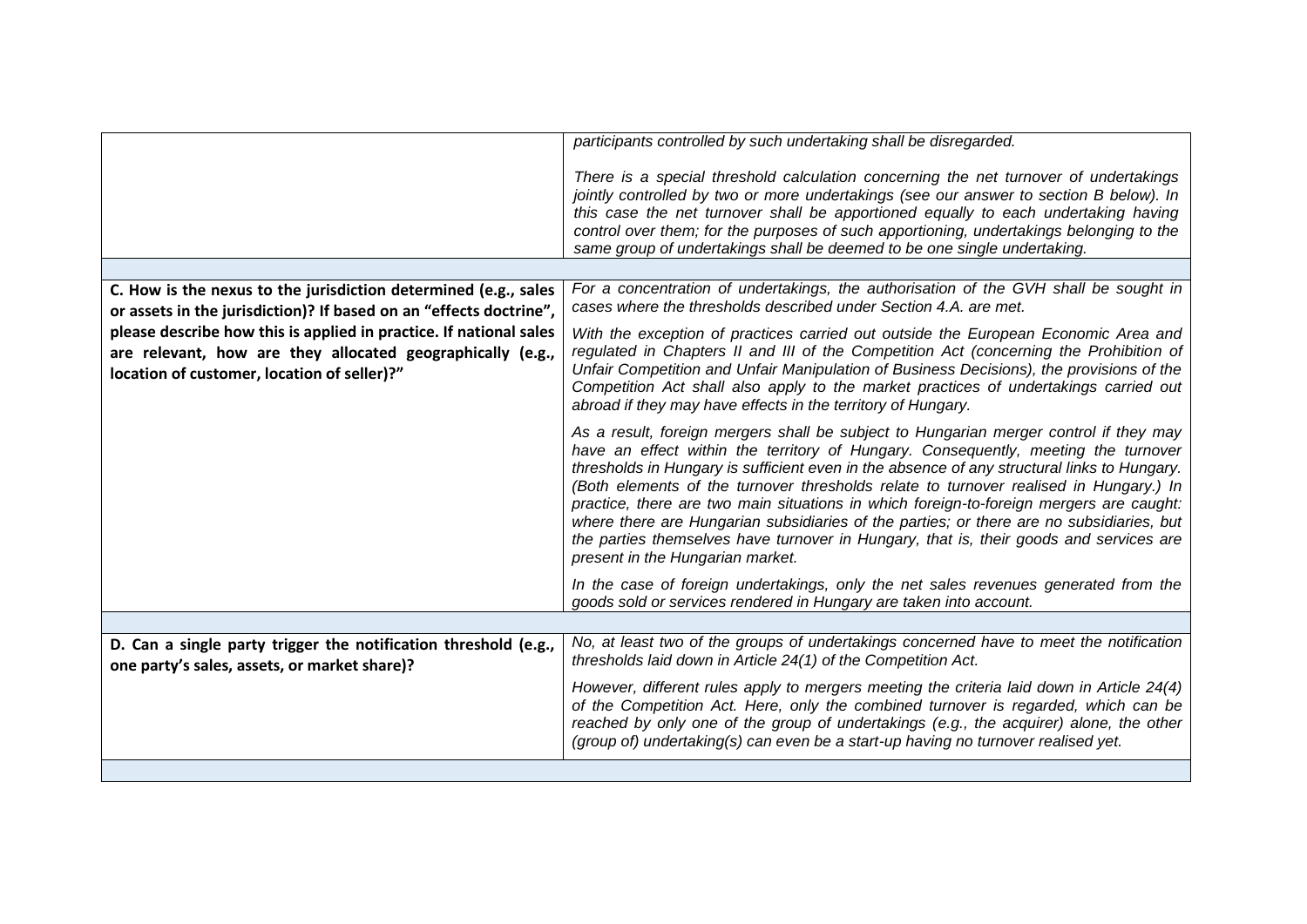| E. Are any sectors excluded from notification requirements? If<br>so, which sectors? To what period(s) of time do the thresholds<br>relate (e.g., most recent calendar year, fiscal year; for assets-<br>based tests, calendar year-end, fiscal year-end, other)? | No. However, different rules apply regarding some sectors (see also our answer to<br>Section 22 below)<br>The Hungarian Government may declare mergers in any sector as having a national<br>strategic importance due to public interest.<br>Furthermore, a merger realised by a financing transaction necessitated by the COVID-<br>19 virus involving a directly or indirectly majority state-owned venture capital fund or a |
|-------------------------------------------------------------------------------------------------------------------------------------------------------------------------------------------------------------------------------------------------------------------|---------------------------------------------------------------------------------------------------------------------------------------------------------------------------------------------------------------------------------------------------------------------------------------------------------------------------------------------------------------------------------------------------------------------------------|
|                                                                                                                                                                                                                                                                   | private equity fund shall not be subject to a notification requirement whereby the venture<br>capital fund or the private equity fund acquires, solely or jointly with other undertakings,<br>right of control for investment protection purposes.                                                                                                                                                                              |
|                                                                                                                                                                                                                                                                   |                                                                                                                                                                                                                                                                                                                                                                                                                                 |
| F. Are there special threshold calculations for specific sectors                                                                                                                                                                                                  | Special threshold calculations are applicable only in the financial sector. For more                                                                                                                                                                                                                                                                                                                                            |
| (e.g., banking, airlines, media, digital markets) or specific                                                                                                                                                                                                     | detailed information, see our answer to Section 4.A above.                                                                                                                                                                                                                                                                                                                                                                      |
| types of transactions (e.g., joint ventures, partnerships,                                                                                                                                                                                                        |                                                                                                                                                                                                                                                                                                                                                                                                                                 |
| financial investments)? If yes, for which sectors and types of                                                                                                                                                                                                    |                                                                                                                                                                                                                                                                                                                                                                                                                                 |
| transactions?                                                                                                                                                                                                                                                     |                                                                                                                                                                                                                                                                                                                                                                                                                                 |
|                                                                                                                                                                                                                                                                   |                                                                                                                                                                                                                                                                                                                                                                                                                                 |
| G. Are there special rules or exceptions/exemptions regarding                                                                                                                                                                                                     | Basically, there are no special rules regarding jurisdictional thresholds for foreign<br>transactions. Foreign mergers - i.e., both the acquiring and acquired parties are foreign                                                                                                                                                                                                                                              |
| jurisdictional thresholds for transactions in which both the                                                                                                                                                                                                      | - can be subject to Hungarian merger control if the transaction may have an effect                                                                                                                                                                                                                                                                                                                                              |
| acquiring and acquired parties are foreign (foreign-to-foreign<br>transactions)? [Describe the methodology for identifying and                                                                                                                                    | within the territory of Hungary. As a result, fulfilling the turnover thresholds in Hungary is                                                                                                                                                                                                                                                                                                                                  |
| calculating any values necessary to determine if notification is                                                                                                                                                                                                  | sufficient even in the absence of any structural links to Hungary.                                                                                                                                                                                                                                                                                                                                                              |
| required, including the value of the transaction, the relevant                                                                                                                                                                                                    | Please also see the answers provided for Section 4.C.                                                                                                                                                                                                                                                                                                                                                                           |
| sales or turnover, and/or the relevant assets]                                                                                                                                                                                                                    |                                                                                                                                                                                                                                                                                                                                                                                                                                 |
|                                                                                                                                                                                                                                                                   |                                                                                                                                                                                                                                                                                                                                                                                                                                 |
| H. Does the agency have the authority to review transactions                                                                                                                                                                                                      | No.                                                                                                                                                                                                                                                                                                                                                                                                                             |
| that fall below the thresholds or otherwise do not meet                                                                                                                                                                                                           | Although there are two thresholds, one primary, where the notification is mandatory                                                                                                                                                                                                                                                                                                                                             |
| notification requirements? If so, what is the procedure to                                                                                                                                                                                                        | (with standstill obligation), and a lower secondary, where the notification is voluntary                                                                                                                                                                                                                                                                                                                                        |
| initiate a review? [Describe methodology for calculating                                                                                                                                                                                                          | (without standstill obligation) (see our answer to question 6.A below).                                                                                                                                                                                                                                                                                                                                                         |
| exchange rates]                                                                                                                                                                                                                                                   |                                                                                                                                                                                                                                                                                                                                                                                                                                 |
| I. Are current notification criteria catching relevant                                                                                                                                                                                                            | Yes, they are. There are no specific notification criteria regarding mergers concerning<br>digital markets. However, the additional voluntary threshold was designed to catch                                                                                                                                                                                                                                                   |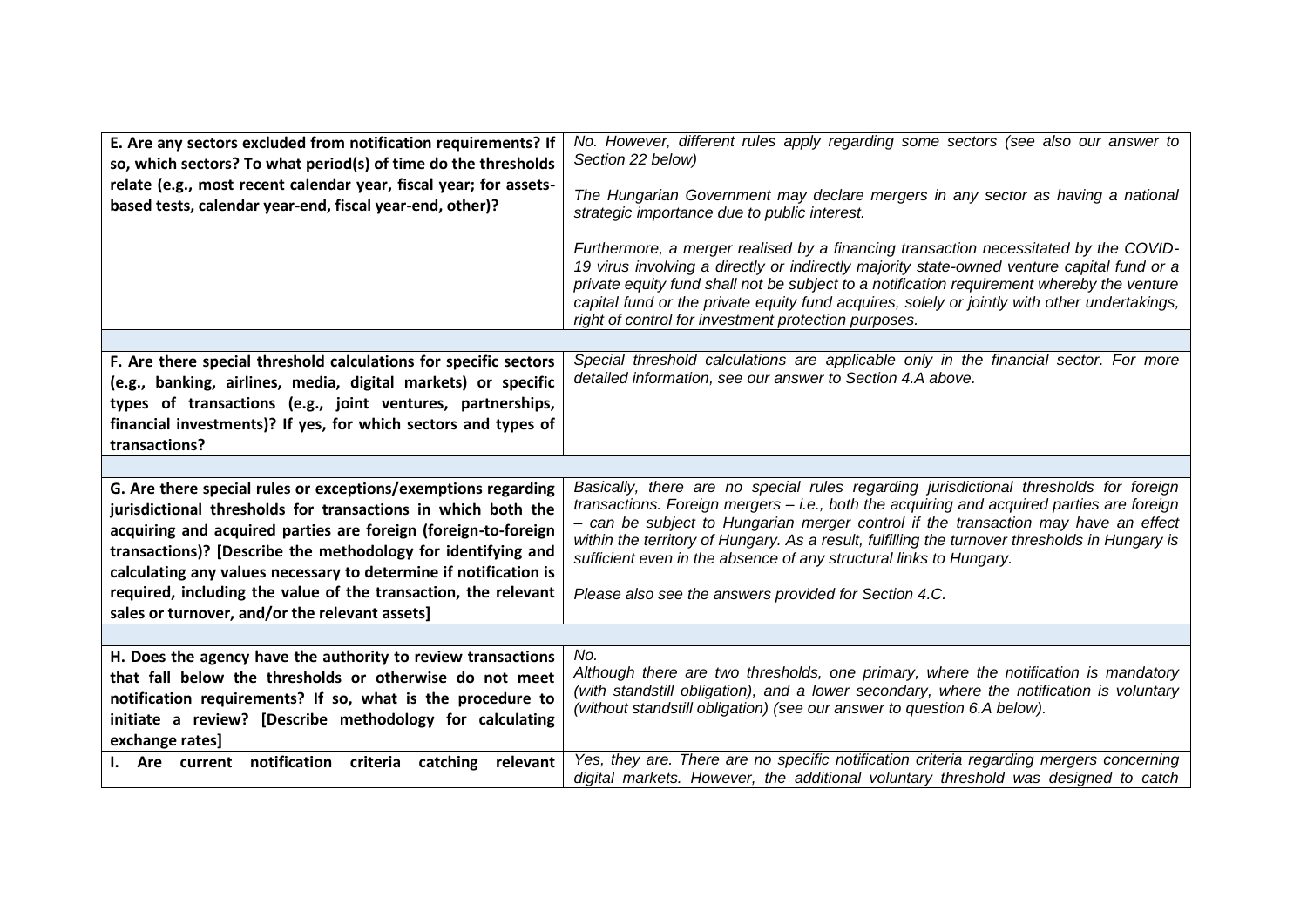| transactions related to digital markets? | acquisitions of start-up companies with no or small actual revenues but strong potential<br>to grow.                                                                                                                                                                                                                                                                                                                                                                                                                                                                     |
|------------------------------------------|--------------------------------------------------------------------------------------------------------------------------------------------------------------------------------------------------------------------------------------------------------------------------------------------------------------------------------------------------------------------------------------------------------------------------------------------------------------------------------------------------------------------------------------------------------------------------|
|                                          | In the notification form the acquirer is required to present and justify using qualitative<br>aspects that the transaction will not result in adverse effects on competition, if as a<br>result of the concentration an undertaking having considerable financial strength and<br>significant market power on the relevant market acquires a start-up undertaking that is<br>not present on the relevant market or that has a net turnover of less than 1 billion HUF<br>[approx. 2.7 million EUR], but which nevertheless has significant development<br>possibilities. |
|                                          |                                                                                                                                                                                                                                                                                                                                                                                                                                                                                                                                                                          |

| <b>Calculation Guidance and related issues</b>                                                                                                                                                                                                                                                                                                |                                                                                                                                                                                                                                                                                                                                                                                                                                                                                                                                                                                                                                                                                          |
|-----------------------------------------------------------------------------------------------------------------------------------------------------------------------------------------------------------------------------------------------------------------------------------------------------------------------------------------------|------------------------------------------------------------------------------------------------------------------------------------------------------------------------------------------------------------------------------------------------------------------------------------------------------------------------------------------------------------------------------------------------------------------------------------------------------------------------------------------------------------------------------------------------------------------------------------------------------------------------------------------------------------------------------------------|
| J. If thresholds are based on any of the following values,<br>please describe how they are identified and calculated to<br>determine if notification is required:<br>the value of the transaction;<br>i)<br>ii)<br>the relevant sales or turnover;<br>iii)<br>the relevant assets;<br>market shares;<br>iv)<br>other (please describe).<br>v) | The standard threshold (which applies with standstill obligation) is based on revenues:<br>there is a combined turnover threshold and a separate turnover threshold, which at least<br>two of the parties must each meet (in the case of more than two parties) in order for the<br>transaction to fall under the merger regime.<br>The voluntary threshold (which applies without standstill obligation) consists of a<br>revenue threshold (a combined one, which is 1/3 of the standard combined revenue<br>threshold) and the potential of a competition problem. The latter is a screening test<br>mostly based on market shares explained in a Notice as described at section 7.B. |
| K. Which entities are included in determining relevant<br>investment funds for threshold purposes? If based on control,<br>is the definition of control in these cases any different from<br>the definition of control in general (question 3C)? If yes, how?                                                                                 | Entities belonging to the same group of undertakings as the top-level controller are<br>included when determining for threshold purposes.<br>The assessment is indeed based on control, the key question is when determining the<br>relevant (group of) undertaking(s) is that by whom the investment fund is controlled. The<br>definition of control in these cases are the same as the definition of control in general.                                                                                                                                                                                                                                                              |
| L. In case an investment fund is part of a transaction, are its<br>controllers required to present turnover information related<br>to other funds under same manager (general partner) control?<br>Are those other funds considered as part of the transaction for<br>turnover purposes?                                                      | Yes, the controller of an investment fund is required to present turnover information<br>related to other funds under the same control, because they belong to the same group<br>of undertakings.<br>Those other funds are considered as part of the transaction for turnover purposes (and<br>for competitive assessment purposes as well).                                                                                                                                                                                                                                                                                                                                             |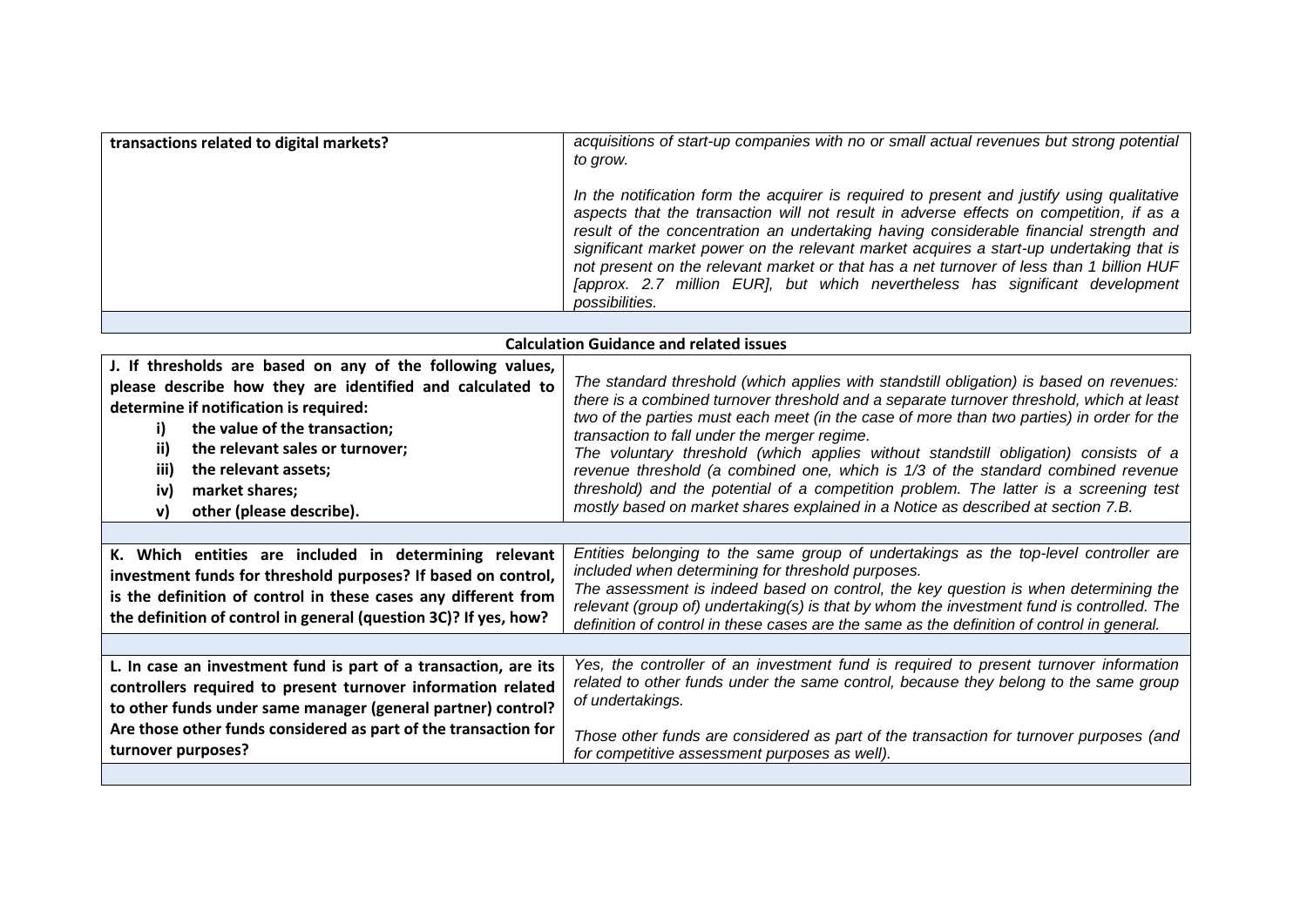| M. Describe the methodology applied for currency conversion<br>[e.g. which exchange rates are used].                                                            | According to Article 27(7) of the Competition Act, the sums indicated in a foreign<br>currency shall be converted into HUF at the central rate of exchange published by the<br>National Bank of Hungary (available at: http://www.mnb.hu/en) in effect at the time of<br>the closing of the business year of the undertaking in question.                                                                                                                                                                                                                      |
|-----------------------------------------------------------------------------------------------------------------------------------------------------------------|----------------------------------------------------------------------------------------------------------------------------------------------------------------------------------------------------------------------------------------------------------------------------------------------------------------------------------------------------------------------------------------------------------------------------------------------------------------------------------------------------------------------------------------------------------------|
| 5. Pre-notification                                                                                                                                             |                                                                                                                                                                                                                                                                                                                                                                                                                                                                                                                                                                |
| A. If applicable, please describe the pre-notification procedure<br>and whether it can be mandatory or not [e.g. time limits, type<br>of guidance given, etc.]. | The rules concerning pre-notification procedure are stipulated in Article 43/L of the<br>Competition Act and in Notice $N^{\circ}$ 9/2017. of the President of the Hungarian Competition<br>Authority and the Chair of the Competition Council of the Hungarian Competition<br>Authority regarding the pre-notification consultations related to the concentration<br>assessment procedure.                                                                                                                                                                    |
|                                                                                                                                                                 | https://gvh.hu/pfile/file?path=/szakmai_felhasznaloknak/kozlemenyek/<br>9_2107_Uj_prenotifikacio_kozlemeny_tiszta&inline=true                                                                                                                                                                                                                                                                                                                                                                                                                                  |
|                                                                                                                                                                 | To be used after 1 January 2018.                                                                                                                                                                                                                                                                                                                                                                                                                                                                                                                               |
|                                                                                                                                                                 | (Please note that the Notice is available only in Hungarian.)                                                                                                                                                                                                                                                                                                                                                                                                                                                                                                  |
|                                                                                                                                                                 | Pre-notification contacts shall be initiated in connection with the already decided<br>transactions. The aim of the pre-notification talks is to promote legal certainty and to<br>facilitate the procedure that may result in saving time and expenses for the parties<br>involved in the transaction. In order to make the pre-notification contacts useful, they<br>must be made in due time, in other words it is advised to have enough time between pre-<br>notification talks and the filing of the formal notification (generally at least two weeks). |
|                                                                                                                                                                 | The GVH normally requires five working days to review the draft notification before the<br>pre-notification takes place. It should be noted that both deadlines (two weeks and five<br>working days) are in line with DG COMP's best practices (Best Practices on the conduct<br>ЕC<br>control<br>οf<br>merger<br>proceedings,<br>available<br>at:<br>http://ec.europa.eu/competition/mergers/legislation/proceedings.pdf).                                                                                                                                    |
|                                                                                                                                                                 | This enables the GVH to have enough time to give its opinion on the merits on the pre-<br>notification documents and questions. It also means that the parties will have enough<br>time to incorporate the GVH's remarks made during the pre-notification proceeding into<br>their formal notification.                                                                                                                                                                                                                                                        |
|                                                                                                                                                                 | The subject of the pre-notification proceeding must concern actual, concrete (proposed<br>with the participation of market operators specified to the GVH) transactions. However, a<br>signed contract memorandum of understanding is not required.                                                                                                                                                                                                                                                                                                            |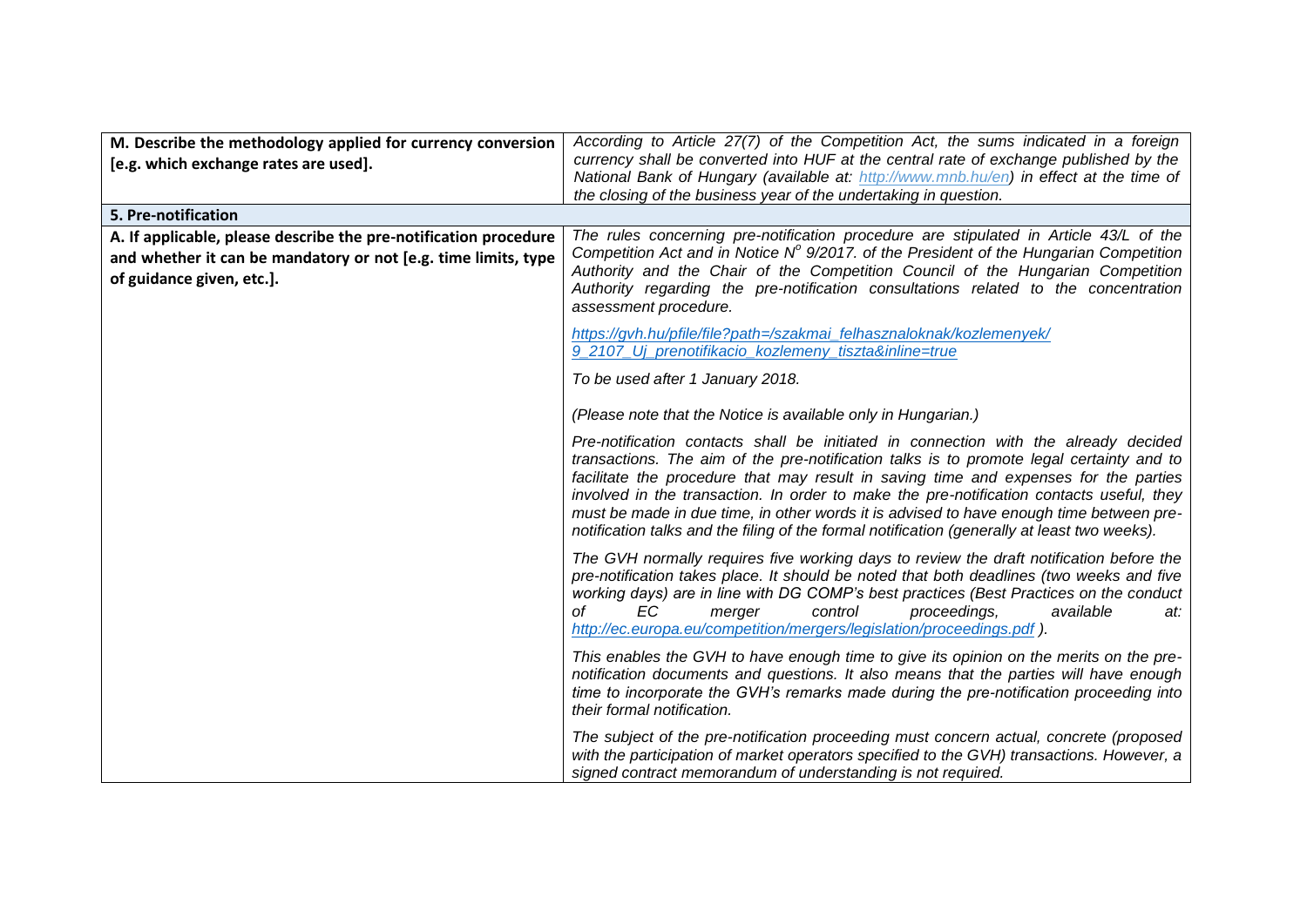|                                                                                                                                  | Pre-notification is not mandatory. According to the Article 43(L) of Competition Act,<br>before submitting a notification of a concentration, the undertakings obliged to submit<br>such notification of concentration may request pre-notification contact with the GVH.                                                                                                                                                                                                                                                                                                                                                      |
|----------------------------------------------------------------------------------------------------------------------------------|--------------------------------------------------------------------------------------------------------------------------------------------------------------------------------------------------------------------------------------------------------------------------------------------------------------------------------------------------------------------------------------------------------------------------------------------------------------------------------------------------------------------------------------------------------------------------------------------------------------------------------|
| B. If applicable, what information or documents are the<br>parties required to submit to the agency during pre-<br>notification? | The written preparation of pre-notification consultation does not have any strict formal<br>precondition, however, in order to carry out successful consultation, parties should make<br>written preparatory notes before the meeting that contains a brief summary of the<br>proposed transaction (Parties' relevant turnovers (whether thresholds are met), structure<br>and timing of the transaction, business motivations, market context etc.), the relevant<br>markets, market shares, the envisaged effects on competition and any other<br>circumstances that need to be evaluated in the parties' view.              |
|                                                                                                                                  | The written preparation can be made in the following forms: by submitting the draft of the<br>concentration notification form, presentation or other memorandum. In general, the GVH<br>prefers to receive the draft concentration notification form. Filing preparatory documents<br>of the deal could also be useful.                                                                                                                                                                                                                                                                                                        |
|                                                                                                                                  | The document initiating the pre-notification contacts should also contain: the<br>circumstances, questions which serve as a basis for initiating pre-notification and which<br>cannot be answered by the well-prepared parties or their legal representatives<br>unanimously according to the existing (case) law (e.g. the extent and type of the<br>data/information that is needed to assess the transaction; the clarification of the<br>questions stemming from the fulfilment of the notification form). The parties should<br>include their own assessment and answers concerning these circumstances and<br>questions. |

| 6. Notification requirements and timing of notification        |                                                                                                                           |  |
|----------------------------------------------------------------|---------------------------------------------------------------------------------------------------------------------------|--|
| A. Is notification mandatory? [Please describe if notification | Notification of transactions exceeding the thresholds of Article 24 (1) of the Competition                                |  |
| is mandatory in pre-notification phase, post-merger or         | Act is mandatory, and in the case of transaction falling in the scope of Article 24 (4) the<br>notification is voluntary. |  |
| voluntary]                                                     |                                                                                                                           |  |
|                                                                |                                                                                                                           |  |
| B. If parties can make a voluntary merger filing when may      |                                                                                                                           |  |
| they do so?                                                    | See above.                                                                                                                |  |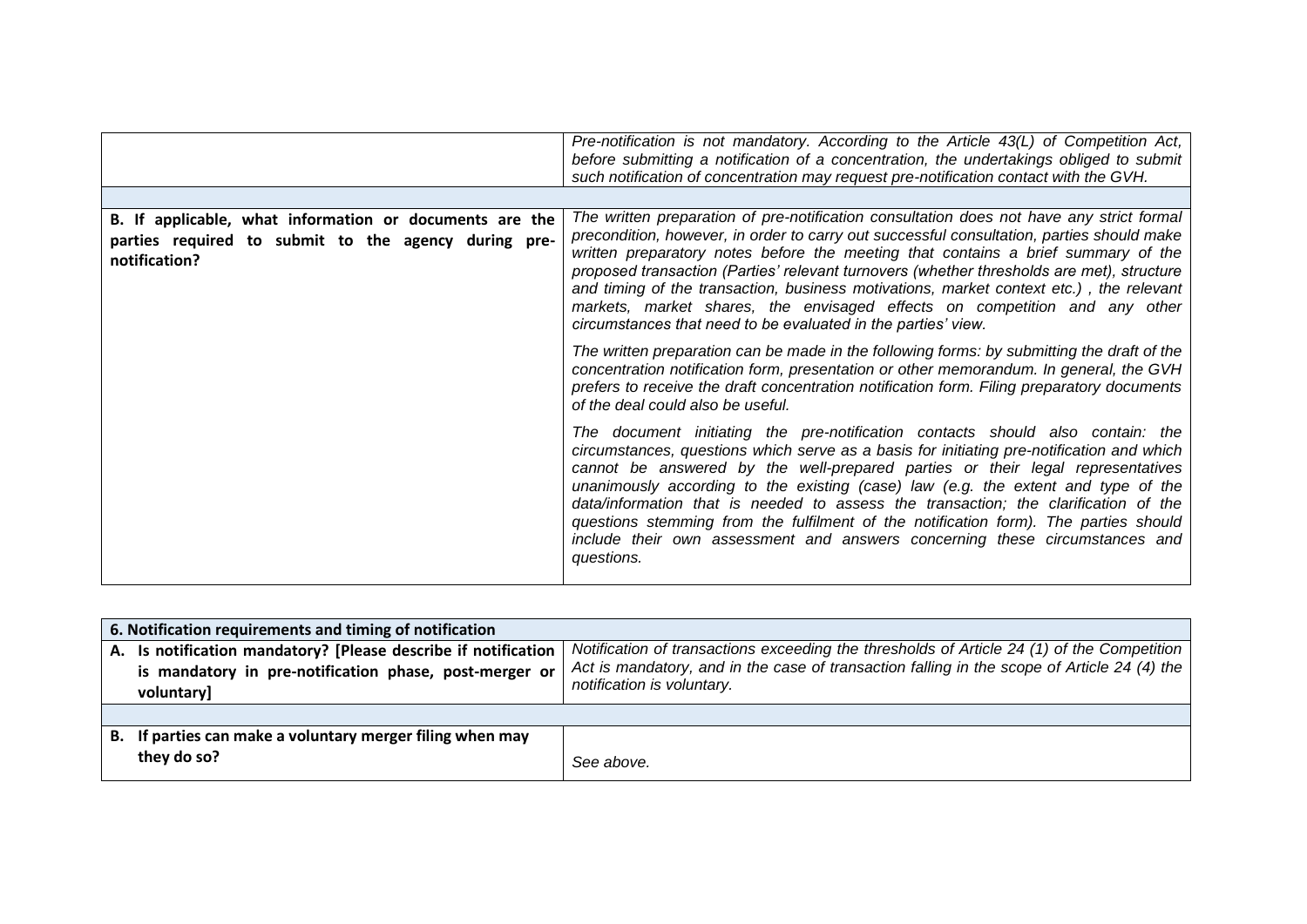| C. | What is the earliest that a transaction can be notified<br>(e.g., is a definitive agreement required; if so, when is an<br>agreement considered definitive?)                                                         | The notification of concentration may be submitted after the announcement of the public<br>bid, the conclusion of the contract or the acquisition of the right of control giving rise to<br>the concentration, whichever occurs the earliest (Article 28(2) of the Competition Act).<br>The earliest that a transaction can be notified is when the parties have agreed on the<br>concentration (e.g., the parties have concluded the agreement; the acquirer would be de<br>facto able to exert decisive influence over the decisions of the target). It is important to<br>note that the notification has to be filed before the concentration is implemented.                                                                                                                                                                                                                                             |
|----|----------------------------------------------------------------------------------------------------------------------------------------------------------------------------------------------------------------------|--------------------------------------------------------------------------------------------------------------------------------------------------------------------------------------------------------------------------------------------------------------------------------------------------------------------------------------------------------------------------------------------------------------------------------------------------------------------------------------------------------------------------------------------------------------------------------------------------------------------------------------------------------------------------------------------------------------------------------------------------------------------------------------------------------------------------------------------------------------------------------------------------------------|
|    |                                                                                                                                                                                                                      |                                                                                                                                                                                                                                                                                                                                                                                                                                                                                                                                                                                                                                                                                                                                                                                                                                                                                                              |
|    | D. When must notification be made? If there is a triggering<br>event, describe the triggering event (e.g., definitive                                                                                                | There is no deadline for filing the notification to the GVH. The notification needs to be<br>filed before the concentration is implemented.                                                                                                                                                                                                                                                                                                                                                                                                                                                                                                                                                                                                                                                                                                                                                                  |
|    | agreement) and the deadline following the event. Do the                                                                                                                                                              | The deadline and triggering event do not depend on the structure of the transaction.                                                                                                                                                                                                                                                                                                                                                                                                                                                                                                                                                                                                                                                                                                                                                                                                                         |
|    | deadline and triggering event depend on the structure of<br>the transaction? Are there special rules for public takeover<br>bids?                                                                                    | There are no special rules for public takeover bids in terms of the timing of the<br>notification.                                                                                                                                                                                                                                                                                                                                                                                                                                                                                                                                                                                                                                                                                                                                                                                                           |
|    |                                                                                                                                                                                                                      |                                                                                                                                                                                                                                                                                                                                                                                                                                                                                                                                                                                                                                                                                                                                                                                                                                                                                                              |
| Е. | If there is a notification deadline, can parties request an<br>extension for the notification deadline? If yes, please<br>describe the procedure and whether there is a maximum<br>length of time for the extension. | Because of the standstill obligation there is no notification deadline, however, the<br>notification needs to be filed before the concentration is implemented. But, as an<br>exemption from this obligation, the GVH may permit the acquirer to exercise its control<br>rights before the concentration has been cleared: in such a case, the acquirer has to<br>submit a reasoned request to this effect (Article 29/A of the Competition Act). The GVH<br>may grant permission for the control rights to be exercised in advance if this would be<br>necessary to maintain the value of the acquirer's investment in the target. Specific<br>conditions and obligations may also be imposed on the acquirer along with the<br>permission and - in order to make such conditions and obligations effective - the GVH<br>may request specific market or business information from the acquirer in question. |

| <b>7. Simplified Procedures</b> |                                                                                                                                                       |
|---------------------------------|-------------------------------------------------------------------------------------------------------------------------------------------------------|
|                                 | A. Describe any special procedures for notifying transactions   If according to the case handler a competition supervision procedure does not need to |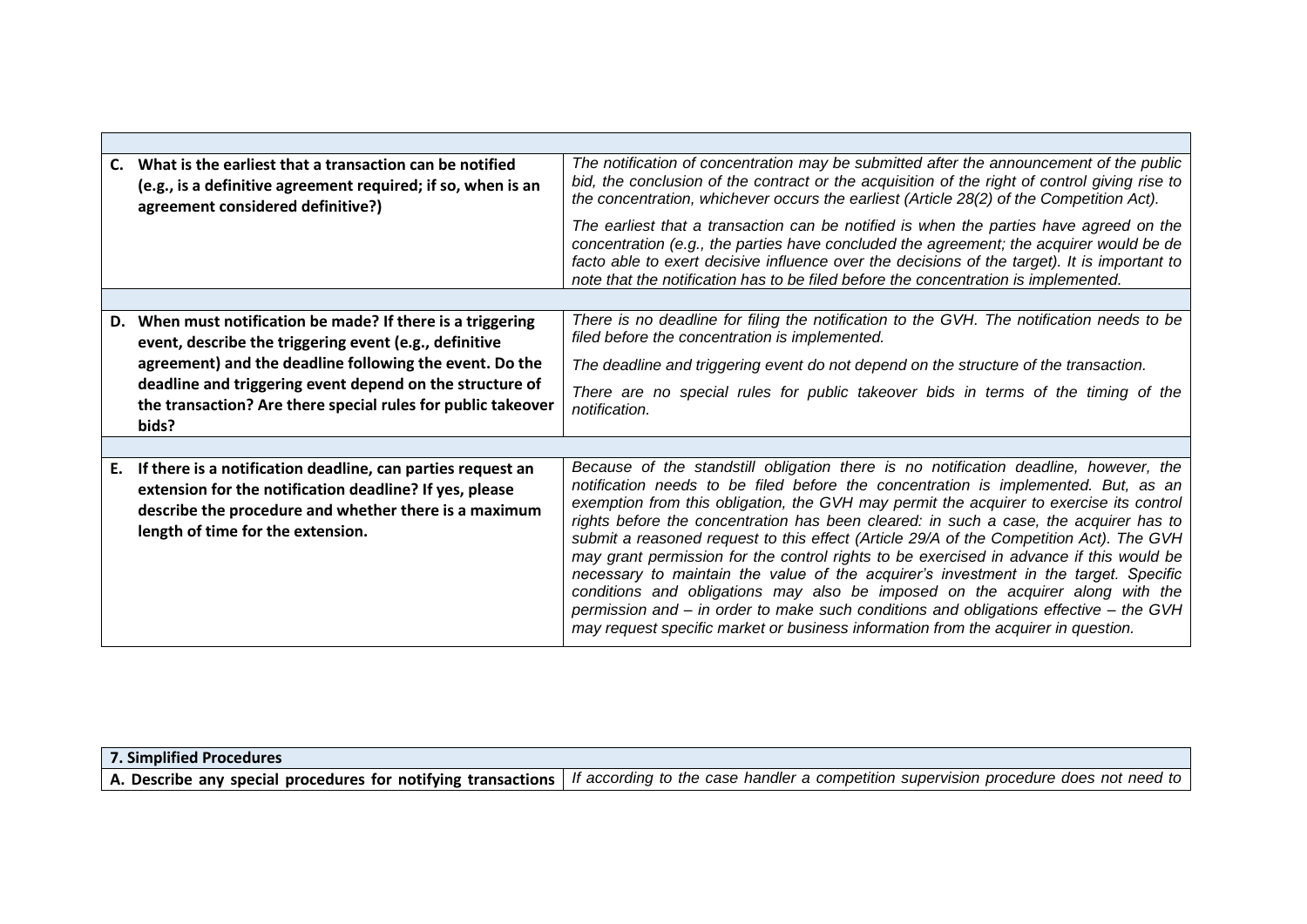| that do not raise competition concerns (e.g., short form,<br>simplified procedures, advanced ruling certificates, discretion<br>to waive certain information requirements, etc.). | be initiated for the assessment of the concentration, the case handler issues within 8<br>days from the date of the received notification or, if the administrative service fee is paid<br>in a later stage, from that time – in agreement with the proceeding Competition Council –<br>an official certificate declaring that the circumstances of initiating a competition<br>supervision procedure are not present (authorising the concentration).                                                                                                                                                                                                                                                                                                                                                                                                                                                                                                                                                                                                                                                                                                                                                                                                                             |
|-----------------------------------------------------------------------------------------------------------------------------------------------------------------------------------|------------------------------------------------------------------------------------------------------------------------------------------------------------------------------------------------------------------------------------------------------------------------------------------------------------------------------------------------------------------------------------------------------------------------------------------------------------------------------------------------------------------------------------------------------------------------------------------------------------------------------------------------------------------------------------------------------------------------------------------------------------------------------------------------------------------------------------------------------------------------------------------------------------------------------------------------------------------------------------------------------------------------------------------------------------------------------------------------------------------------------------------------------------------------------------------------------------------------------------------------------------------------------------|
|                                                                                                                                                                                   | Please note, that the GVH treats the pre-notification talks as a priority in order to provide<br>support for the notifying parties to submit a fully complete notification form. If the parties<br>submit a fully complete notification form and the necessity to initiate a competition<br>supervision procedure does not apply, the GVH is to issue an official certificate $-$ in<br>accordance with Article $43/N(1)(b)$ of the Competition Act stating that no assessment is<br>needed in connection with the concentration - in a very short period of time<br>(authorisation of the concentration within 8 calendar days).                                                                                                                                                                                                                                                                                                                                                                                                                                                                                                                                                                                                                                                  |
|                                                                                                                                                                                   | The parties may also request that their notification be reviewed in a so-called "express"<br>procedure. This is applicable in such cases when the parties submitted all necessary<br>information during the pre-notification phase and the case handlers - in agreement with<br>the competition council proceeding in the case - deem that the procedure will be closed<br>with the issuance of an official certificate, as there are clearly no competition concerns. It<br>is important to note, however, that the steps for the initiation of an express procedure<br>need to be taken before the submission of the notification form $-$ i.e., the parties must<br>submit the final notification form and its annexes during the pre-notification phase which<br>the case handlers (and, indirectly, the competition council proceeding in the case) review<br>and approve. This may lessen the 8 calendar days to generally two days. Also note that<br>the initiation of such express proceedings is at the discretion of the GVH, i.e., it may<br>decide not to do so; and if the case handlers find that the final notification form is<br>substantially different to the one submitted during pre-notification, they may proceed<br>within the "regular" 8-day timeframe. |
|                                                                                                                                                                                   |                                                                                                                                                                                                                                                                                                                                                                                                                                                                                                                                                                                                                                                                                                                                                                                                                                                                                                                                                                                                                                                                                                                                                                                                                                                                                    |
| B. Describe the criteria adopted to consider a transaction<br>under the simplified procedure.                                                                                     | According to Notice $N^{\circ}$ 7/2017, if, based on the information contained in the notification<br>and other information officially available, it can be safely concluded that the transaction<br>has no adverse horizontal, vertical or portfolio effects, the GVH examines the transaction<br>in a simplified procedure.                                                                                                                                                                                                                                                                                                                                                                                                                                                                                                                                                                                                                                                                                                                                                                                                                                                                                                                                                      |
|                                                                                                                                                                                   | If the concentration has horizontal, vertical or portfolio effects, but the market shares fall<br>below the following thresholds, the GVH examines the transaction in a simplified<br>procedure.                                                                                                                                                                                                                                                                                                                                                                                                                                                                                                                                                                                                                                                                                                                                                                                                                                                                                                                                                                                                                                                                                   |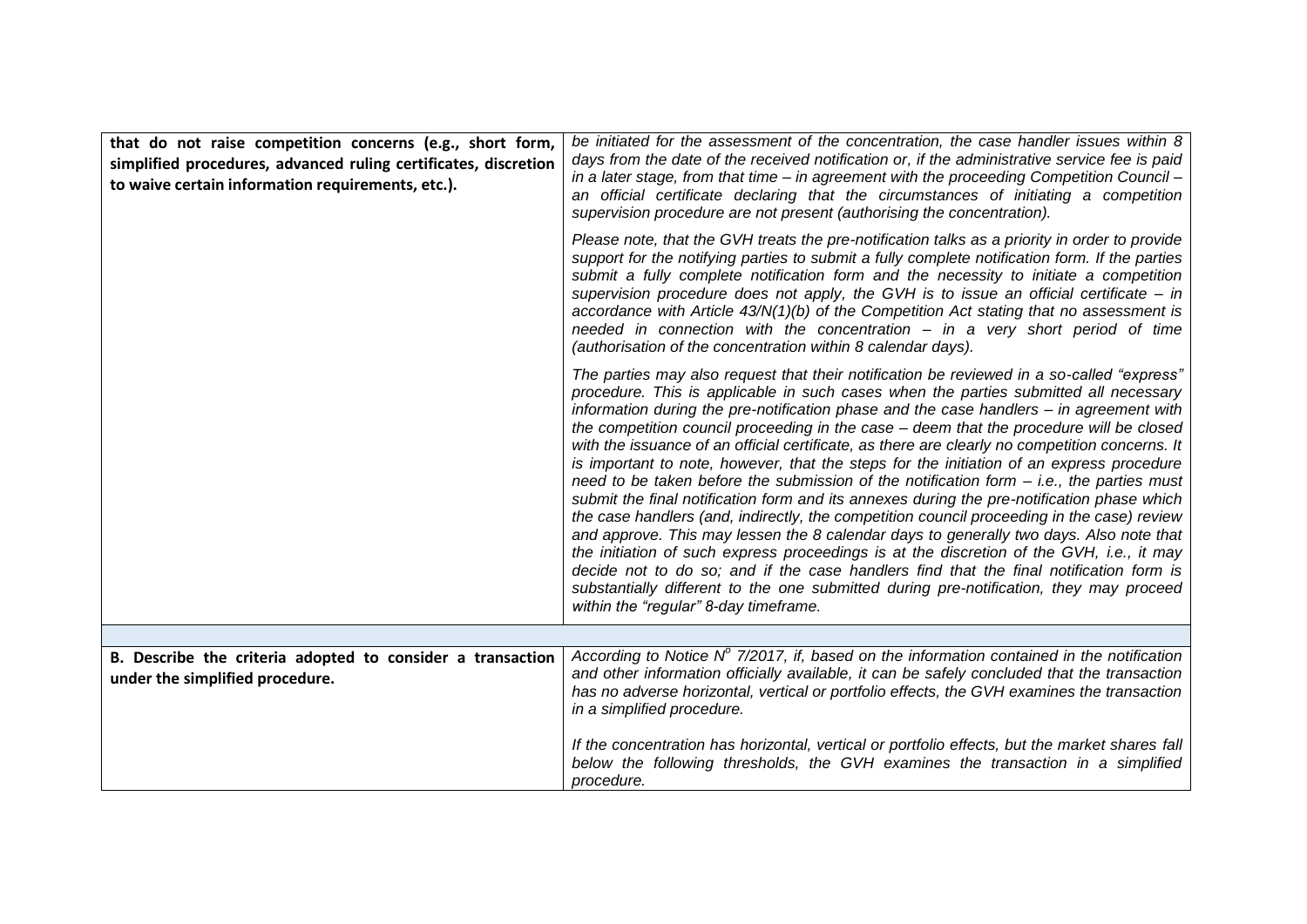| In line with the thresholds prescribed in the Notice, the activities of the participants are<br>significantly overlapping if the joint market share of the market players on the<br>overlapping product markets is over 20% and the increment is above 5%. A significant<br>relation can be identified where the sole market share of one of the groups of<br>undertakings participating in the concentration either on the seller or on the buyer side of<br>the market resulting in a vertical relation, or on at least one of the complementary<br>markets, is at least 30% and the increment is above 5%. The question of a substantial<br>lessening of competition depends not only on the market share thresholds, but also on<br>the respective market shares of the single groups of undertakings concerned, and on the<br>concentration of the relevant market [see point 22 (c) (d) of Notice $N^{\circ}$ 7/2017], as well as<br>on other qualitative aspects, which cannot be defined in advance and depend on the<br>transaction in question and the market conditions (such as the intensity of the potential<br>competition, the criteria for entering the market, the market power of competitors and<br>customers, etc.) and which can rule out a substantial lessening of competition even at a<br>market share substantially above the threshold mentioned above (see Point 26 of Notice<br>$N^{\circ}$ 7/2017.).<br>The GVH may also initiate a competition supervision proceeding if the transaction does<br>not fall within the above criteria, but it has reasonable grounds to assume that the<br>transaction would still lead to a significant lessening of effective competition. This is<br>generally the case when an undertaking having significant market power (above 40%)<br>would acquire an undertaking which is not yet present on the market or has only a<br>negligible market share, yet it is verifiable by objective criteria (e.g., innovation or the |
|-----------------------------------------------------------------------------------------------------------------------------------------------------------------------------------------------------------------------------------------------------------------------------------------------------------------------------------------------------------------------------------------------------------------------------------------------------------------------------------------------------------------------------------------------------------------------------------------------------------------------------------------------------------------------------------------------------------------------------------------------------------------------------------------------------------------------------------------------------------------------------------------------------------------------------------------------------------------------------------------------------------------------------------------------------------------------------------------------------------------------------------------------------------------------------------------------------------------------------------------------------------------------------------------------------------------------------------------------------------------------------------------------------------------------------------------------------------------------------------------------------------------------------------------------------------------------------------------------------------------------------------------------------------------------------------------------------------------------------------------------------------------------------------------------------------------------------------------------------------------------------------------------------------------------------------------------------------------------------------------------|
| size of its client pool) that its significant short-term development (entry in the market<br>and/or growth) is realistic.<br>The GVH also initiates a simplified procedure if the notification form is incomplete or it<br>does not contain all necessary information for the assessment of the transaction.                                                                                                                                                                                                                                                                                                                                                                                                                                                                                                                                                                                                                                                                                                                                                                                                                                                                                                                                                                                                                                                                                                                                                                                                                                                                                                                                                                                                                                                                                                                                                                                                                                                                                  |
|                                                                                                                                                                                                                                                                                                                                                                                                                                                                                                                                                                                                                                                                                                                                                                                                                                                                                                                                                                                                                                                                                                                                                                                                                                                                                                                                                                                                                                                                                                                                                                                                                                                                                                                                                                                                                                                                                                                                                                                               |

| 8. Information and documents to be submitted with a notification |                                                                                              |
|------------------------------------------------------------------|----------------------------------------------------------------------------------------------|
| A. Describe the types of documents that parties must submit      | The documents supporting the facts and data disclosed in the notification must be            |
| with the notification (e.g., agreement, annual reports, market   | submitted along with the notification form. In particular the contract(s) giving rise to the |
| studies, transaction documents, internal documents).             | concentration or other document(s) serving as proof of the acquisition of control, any       |
|                                                                  | other documents directly related to the implementation of the concentration as well as       |
|                                                                  | the annual accounts of the groups of undertakings concerned or of the top-level              |
|                                                                  | controlling undertaking of the group in respect of the last officially closed business year  |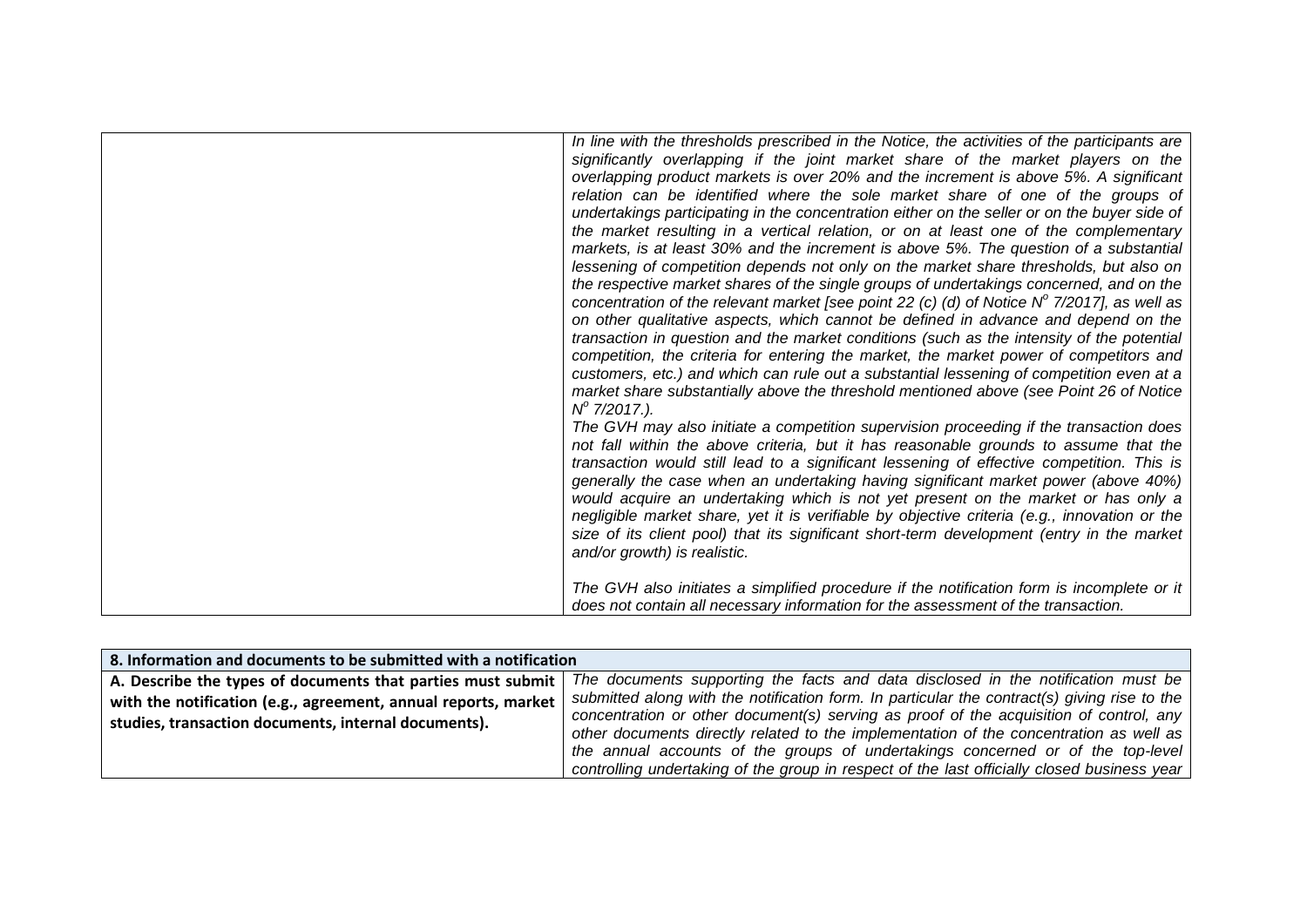|                                                                                                                                                                                                    | preceding the concentration, if they are not available from a public Hungarian database.<br>Documents or other files which are in the public domain or which must be included in a<br>public register established by law shall not be required to be attached to the notification.                                                                                                                                     |
|----------------------------------------------------------------------------------------------------------------------------------------------------------------------------------------------------|------------------------------------------------------------------------------------------------------------------------------------------------------------------------------------------------------------------------------------------------------------------------------------------------------------------------------------------------------------------------------------------------------------------------|
|                                                                                                                                                                                                    | For the authorisation of a proxy or agent for the service of process, the authorisation<br>needs to be attached (e.g., power of attorney).                                                                                                                                                                                                                                                                             |
|                                                                                                                                                                                                    | Please see Chapter VI of the form.                                                                                                                                                                                                                                                                                                                                                                                     |
|                                                                                                                                                                                                    |                                                                                                                                                                                                                                                                                                                                                                                                                        |
| B. Is there a distinction between tangible and intangible (e.g.,<br>customer portfolio, data on consumers, etc.) assets in the                                                                     | There is no distinction between tangible and intangible assets in the description of the<br>transaction.                                                                                                                                                                                                                                                                                                               |
| description of the transaction? [In respect to digital markets,<br>state if the agency considers the amount of user data the<br>companies have, and which will be passed on in the<br>transaction] | According to Article 23(5) of Competition Act 'part of an undertaking' (or 'business unit')<br>shall mean assets or rights, including the client base of an undertaking, the acquisition of<br>which, solely or together with assets and rights which are at the disposal of the acquiring<br>undertaking, is sufficient for the pursuit of market activities.                                                         |
|                                                                                                                                                                                                    | However, it should be mentioned that in respect to digital markets the GVH also takes<br>into consideration the effects of the concentrations in aspect of the amount of user data<br>the companies have, and which will be passed on in the transaction.                                                                                                                                                              |
| C. Are documents proving the efficiencies of the transaction<br>required? [If applicable, please provide the type of documents<br>normally required]                                               | As a general rule, the motivation for the transaction shall be presented in the form and<br>the internal preparatory documents shall be attached. If the transaction may have<br>adverse effects on competition, the parties shall demonstrate that the efficiencies of the<br>transaction outweigh such effects, with the documents required depending on the<br>specifics of the case (typically economic analysis). |
|                                                                                                                                                                                                    |                                                                                                                                                                                                                                                                                                                                                                                                                        |
| D. What information is required in case the target company is<br>experiencing financial insolvency?                                                                                                | There is no special information requirement in these cases, the parties shall demonstrate<br>the three cumulative criteria of the failing firm defense and providing all necessary<br>information.                                                                                                                                                                                                                     |
|                                                                                                                                                                                                    |                                                                                                                                                                                                                                                                                                                                                                                                                        |
| E. Is there a specific procedure for obtaining information from                                                                                                                                    | General rules apply - an RFI may be issued.                                                                                                                                                                                                                                                                                                                                                                            |
| target companies in the case of hostile/ unsolicited bids?                                                                                                                                         | According to Article 64/B(6) of the Competition Act, the case handler and the<br>Competition Council proceeding in the case may request, in the scope to the extent<br>necessary to clarify the facts of the case and successfully conduct the proceeding, any<br>person or organisation to supply information or to provide data or documents in<br>connection with the subject of the investigation.                 |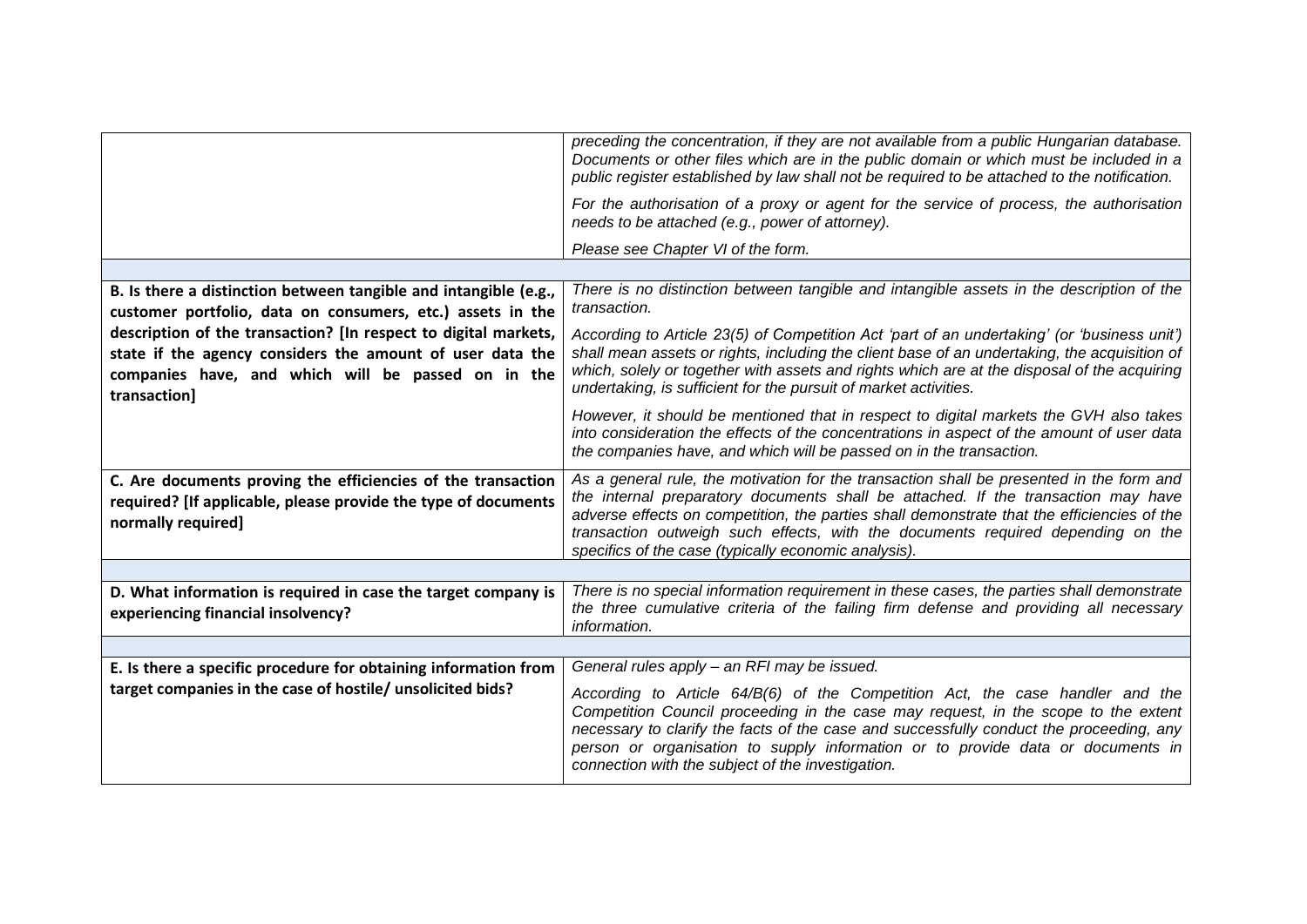|                                                                                                                                                                                                                                                                                  | Pursuant to Article 65/A(1) of the Competition Act, when a misleading submission of a<br>material fact in the notification of a concentration is likely to have occurred, the case<br>handler may, with a view to finding means of proof concerning certain types of<br>infringements or the concentration investigated, search any premises, vehicle or data<br>storage, $-$ including those in paragraph $(2)$ – and enter such premises under their own<br>authority, against the will of the owner (possessor) or any other person present, and may<br>open any sealed-off area, building or premises for this purpose (hereinafter:<br>unannounced inspection). The GVH may request police assistance for the successful<br>and safe conduct of the unannounced inspection.<br>These procedural steps, however, are only possible in competition supervision<br>proceedings - i.e. not in simplified procedures closed by issuing an official certificate. In<br>case the notification form is deemed to be incomplete, a Phase I. investigation is<br>initiated. |
|----------------------------------------------------------------------------------------------------------------------------------------------------------------------------------------------------------------------------------------------------------------------------------|------------------------------------------------------------------------------------------------------------------------------------------------------------------------------------------------------------------------------------------------------------------------------------------------------------------------------------------------------------------------------------------------------------------------------------------------------------------------------------------------------------------------------------------------------------------------------------------------------------------------------------------------------------------------------------------------------------------------------------------------------------------------------------------------------------------------------------------------------------------------------------------------------------------------------------------------------------------------------------------------------------------------------------------------------------------------|
|                                                                                                                                                                                                                                                                                  |                                                                                                                                                                                                                                                                                                                                                                                                                                                                                                                                                                                                                                                                                                                                                                                                                                                                                                                                                                                                                                                                        |
| Are there any document legalization requirements<br>F.                                                                                                                                                                                                                           | There are no document legalization requirements.                                                                                                                                                                                                                                                                                                                                                                                                                                                                                                                                                                                                                                                                                                                                                                                                                                                                                                                                                                                                                       |
| (e.g., notarization or apostille)? What documents must be<br>legalized?                                                                                                                                                                                                          | According to Article 64/B(7) of the Competition Act, if any doubt arises concerning the<br>authenticity or content of a public deed issued in another country, the case handler or<br>the competition council proceeding in the case shall invite the party or the requested<br>person to present a notarised copy of the already certified documents issued in that<br>other country.                                                                                                                                                                                                                                                                                                                                                                                                                                                                                                                                                                                                                                                                                 |
|                                                                                                                                                                                                                                                                                  |                                                                                                                                                                                                                                                                                                                                                                                                                                                                                                                                                                                                                                                                                                                                                                                                                                                                                                                                                                                                                                                                        |
| What are the agency's rules and practice regarding<br>G.<br>exemptions from information requirements (e.g., information<br>submitted or document legalization) for transactions in which<br>the acquiring and acquired parties are foreign (foreign-to-<br>foreign transaction)? | According to Article 64/B (2) of the Competition Act, the case handler or the competition<br>council proceeding in the case may invite the party to submit a document or other paper<br>if it is necessary for the clarification of the facts of the case and it cannot be obtained<br>pursuant to the Act on General Rules of Electronic Administration and Trust Services.<br>With the exception of the data necessary for the identification of the party, a party shall<br>not be invited to submit data that are public or which must be included in a public register<br>established by law.<br>Furthermore, in the case of large groups of undertakings which are active in several<br>different fields, the GVH does not require the presentation undertakings that are not<br>relevant to the transaction.                                                                                                                                                                                                                                                    |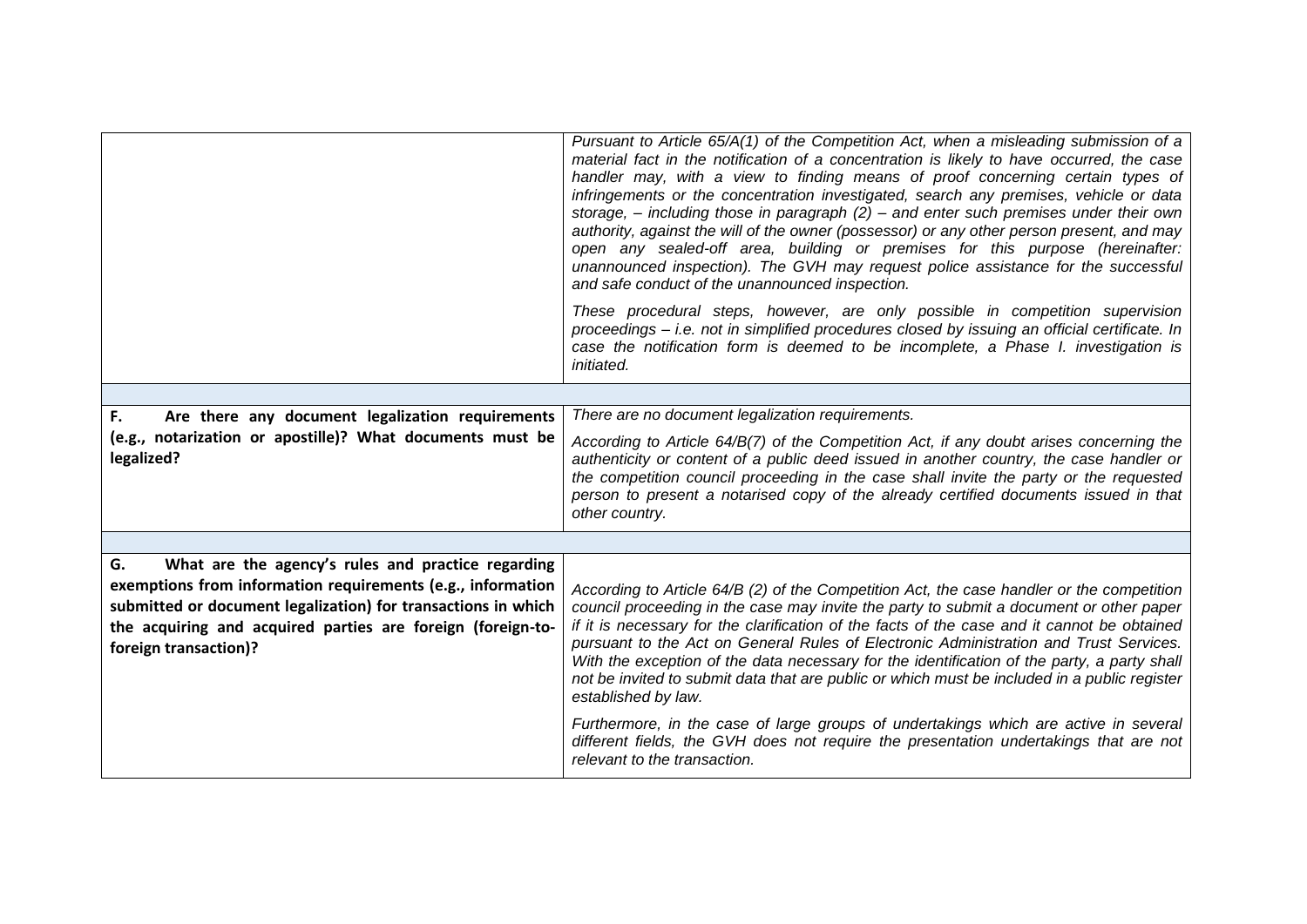| Can the agency require third parties to submit<br>Н.                                                                | Yes.                                                                                                                                                                                                                                                                                                                                                                                                                                                                                                                                                                                                                                                                                                                                        |
|---------------------------------------------------------------------------------------------------------------------|---------------------------------------------------------------------------------------------------------------------------------------------------------------------------------------------------------------------------------------------------------------------------------------------------------------------------------------------------------------------------------------------------------------------------------------------------------------------------------------------------------------------------------------------------------------------------------------------------------------------------------------------------------------------------------------------------------------------------------------------|
| information during the review process? Can third parties<br>voluntarily submit information or otherwise contact the | The GVH may send formal requests for information to third parties during its<br>proceedings.                                                                                                                                                                                                                                                                                                                                                                                                                                                                                                                                                                                                                                                |
| agency to intervene?                                                                                                | According to Article 64/B(6) of the Competition Act, the case handler and the<br>Competition Council proceeding in the case may request, in the scope to the extent<br>necessary to clarify the facts of the case and successfully conduct the proceeding, any<br>person or organisation to supply information or to provide data or documents in<br>connection with the subject of the investigation.                                                                                                                                                                                                                                                                                                                                      |
|                                                                                                                     | There are no legal barriers preventing third parties from voluntarily submitting<br>information.                                                                                                                                                                                                                                                                                                                                                                                                                                                                                                                                                                                                                                            |
|                                                                                                                     | The GVH publishes notices about mergers notified to it on its website.                                                                                                                                                                                                                                                                                                                                                                                                                                                                                                                                                                                                                                                                      |
|                                                                                                                     | According to Article 43/J(2) of the Competition Act, the GVH shall publish on its website<br>a notice of the notification of the concentration as well as a brief description of the<br>concentration which does not contain business secrets/restricted access data, except if<br>the application contained a request that the concentration should be treated as a<br>business secret until its implementation; this, however, does not prevent the Hungarian<br>Competition Authority from taking the procedural measures necessary to clarify the facts<br>of the case in the course of the proceeding for the investigation of the concentration, in<br>particular from making use of the means of proof set out in Article 64/B.      |
|                                                                                                                     | Third parties may submit a formal complaint if they are aware of $-$ an already<br>implemented - concentration that has not been notified.                                                                                                                                                                                                                                                                                                                                                                                                                                                                                                                                                                                                  |
|                                                                                                                     | The possibility of market testing also enables third parties to contact the authority to<br><i>intervene.</i>                                                                                                                                                                                                                                                                                                                                                                                                                                                                                                                                                                                                                               |
|                                                                                                                     | According to Article 75/A of the Competition Act, the competition council proceeding in<br>the case (a) before adopting a decision in a proceeding for the investigation of a<br>concentration imposing a pre- or post-condition pursuant to Article 30(3), or an<br>obligation; or (b) before adopting a decision making the commitments pursuant to Article<br>75 obligatory, may, where it deems it necessary, initiate consultations with stakeholders<br>by way of posting, simultaneously with sending the preliminary position to the parties, on<br>the website of the Hungarian Competition Authority the condition or obligation which it<br>plans to adopt, and/or the commitments with restricted access data removed, together |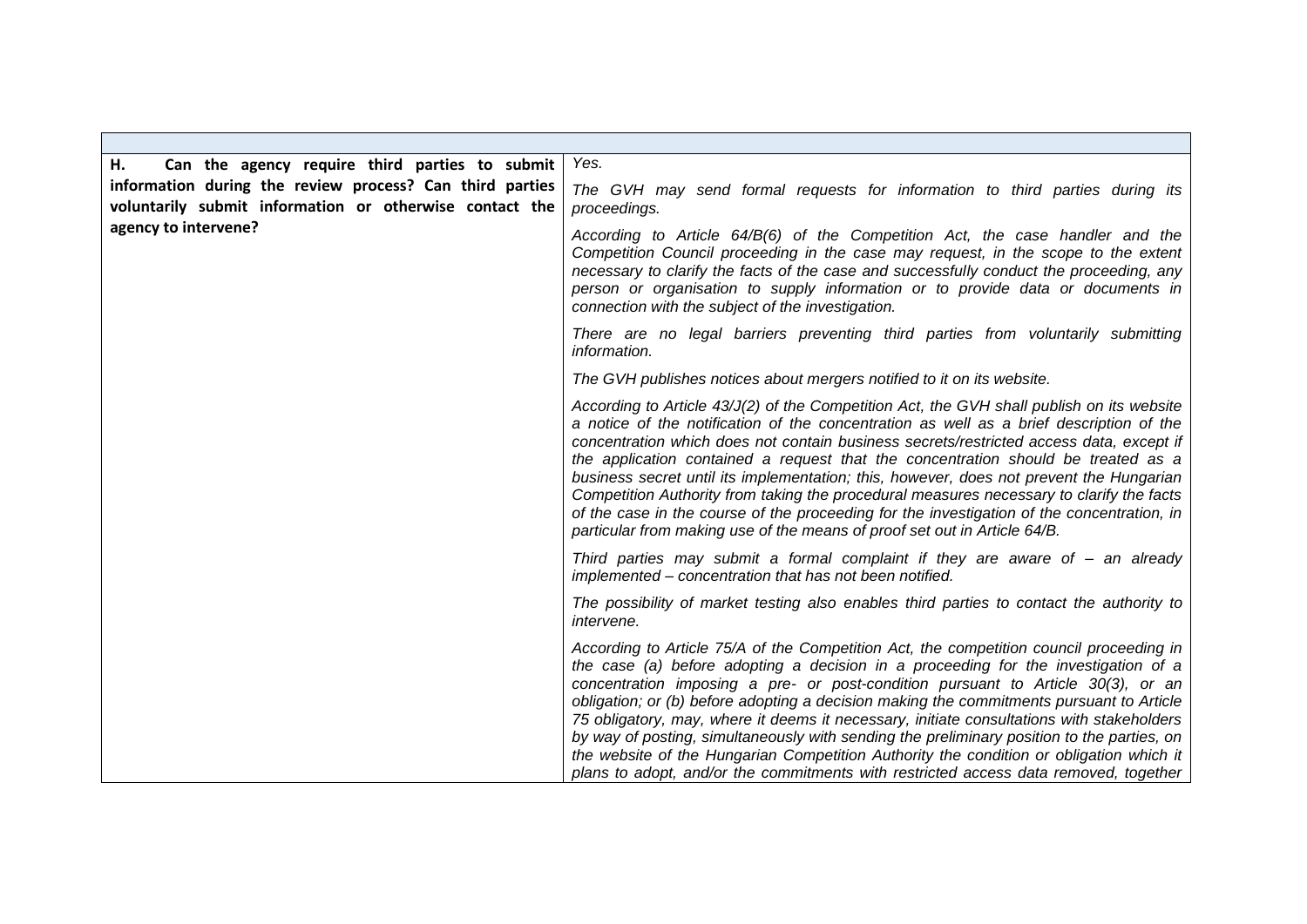|                                                                                                                                                                                                                                                                                                                                                                                  | with an invitation requesting the stakeholders to submit their comments, with a view to<br>obtaining their views in particular those of undertakings operating in the relevant market<br>and of other persons affected by the case.<br>Within twenty days from the date of publication of the notice referred to in paragraphs (1)<br>and (2), any person may present their views, recommendations or comments concerning<br>the envisaged decision in writing to the GVH. |
|----------------------------------------------------------------------------------------------------------------------------------------------------------------------------------------------------------------------------------------------------------------------------------------------------------------------------------------------------------------------------------|----------------------------------------------------------------------------------------------------------------------------------------------------------------------------------------------------------------------------------------------------------------------------------------------------------------------------------------------------------------------------------------------------------------------------------------------------------------------------|
| I. Are parties allowed to submit information beyond what is<br>required in the initial filing voluntarily (e.g., to help narrow or<br>resolve potential competitive concerns)?                                                                                                                                                                                                   | Yes, there are no legal barriers preventing the parties from voluntarily submitting<br>information beyond what is required in the initial filing.                                                                                                                                                                                                                                                                                                                          |
|                                                                                                                                                                                                                                                                                                                                                                                  |                                                                                                                                                                                                                                                                                                                                                                                                                                                                            |
| J. Are there different forms for different types of transactions                                                                                                                                                                                                                                                                                                                 | No.                                                                                                                                                                                                                                                                                                                                                                                                                                                                        |
| or sectors?                                                                                                                                                                                                                                                                                                                                                                      | The same form is applicable for all types of transactions or sectors.                                                                                                                                                                                                                                                                                                                                                                                                      |
|                                                                                                                                                                                                                                                                                                                                                                                  |                                                                                                                                                                                                                                                                                                                                                                                                                                                                            |
| K. With respect to investment funds:<br>i) Is it requested that an investment fund taking part in<br>a transaction provide a statement that its controllers do<br>not manage any other investment funds in the same<br>relevant market?                                                                                                                                          | i)<br>Yes, it is requested.<br>ii)<br>Most importantly, it is necessary to decide who the controller of the<br>investment fund is. If the investment fund is controlled by its investors, they<br>or their undertakings will be the group of undertakings concerned. If the<br>investment fund is controlled by the fund manager, it must present the other<br>funds it manages.<br>See Section 8.G above.<br>iii)                                                         |
| ii) Should an investment fund be controlled by an entity<br>that is also responsible for other funds in the same<br>relevant market, are such funds considered part of the<br>transaction? Is it requested that the controlling entity<br>provide market information (e.g., market share) related<br>to the other funds it manages and which are in the<br>same relevant market? |                                                                                                                                                                                                                                                                                                                                                                                                                                                                            |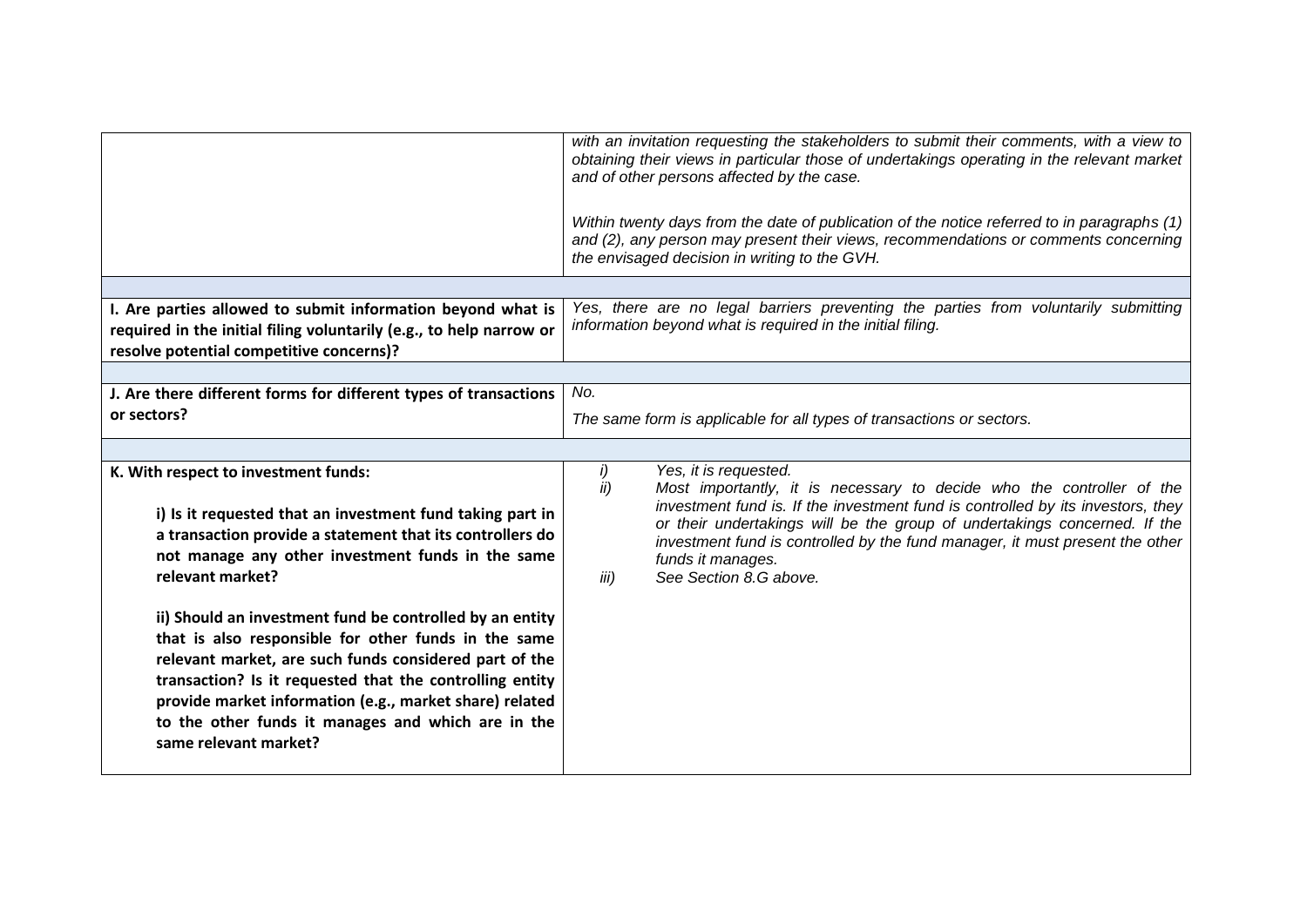| 9. Translation                                          |                                                                                                                                                                   |
|---------------------------------------------------------|-------------------------------------------------------------------------------------------------------------------------------------------------------------------|
| In what language(s) can the notification forms be<br>А. | According to Article 53/B(1) of the Competition Act, in competition supervision                                                                                   |
| submitted?                                              | proceedings the official language shall be Hungarian. This means that the form may only                                                                           |
|                                                         | be submitted in Hungarian.                                                                                                                                        |
|                                                         |                                                                                                                                                                   |
| B. Describe any requirements to submit translations of  | In general, according to Article 53/B(2) of the Competition Act, documents issued in                                                                              |
| documents:                                              | English may be submitted in the original language; in this case the case handler or the                                                                           |
| with the initial notification; and<br>i)                | competition council proceeding in the case may, acting ex officio or upon the other                                                                               |
| ii)<br>later in response to requests for information.   | parties' request, require the submission of a Hungarian summary or a Hungarian<br>translation of the documents.                                                   |
| In addition:                                            | (3) The provisions of the Code of General Administrative Procedure pertaining to                                                                                  |
| iii)<br>what are the categories or types of documents   | interpreters shall apply to interpreters.                                                                                                                         |
| for which translation is required;                      |                                                                                                                                                                   |
| iv)<br>what are the requirements for certification of   | Some documents (typically appendices like transaction agreements, annual reports etc.)                                                                            |
| the translation;                                        | may be submitted in English. More specifically,                                                                                                                   |
| which language(s) is/are accepted; and<br>v)            | i) and ii) the initial notification and responses to requests for information may only be                                                                         |
| vi)<br>are summaries or excerpts accepted in lieu of    | submitted in Hungarian;                                                                                                                                           |
|                                                         | iii) the contract which is the basis for the merger, preparatory documents, annual reports                                                                        |
| complete translations and in which languages are        | and other documents related to the undertakings participating in the merger are required<br>to be translated if they are not submitted in English (or Hungarian); |
| summaries accepted?                                     | iv) in general, the GVH only asks for a certified translation if doubts about the                                                                                 |
|                                                         | authenticity of the summary translations arise;                                                                                                                   |
|                                                         | v) besides Hungarian, documents in English may be submitted;                                                                                                      |
|                                                         | vi) yes, to the point where it is sufficient to support the data and information presented in                                                                     |
|                                                         | the notification form. These summaries are accepted only in English.                                                                                              |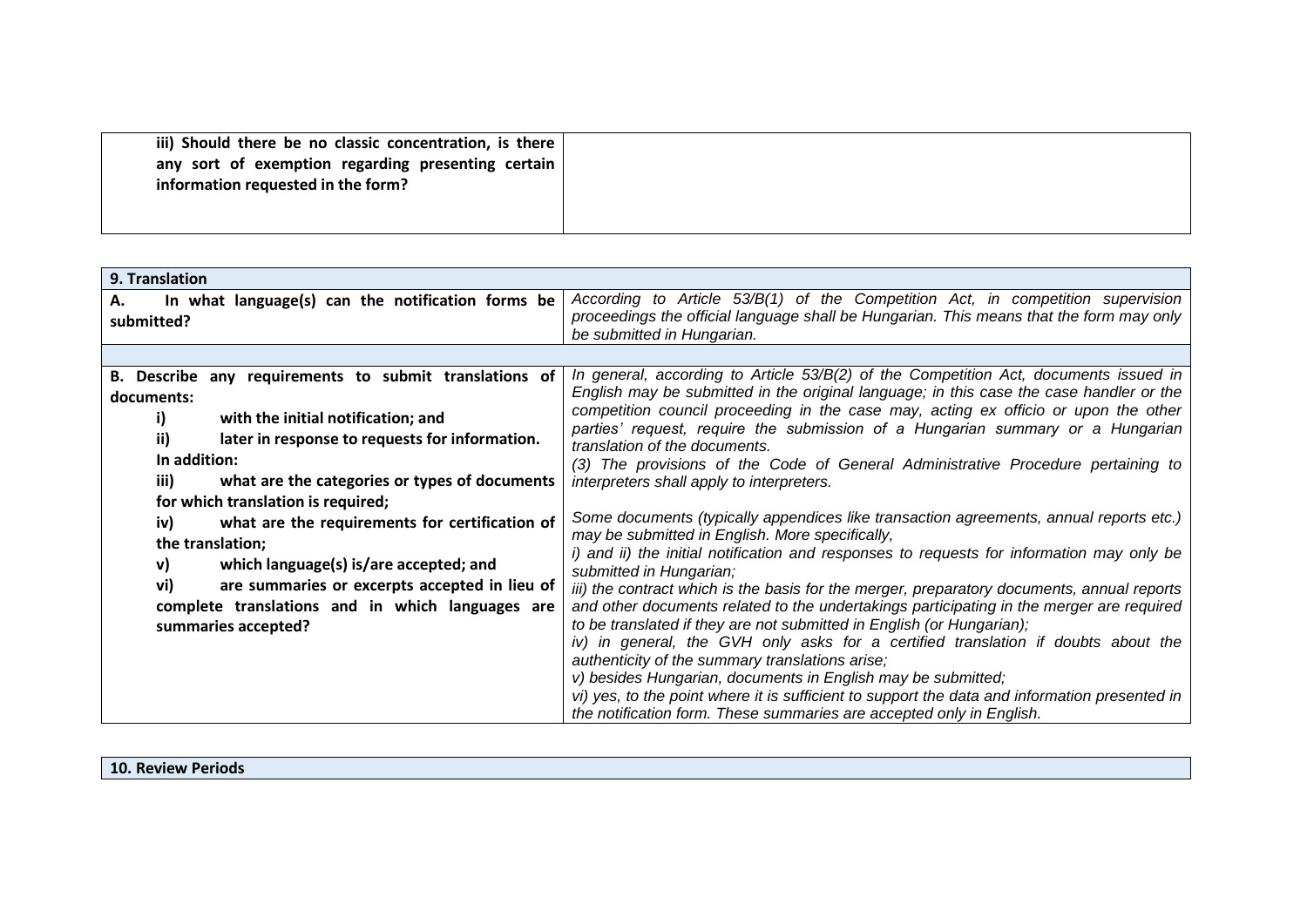| Describe any applicable review periods following<br>Α.<br>notification.                                                 | Pursuant to Article 43/N(1) of the Competition Act, within eight calendar days from the<br>date of receipt of the notification of concentration, or if the administrative service fee is<br>paid at a later stage, from that time, the case handler shall                                                                                  |
|-------------------------------------------------------------------------------------------------------------------------|--------------------------------------------------------------------------------------------------------------------------------------------------------------------------------------------------------------------------------------------------------------------------------------------------------------------------------------------|
|                                                                                                                         | order to initiate a competition supervision proceeding pursuant to Article 64(4),<br>a)                                                                                                                                                                                                                                                    |
|                                                                                                                         | issue an official certificate to the notifier in the absence of circumstances to<br>b)<br>order to initiate a competition supervision proceeding in agreement with the<br>proceeding competition council.                                                                                                                                  |
|                                                                                                                         | The review periods when a competition supervision is to be initiated is the following.                                                                                                                                                                                                                                                     |
|                                                                                                                         | The review period for Phase I case is 30 days, and for Phase II cases is 4 months.                                                                                                                                                                                                                                                         |
|                                                                                                                         | The review period for the procedures initiated under Article 67(3) (if the concentration is<br>implemented without the authorisation of the GVH is 6 months.                                                                                                                                                                               |
|                                                                                                                         |                                                                                                                                                                                                                                                                                                                                            |
| Are there different rules for public tenders (e.g., open<br>В.<br>market stock purchases or hostile bids)?              | No.                                                                                                                                                                                                                                                                                                                                        |
|                                                                                                                         |                                                                                                                                                                                                                                                                                                                                            |
|                                                                                                                         |                                                                                                                                                                                                                                                                                                                                            |
| What are the procedures for an extension of the<br>C.<br>review periods, if any? Do requests for additional information | Pursuant to Article 63(9) of the Competition Act, the administrative time limit may be<br>extended before it expires in justified cases by the President of the GVH, or by the chair<br>of the Competition Council during the proceedings of the Competition Council.                                                                      |
| suspend or re-start the review period?                                                                                  | The review period begins on the day of the opening of the proceedings (Article 63(1) of<br>the Competition Act). Requests for additional information are suspend the review period<br>(the period from the time when the request for information is issued until the answer is<br>received by the GVH is excluded from the review period). |
|                                                                                                                         | It should be noted that if the GVH does not deliver a decision at the end of these periods,<br>clearance is automatically granted by law for the transaction in question.                                                                                                                                                                  |
|                                                                                                                         |                                                                                                                                                                                                                                                                                                                                            |
| Is there a statutory or other maximum duration for<br>D.<br>extensions?                                                 | Yes, the maximum amount of time that each extension may be granted for is defined in<br>the Competition Act.                                                                                                                                                                                                                               |
|                                                                                                                         | The review period may be extended once by 2 months in Phase II. investigations.                                                                                                                                                                                                                                                            |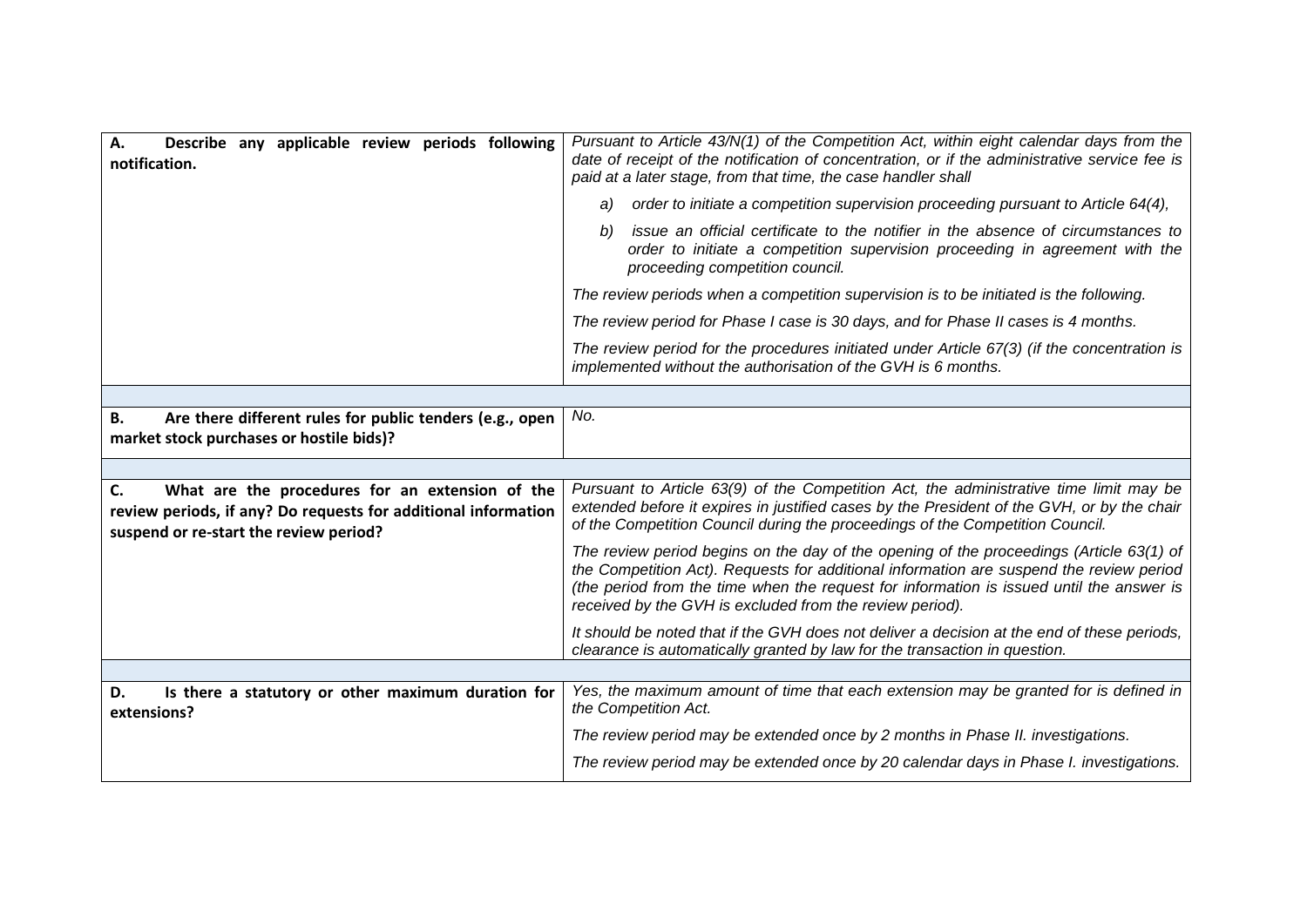| Does the agency have the authority to suspend review<br>Ε.<br>periods? Does suspending a review period require the parties' | The GVH has the authority to suspend review periods in the following exceptional cases<br>(the parties' consent is not required):                                                                                                                                                                                                                                                                                                                       |
|-----------------------------------------------------------------------------------------------------------------------------|---------------------------------------------------------------------------------------------------------------------------------------------------------------------------------------------------------------------------------------------------------------------------------------------------------------------------------------------------------------------------------------------------------------------------------------------------------|
| consent?                                                                                                                    | The competition supervision proceeding may be suspended if the decision on the merits<br>of the case is dependent on the prior adjudication of a question that is in the competence<br>of another body or if a well-founded decision is impossible without another decision of<br>the Hungarian Competition Authority as an authority closely linked to the case in<br>question.                                                                        |
|                                                                                                                             | When the GVH puts forward a request to the European Commission pursuant to Article<br>22(1) of EC Merger Regulation, the case handler shall suspend the proceeding of the<br>GVH when such request is submitted.                                                                                                                                                                                                                                        |
|                                                                                                                             | If in connection with an application for the authorisation of a concentration submitted to<br>the GVH, the European Commission, in accordance with the provisions of Article 22(2)<br>of the EC Merger Regulation, informs the GVH of a request pursuant to Article 22(1) of<br>the EC Merger Regulation it has received from another Member State, the case handler<br>or the Competition Council proceeding in the case shall suspend the proceeding. |
|                                                                                                                             | According to Article $80/D(1)$ of the Competition Act, the case handler or the competition<br>council proceeding in the case shall suspend the competition supervision proceeding if<br>the European Commission has initiated its own proceeding in the case, until the<br>proceeding of the European Commission is concluded.                                                                                                                          |
|                                                                                                                             | The case handler or the competition council proceeding in the case may suspend the<br>competition supervision proceeding if the competition authority of another Member State<br>has initiated its own proceeding in the case, until the proceeding of the other Member<br>State is concluded.                                                                                                                                                          |
|                                                                                                                             |                                                                                                                                                                                                                                                                                                                                                                                                                                                         |
| What are the time periods for accelerated review of<br>F.<br>non-problematic transactions, if any?                          | In non-problematic (clear-cut) transactions - where the notification form is completed<br>and no further information is required - the time period for review is 8 calendar days, with<br>the possibility of an even faster, so called 'express' review (see answer 7.A above).                                                                                                                                                                         |
|                                                                                                                             | This 8-day period, however, is included in all proceedings, as described above - i.e.,<br>when no further investigation is required, the case is closed in this stage.                                                                                                                                                                                                                                                                                  |
|                                                                                                                             |                                                                                                                                                                                                                                                                                                                                                                                                                                                         |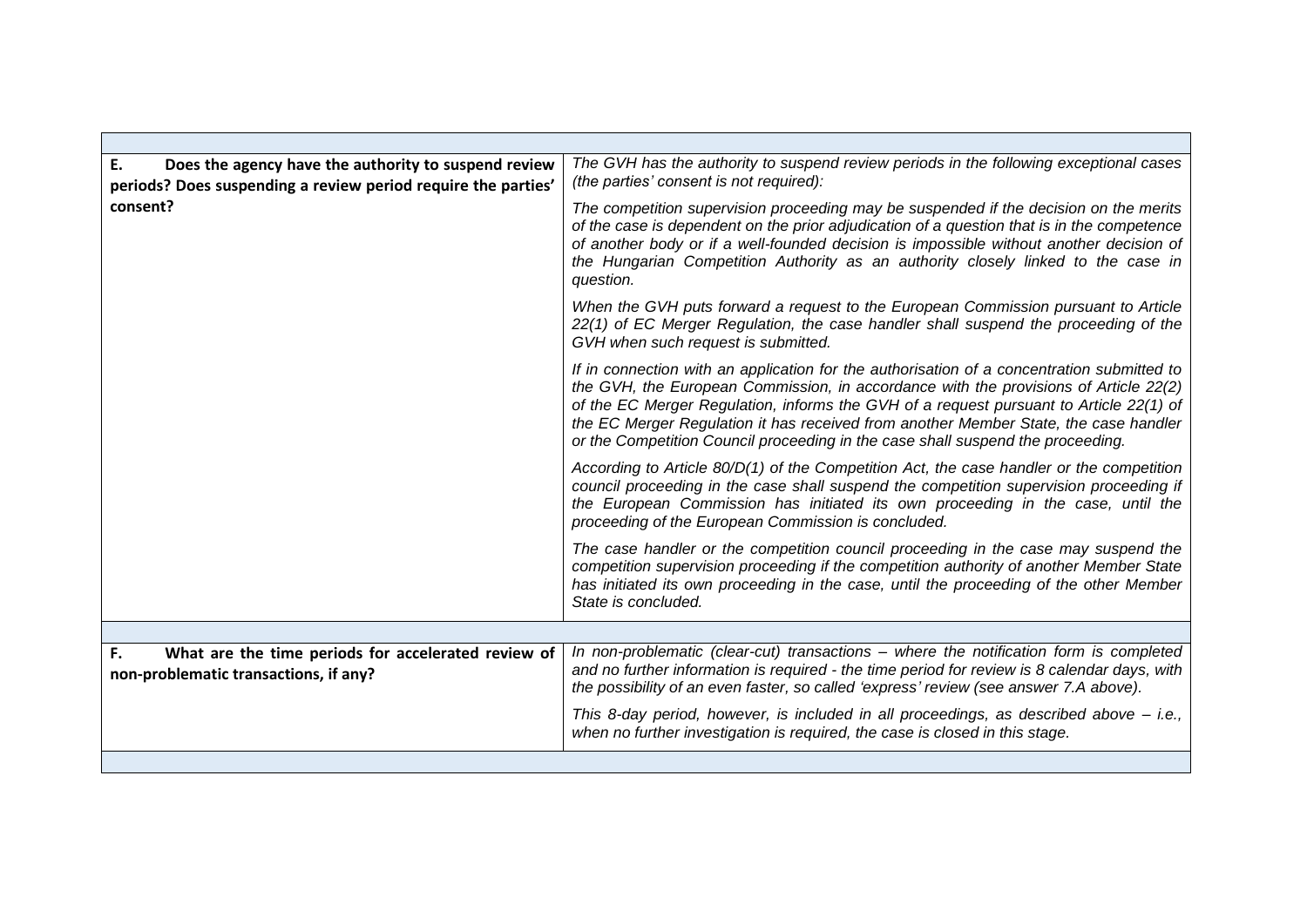| G.<br>If remedies are offered, do they impact the timing of<br>the review? | Parties may offer remedies at any time throughout the whole proceeding (e.g. parallel to<br>the submission of the notification form, or after the Competition Council's preliminary<br>position – Hungarian equivalent of the statement of objections – is issued). Remedies<br>offered by the Parties parallel to the submission of the notification form or right after<br>when the proceeding is initiated only can be accepted if the competition concern in the<br>case is clear, and the remedies are suitable to remove the competition concerns<br><i>identified.</i> |
|----------------------------------------------------------------------------|-------------------------------------------------------------------------------------------------------------------------------------------------------------------------------------------------------------------------------------------------------------------------------------------------------------------------------------------------------------------------------------------------------------------------------------------------------------------------------------------------------------------------------------------------------------------------------|
|                                                                            | Remedies are assessed by the Competition Council and may be market tested.                                                                                                                                                                                                                                                                                                                                                                                                                                                                                                    |
|                                                                            | The assessment of the remedies generally does not influence the timing of the review $-$<br><i>i.e.</i> it does not automatically extend the legal deadline. However, the thorough<br>assessment of the remedies necessarily causes the review to take longer compared to<br>the timing if remedies had not been offered.                                                                                                                                                                                                                                                     |
|                                                                            | The notice regarding remedies (Notice $N^{\circ}$ 8/2017 of the President of the Hungarian<br>Competition Authority and President of the Competition Council on the imposition of<br>conditions and obligations in decisions clearing a concentration) was last updated on<br>18.12.2020.                                                                                                                                                                                                                                                                                     |

| 11.<br>Waiting periods / suspension obligations                                                                                                                                                                                                                 |                                                                                                                                                                                                                                                                                                                                                                                                                                                                                            |
|-----------------------------------------------------------------------------------------------------------------------------------------------------------------------------------------------------------------------------------------------------------------|--------------------------------------------------------------------------------------------------------------------------------------------------------------------------------------------------------------------------------------------------------------------------------------------------------------------------------------------------------------------------------------------------------------------------------------------------------------------------------------------|
| Describe any waiting periods/suspension obligations<br>А.<br>notification<br>following<br>full<br>from<br>suspension<br>(e.g.,<br>implementation, restrictions on adopting specific measures)<br>during any initial review period and/or further review period. | According to Article 29(1) of the Competition Act, the notifiable concentration of the<br>undertakings shall not be executed in the absence of the approval of the GVH. In<br>particular, voting rights in the target undertaking or rights related to the appointment of<br>the management in the target undertaking shall not be exercised, and there is a general<br>obligation to act in accordance with the situation prevailing before the concentration<br>(standstill obligation). |
|                                                                                                                                                                                                                                                                 | However, it is certainly permitted to implement a contract or to take other steps forming<br>the basis of the given transaction (e.g. a share sale and purchase contract or a public<br>bid).                                                                                                                                                                                                                                                                                              |
|                                                                                                                                                                                                                                                                 | Moreover, transactions that fall within the scope of Article 24(4) (referred above as<br>voluntary threshold) may be implemented before the final decision of the GVH $-$<br>however, the parties still bear the risk of reversing the transaction and terminating the<br>contract if the GVH finds that the notified transaction may not be approved, or if it                                                                                                                            |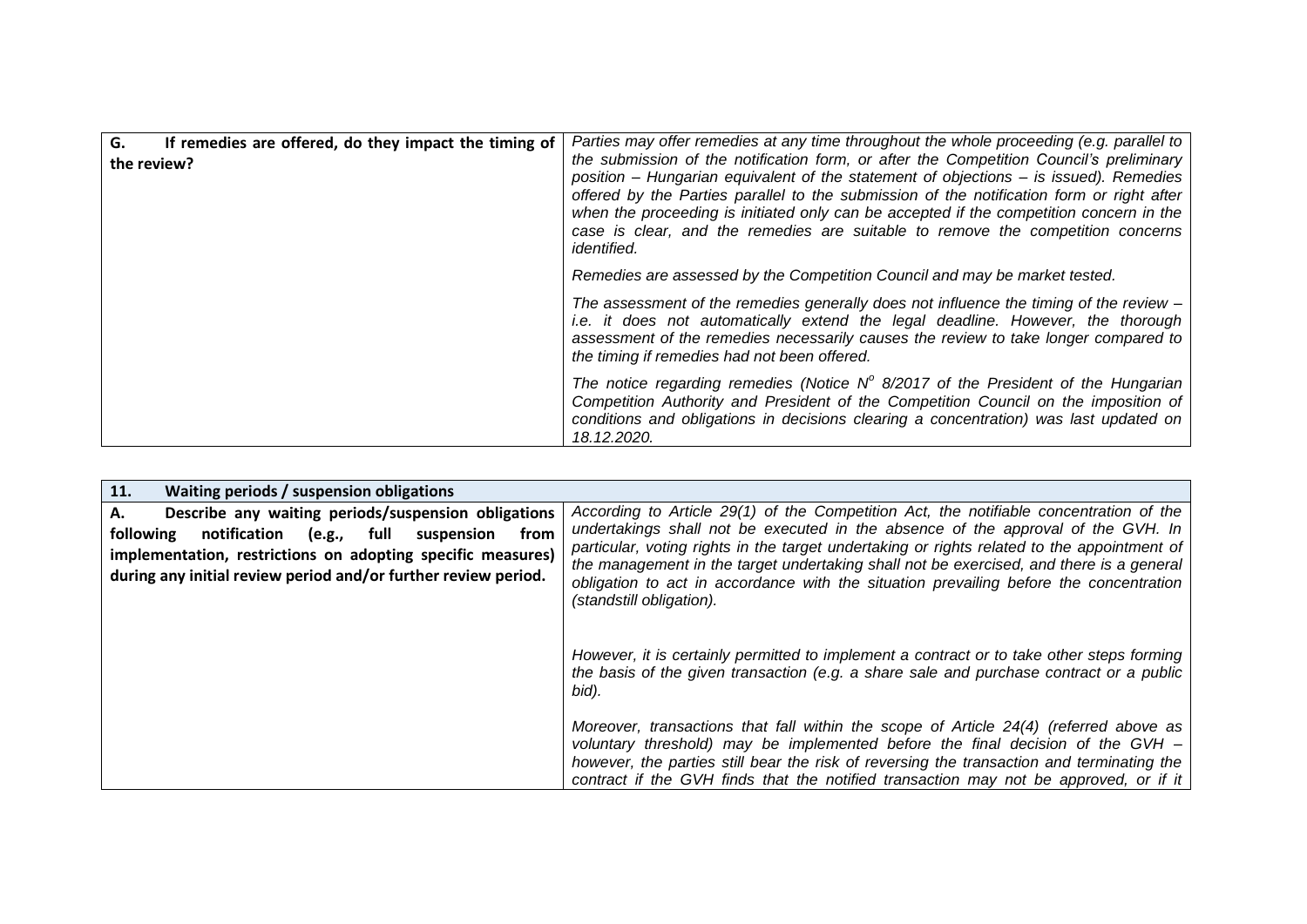|                                                                                                                                                                                                                                                                                                                                                                                                                                       | imposes conditions, the parties must comply.                                                                                                                                                                                                                                                                                                                                                                                                                                                                                                                                                                     |
|---------------------------------------------------------------------------------------------------------------------------------------------------------------------------------------------------------------------------------------------------------------------------------------------------------------------------------------------------------------------------------------------------------------------------------------|------------------------------------------------------------------------------------------------------------------------------------------------------------------------------------------------------------------------------------------------------------------------------------------------------------------------------------------------------------------------------------------------------------------------------------------------------------------------------------------------------------------------------------------------------------------------------------------------------------------|
|                                                                                                                                                                                                                                                                                                                                                                                                                                       |                                                                                                                                                                                                                                                                                                                                                                                                                                                                                                                                                                                                                  |
| В.<br>Can parties request a derogation from waiting<br>periods/suspension<br>obligations?<br>If<br>under<br>what<br>SO.<br>circumstances?                                                                                                                                                                                                                                                                                             | Yes, according to Article 29/A of the Competition Act, upon a reasoned request of the<br>parties the GVH may grant its consent to the acquirer to exercise its rights of control<br>before clearance. The GVH may grant its consent in particular if it would be necessary to<br>maintain the value of the acquirer's investment in the target. Specific conditions and<br>obligations may also be imposed on the acquirer when the consent is granted and $-$ in<br>order to make such conditions and obligations effective - the GVH may request specific<br>market or business information from the acquirer. |
|                                                                                                                                                                                                                                                                                                                                                                                                                                       |                                                                                                                                                                                                                                                                                                                                                                                                                                                                                                                                                                                                                  |
| Are the applicable waiting periods/suspension<br>C.<br>obligations limited to aspects of the transaction that occur<br>within the agency's jurisdiction (e.g., acquisition or merger of<br>local undertakings/business units)? If not, to what extent can<br>the parties implement the transaction outside the agency's<br>jurisdiction prior to clearance (e.g., through derogation from<br>suspension, hold separate arrangements)? | The applicable waiting periods are not limited to aspects of the transaction that occur<br>within the GVH's jurisdiction. They apply to the proposed concentration as a whole.                                                                                                                                                                                                                                                                                                                                                                                                                                   |
|                                                                                                                                                                                                                                                                                                                                                                                                                                       |                                                                                                                                                                                                                                                                                                                                                                                                                                                                                                                                                                                                                  |
| Are parties allowed to close the transaction if no<br>D.<br>decision is issued within the statutory period?                                                                                                                                                                                                                                                                                                                           | Pursuant to Article 63/A of the Competition Act, if the GVH fails to deliver a resolution<br>within the time limit defined by Article 63 (please see answer provided for Section 10/A.)<br>the clearance of the GVH shall be deemed to have been granted.                                                                                                                                                                                                                                                                                                                                                        |
| E.<br>Describe any provisions or procedures available to the                                                                                                                                                                                                                                                                                                                                                                          |                                                                                                                                                                                                                                                                                                                                                                                                                                                                                                                                                                                                                  |
| enforcement agency, the parties and/or third parties to<br>extend the waiting period/suspension obligation.                                                                                                                                                                                                                                                                                                                           | N/A                                                                                                                                                                                                                                                                                                                                                                                                                                                                                                                                                                                                              |
| F.<br>Describe any procedures for obtaining early                                                                                                                                                                                                                                                                                                                                                                                     |                                                                                                                                                                                                                                                                                                                                                                                                                                                                                                                                                                                                                  |
| termination of the applicable waiting period/suspension                                                                                                                                                                                                                                                                                                                                                                               | N/A                                                                                                                                                                                                                                                                                                                                                                                                                                                                                                                                                                                                              |
| obligation, and the criteria and timetable for deciding whether<br>to grant early termination.                                                                                                                                                                                                                                                                                                                                        |                                                                                                                                                                                                                                                                                                                                                                                                                                                                                                                                                                                                                  |
|                                                                                                                                                                                                                                                                                                                                                                                                                                       |                                                                                                                                                                                                                                                                                                                                                                                                                                                                                                                                                                                                                  |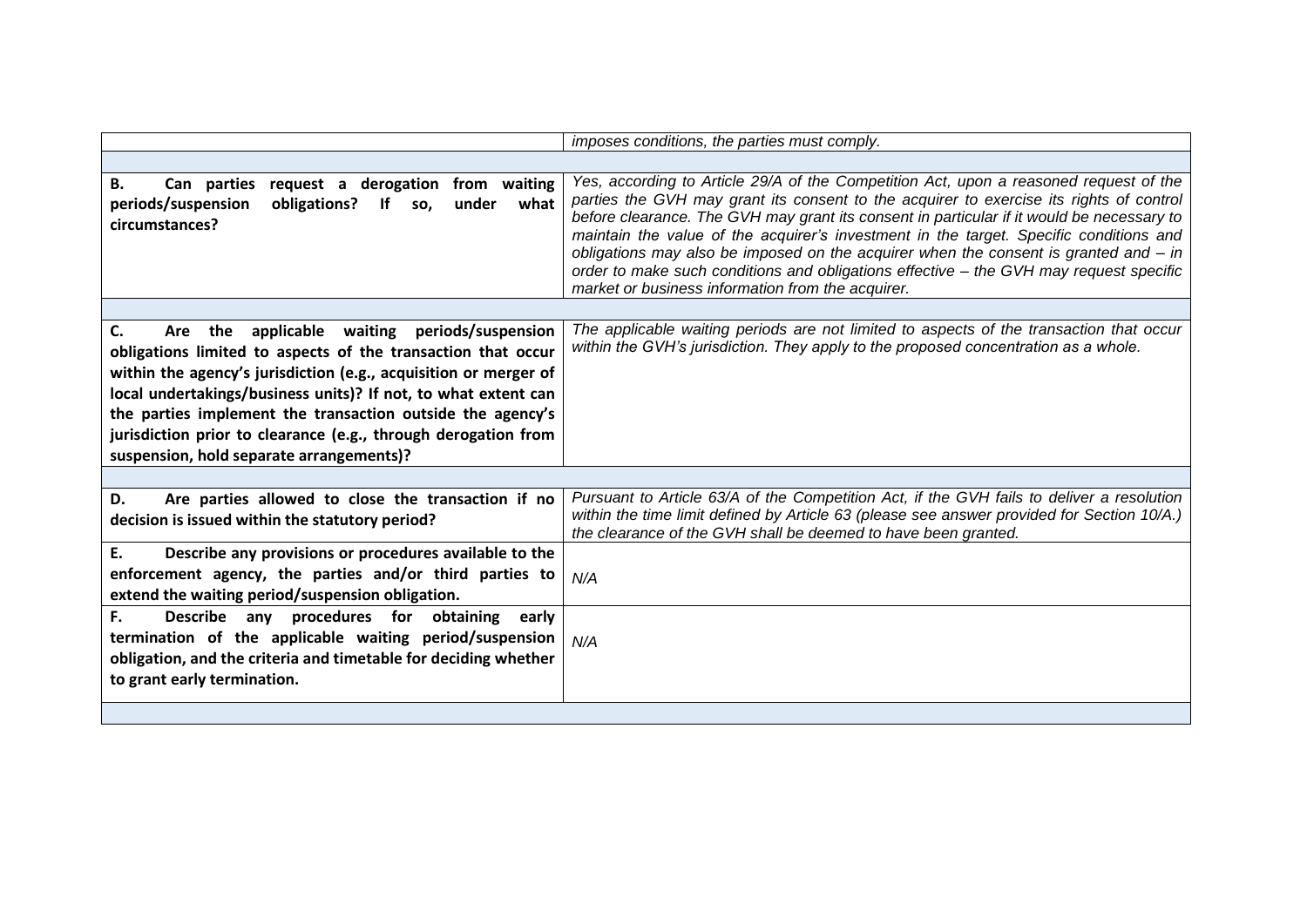| G.<br>Describe any provisions or procedures allowing the<br>parties to close the transaction at their own risk before<br>waiting periods expire or clearance is granted (e.g., allowing<br>the transaction to close if no "irreversible measures" are<br>taken). | Parties that take measures in accordance with a decision providing for derogation from<br>the standstill obligation (please see answer provided for Section 11/B. above) assume<br>no risk even if the final decision in the matter is adverse. (Nevertheless, the parties must<br>terminate the contract and reverse any steps taken so far if the GVH does not authorise<br>the concentration.) Parties that implement a public bid, or a series of transactions on the<br>stock exchange (please also see the answer provided for Section 11/A. above) also<br>assume no risk. |
|------------------------------------------------------------------------------------------------------------------------------------------------------------------------------------------------------------------------------------------------------------------|-----------------------------------------------------------------------------------------------------------------------------------------------------------------------------------------------------------------------------------------------------------------------------------------------------------------------------------------------------------------------------------------------------------------------------------------------------------------------------------------------------------------------------------------------------------------------------------|
|                                                                                                                                                                                                                                                                  | Transactions that fall within the scope of Article 24(4) may be implemented before the<br>final decision of the GVH - however, the parties still bear the risk of reversing the<br>transaction and terminating the contract if the GVH finds that the notified transaction may<br>not be approved, or if it imposes conditions, the parties must comply.                                                                                                                                                                                                                          |

| 12. Responsibility for notification / representation                                                                                                      |                                                                                                                                                                                                                                                                                                                                                                                                                                                   |  |
|-----------------------------------------------------------------------------------------------------------------------------------------------------------|---------------------------------------------------------------------------------------------------------------------------------------------------------------------------------------------------------------------------------------------------------------------------------------------------------------------------------------------------------------------------------------------------------------------------------------------------|--|
| Who is responsible for notifying $-$ the acquiring<br>А.<br>company(ies), acquired company(ies), or both? Does each<br>party have to make its own filing? | In the case of a merger or joint venture, the parties or, in all other cases (e.g., acquisition<br>of control), the party directly acquiring the business unit or the controlling rights or the<br>undertaking that directly controls the party acquiring the business unit or the controlling<br>rights is responsible for notifying the transaction.                                                                                            |  |
|                                                                                                                                                           | Article 28(1) of the Competition Act states that in the case of mergers, absorptions and<br>the establishment of joint ventures, the direct participant is obliged to seek authorisation<br>for the concentration under Article 24 of the Competition Act; in all other cases such<br>obligation rests with the acquirer of the part of the undertaking, or the acquirer of direct<br>control or the undertaking directly controlling the former. |  |
|                                                                                                                                                           |                                                                                                                                                                                                                                                                                                                                                                                                                                                   |  |
| Do different rules apply to public tenders (e.g., open<br>В.<br>market stock purchases or hostile bids)?                                                  | No.                                                                                                                                                                                                                                                                                                                                                                                                                                               |  |
|                                                                                                                                                           |                                                                                                                                                                                                                                                                                                                                                                                                                                                   |  |
| Are there any rules as to who can represent the<br>notifying parties (e.g., must a lawyer representing the parties<br>be a member of a local bar)?        | No.                                                                                                                                                                                                                                                                                                                                                                                                                                               |  |
|                                                                                                                                                           |                                                                                                                                                                                                                                                                                                                                                                                                                                                   |  |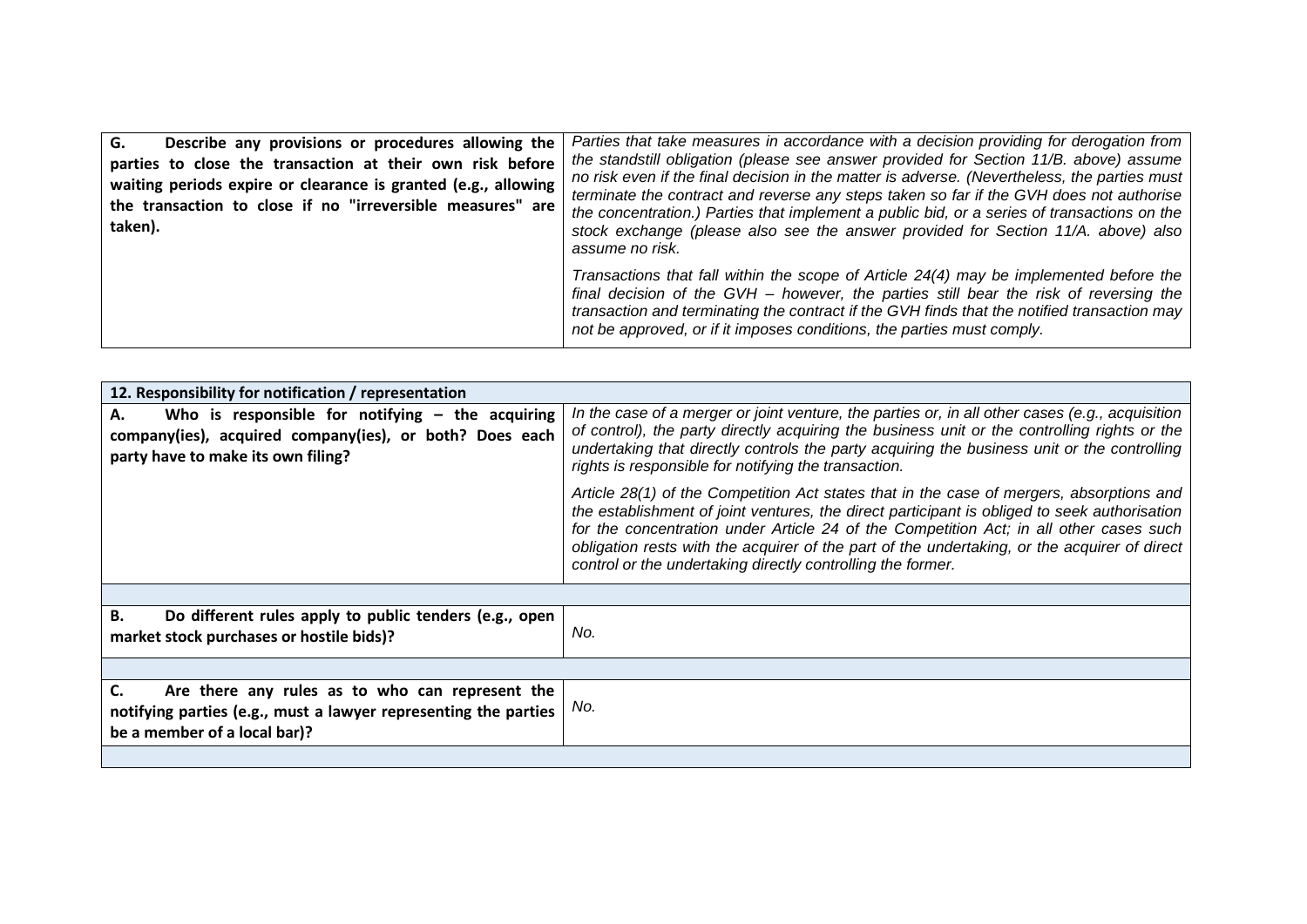| D.<br>How does the validity of the representation need to be<br>attested (e.g., power of attorney)? Are there special rules for<br>foreign representatives or firms? Must a power of attorney be<br>notarized, legalized, or apostilled? | According to Section 14 of the Act CL of 2016 on the Code of General Administrative<br>Procedure, the authorised person shall provide proof of representation unless this is<br>included in the client settings register. Authorisation shall be incorporated in a public<br>deed or a private deed of full probative value or shall be recorded in the minutes.                                                                                                                                                                                                                                                                                                                                                                                                                                                                                                                                                                                                      |
|------------------------------------------------------------------------------------------------------------------------------------------------------------------------------------------------------------------------------------------|-----------------------------------------------------------------------------------------------------------------------------------------------------------------------------------------------------------------------------------------------------------------------------------------------------------------------------------------------------------------------------------------------------------------------------------------------------------------------------------------------------------------------------------------------------------------------------------------------------------------------------------------------------------------------------------------------------------------------------------------------------------------------------------------------------------------------------------------------------------------------------------------------------------------------------------------------------------------------|
|                                                                                                                                                                                                                                          | According to Section 44(5) of the Act LXXVIII of 2017 on the professional activities of<br>attorneys-at-law, an attorney-at-law may not need to attest that the attorney-at-law<br>verified the identity of the parties indicated in the document and their representatives<br>acting in the matter; and the parties signed the document in the presence of the<br>attorney-at-law, or acknowledged in his presence that the signatures put on the<br>document are theirs, if the party's signature has been certified or attested by the<br>competent Hungarian diplomatic mission of the place of signature, or an Apostille<br>certificate has been enclosed thereto, or if the party's signature has been certified by a<br>notary, or if an advanced electronic signature based on a qualified electronic signature or<br>an advanced electronic signature based on a qualified certificate and a time stamp have<br>been affixed to the document by that party. |
|                                                                                                                                                                                                                                          | Undertakings which do not have a registered office in Hungary shall appoint an agent for<br>service of process if they do not have a representative with a postal address or<br>registered office in Hungary.                                                                                                                                                                                                                                                                                                                                                                                                                                                                                                                                                                                                                                                                                                                                                         |

| 13. Filing fees                                                                                                                                                                                                                                                                                                                         |                                                                                                                                                                                                                                                                                                                                                                                                                                                                                                                                                                |  |
|-----------------------------------------------------------------------------------------------------------------------------------------------------------------------------------------------------------------------------------------------------------------------------------------------------------------------------------------|----------------------------------------------------------------------------------------------------------------------------------------------------------------------------------------------------------------------------------------------------------------------------------------------------------------------------------------------------------------------------------------------------------------------------------------------------------------------------------------------------------------------------------------------------------------|--|
| Are any filing fees assessed for notification? If so, in<br>А.<br>what amount and how is the amount determined (e.g., flat<br>fee, fees for services, tiered fees based on complexity, tiered<br>fees based on size of transaction)? [Please provide the amount<br>in local currency and in USD as of December 31 <sup>st</sup> , 2020] | The administrative fee is 1 million HUF [approx. 2.7 thousand EUR and 3.4 thousand<br>USD] for the initial notification of a concentration. A procedural fee of an additional 3<br>million HUF [approx. 8.2 thousand EUR and 10.1 thousand USD] applies to competition<br>supervision procedures, the assessment of which does not raise serious concerns<br>(Phase I investigation). In more complicated cases when a Phase II investigation is<br>launched, an additional 15 million HUF [approx. 41 thousand EUR and 50.45 thousand<br>USD] has to be paid. |  |
|                                                                                                                                                                                                                                                                                                                                         |                                                                                                                                                                                                                                                                                                                                                                                                                                                                                                                                                                |  |
| B. Who is responsible for payment?                                                                                                                                                                                                                                                                                                      | Unless otherwise agreed by the parties, the fee shall be paid by the notifying party.                                                                                                                                                                                                                                                                                                                                                                                                                                                                          |  |
|                                                                                                                                                                                                                                                                                                                                         |                                                                                                                                                                                                                                                                                                                                                                                                                                                                                                                                                                |  |
| C. When is payment required?                                                                                                                                                                                                                                                                                                            | The initial procedural fee is payable upon the submission of the notification. If a Phase I<br>or a Phase II investigation is launched, the additional fee has to be paid within 8 days of                                                                                                                                                                                                                                                                                                                                                                     |  |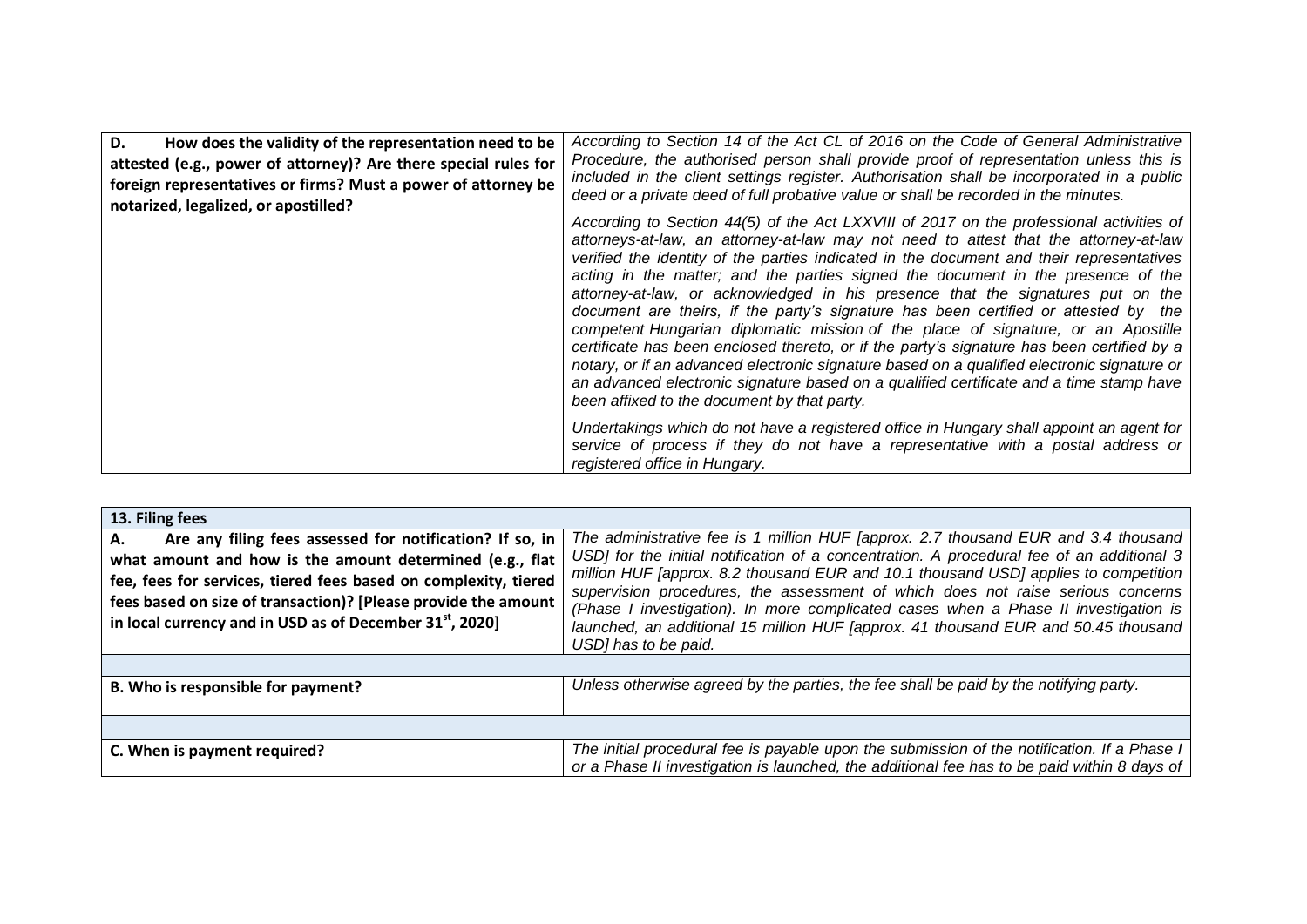|     |                                                                            | the issuing of the decision.                                          |
|-----|----------------------------------------------------------------------------|-----------------------------------------------------------------------|
|     |                                                                            |                                                                       |
| ID. | What are the procedures for making payments (e.g.,                         | Payments have to be made to the GVH's bank account via wire transfer. |
|     | $\vert$ accepted forms of payment, proof of payment required, wire $\vert$ |                                                                       |
|     | transfer instructions)?                                                    |                                                                       |

| 14. Process for substantive analysis and decisions [Please give a brief summary and provide information on relevant Guidance papers] |                                                                                                                                                                              |
|--------------------------------------------------------------------------------------------------------------------------------------|------------------------------------------------------------------------------------------------------------------------------------------------------------------------------|
| What are the key procedural stages in the substantive<br>А.                                                                          | The notifying party may initiate a pre-notification consultation with the GVH prior to the                                                                                   |
| assessment (e.g., screening mergers, consulting third parties)?                                                                      | filing of the notification form (please also see Section 5.)                                                                                                                 |
|                                                                                                                                      | Once a notification is filed, the GVH's case handlers in the Merger Section examine the                                                                                      |
|                                                                                                                                      | form and the supporting evidence. The subsequent notification must contain all the facts                                                                                     |
|                                                                                                                                      | and data necessary for the assessment of the case. If the notification is complete and                                                                                       |
|                                                                                                                                      | there are no competitive concerns (according to the initial screening test of the relevant                                                                                   |
|                                                                                                                                      | Notice as described above at section 7.B.), the case handler - having obtained the<br>consent of the competition council proceeding in the case – may issue an official      |
|                                                                                                                                      | certificate for the authorisation of the concentration. If the notification is deemed                                                                                        |
|                                                                                                                                      | incomplete and the GVH requires more information, the case handler initiates a Phase I.                                                                                      |
|                                                                                                                                      | competition supervision procedure.                                                                                                                                           |
|                                                                                                                                      |                                                                                                                                                                              |
|                                                                                                                                      | If the transaction might lead to the significant impediment of effective competition and if                                                                                  |
|                                                                                                                                      | competition effects seem to be severe, the case handlers can initiate a Phase II                                                                                             |
|                                                                                                                                      | procedure upfront. Or, based on the information gathered in a Phase I case, the case<br>handlers may also decide to initiate a Phase II case. This decision is based on the  |
|                                                                                                                                      | complexity of the case and the competition effects it might cause.                                                                                                           |
|                                                                                                                                      | In the case of both Phase I and Phase II investigations, the procedure of the GVH is                                                                                         |
|                                                                                                                                      | divided into two stages: the investigation procedure, ending with the final case report on                                                                                   |
|                                                                                                                                      | the investigation; and the procedure of the Competition Council (decision-making body of                                                                                     |
|                                                                                                                                      | the GVH).                                                                                                                                                                    |
|                                                                                                                                      |                                                                                                                                                                              |
|                                                                                                                                      | Phase I investigation                                                                                                                                                        |
|                                                                                                                                      | Following the receipt of the necessary data and information, the case handler prepares a                                                                                     |
|                                                                                                                                      | report with a proposal relating to the future course of the proceeding and interim<br>measures, if appropriate. Thereafter the Competition Council, which has the sole power |
|                                                                                                                                      | to decide on the merits of the case, will deliver its decision on the basis of the final report                                                                              |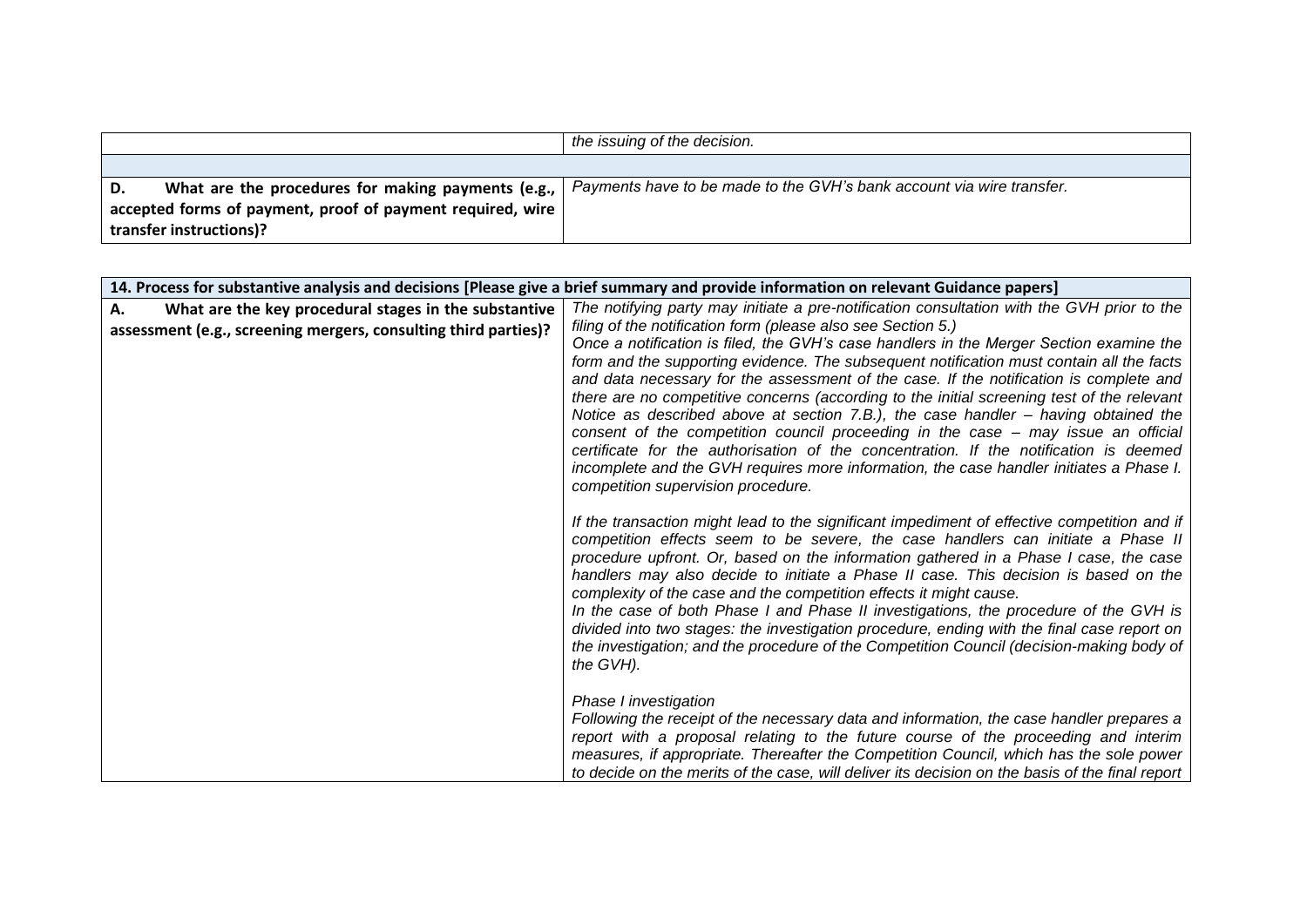|                                                                                                                      | on the investigation.                                                                                                                                                                                                                                                                                                                                                                                                                                                                                                                                                                                                                                                                                                                                                                                                                                                                                                                                                                                                                                                  |
|----------------------------------------------------------------------------------------------------------------------|------------------------------------------------------------------------------------------------------------------------------------------------------------------------------------------------------------------------------------------------------------------------------------------------------------------------------------------------------------------------------------------------------------------------------------------------------------------------------------------------------------------------------------------------------------------------------------------------------------------------------------------------------------------------------------------------------------------------------------------------------------------------------------------------------------------------------------------------------------------------------------------------------------------------------------------------------------------------------------------------------------------------------------------------------------------------|
|                                                                                                                      | The GVH has to decide at the end of Phase I whether the transaction will be cleared                                                                                                                                                                                                                                                                                                                                                                                                                                                                                                                                                                                                                                                                                                                                                                                                                                                                                                                                                                                    |
|                                                                                                                      | during this phase (i.e. during Phase I) or whether a full proceeding (Phase II) is to be<br>opened.                                                                                                                                                                                                                                                                                                                                                                                                                                                                                                                                                                                                                                                                                                                                                                                                                                                                                                                                                                    |
|                                                                                                                      | Phase II investigation<br>In more complex cases, the GVH requires more time to investigate the relevant markets<br>and the possible effects of the transaction. This may involve the assessment of various                                                                                                                                                                                                                                                                                                                                                                                                                                                                                                                                                                                                                                                                                                                                                                                                                                                             |
|                                                                                                                      | units within the GVH (such as the chief economist's team, or other support sections).<br>The final decision of the GVH is then issued within a longer waiting period.                                                                                                                                                                                                                                                                                                                                                                                                                                                                                                                                                                                                                                                                                                                                                                                                                                                                                                  |
|                                                                                                                      | In Phase II investigations the GVH may issue an RFI to third parties (third parties,<br>however, may also be asked in Phase I. investigations, if necessary – although this is<br>less common in such procedures). Before adopting a decision on the authorisation of a<br>concentration subject to a pre- or post-condition or obligation pursuant to Article 30(3) of<br>the Competition Act, the Competition Council may initiate negotiations with interested<br>parties by way of posting, simultaneously with sending the preliminary position to the<br>parties, on the website of the GVH the proposed condition or obligation, and/or the<br>commitment with restricted access data removed, together with a notice requesting the<br>interested parties to submit their comments, with the aim of obtaining the views of<br>undertakings operating in the relevant market and of other persons affected by the case<br>(i.e. market test).                                                                                                                   |
|                                                                                                                      |                                                                                                                                                                                                                                                                                                                                                                                                                                                                                                                                                                                                                                                                                                                                                                                                                                                                                                                                                                                                                                                                        |
| What merger test does the agency apply (e.g.,<br>В.<br>dominance test or substantial lessening of competition test)? | The substantive test applicable for the GVH is the so-called 'SIEC' test. Thus, according<br>to Article 30 of the Competition Act, the GVH may only prohibit the implementation of a<br>concentration if such concentration results in a significant impediment to effective<br>competition, in particular by the creation or strengthening of a dominant position.<br>When examining a notification, the advantages and disadvantages resulting from the<br>merger are assessed. The Competition Act provides guidelines on how the GVH should<br>review the notification. The following aspects should generally be considered:<br>i. the structure of the relevant markets;<br>ii. existing or potential competition in the relevant markets, purchase and sales<br>opportunities, the costs and risks, as well as technical, economic and legal<br>conditions of market entry;<br>iii. the market situation and strategy, economic and financial capability, business<br>conduct, domestic and international competitiveness of the undertakings<br>concerned; and |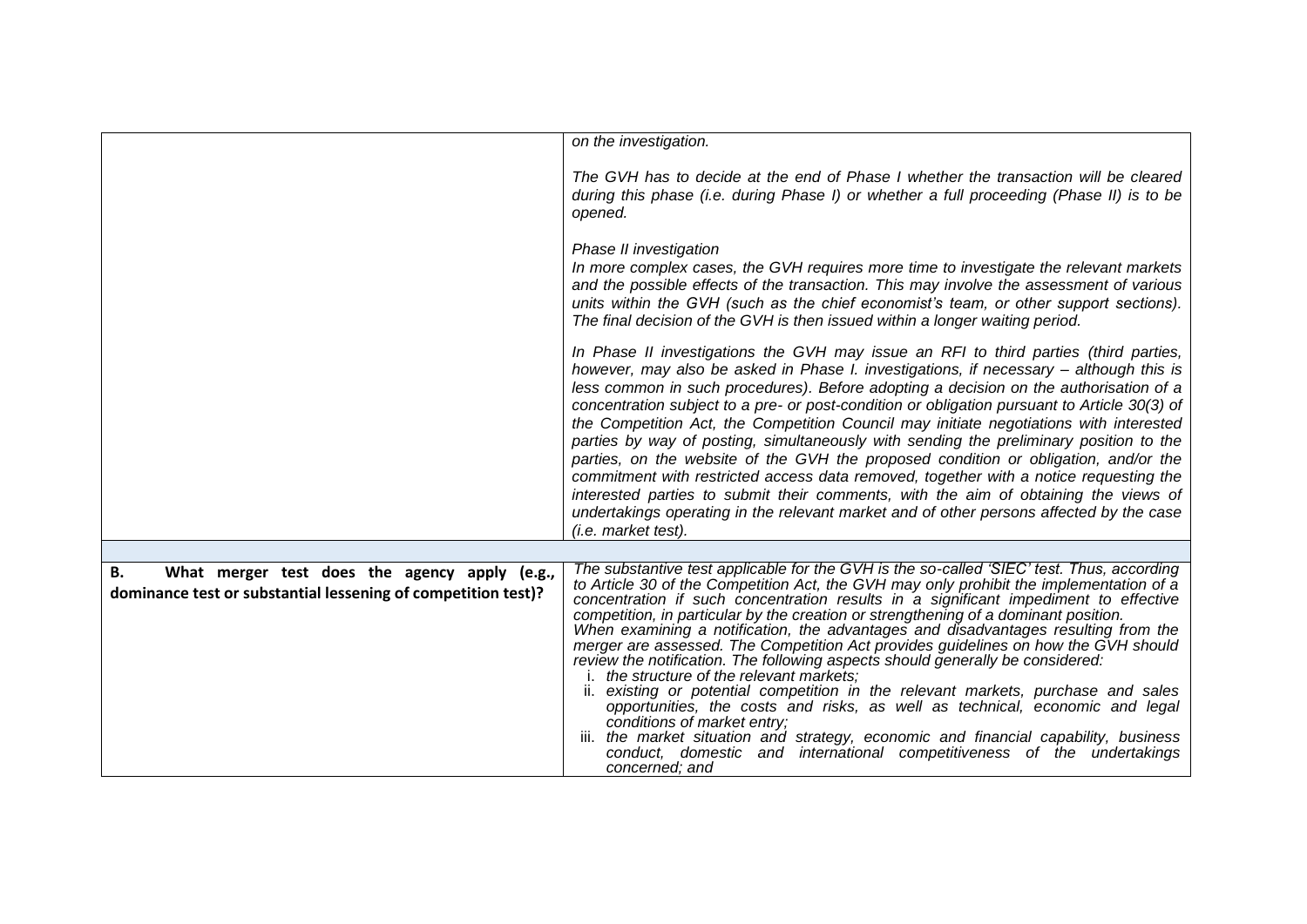|                                                                                                                                                                           | iv. the effect of the concentration on suppliers and consumers.                                                                                                                                                                                                                                                                                                                                                                                                                                                                                                                                                                                                                                                                                                                                                                                                                                                                                                                                                             |
|---------------------------------------------------------------------------------------------------------------------------------------------------------------------------|-----------------------------------------------------------------------------------------------------------------------------------------------------------------------------------------------------------------------------------------------------------------------------------------------------------------------------------------------------------------------------------------------------------------------------------------------------------------------------------------------------------------------------------------------------------------------------------------------------------------------------------------------------------------------------------------------------------------------------------------------------------------------------------------------------------------------------------------------------------------------------------------------------------------------------------------------------------------------------------------------------------------------------|
|                                                                                                                                                                           |                                                                                                                                                                                                                                                                                                                                                                                                                                                                                                                                                                                                                                                                                                                                                                                                                                                                                                                                                                                                                             |
| What theories of harm does the agency consider in<br>C.<br>practice?                                                                                                      | In the course of the GVH's investigation the market position of the parties before and<br>after the transaction and the possible horizontal, vertical and portfolio effects of the<br>transaction are examined. Horizontal effects (e.g. price increase) may occur when the<br>parties to the merger are direct competitors. Vertical effects concern situations when the<br>undertakings concerned operate on different levels of the supply chain. In these cases,<br>the market power held by one of the undertakings may be transferred to another market<br>(e.g. input or customer foreclosure). In respect of portfolio effects (e.g. tying and<br>bundling), the GVH examines whether any harmful effects may plausibly arise from the<br>widening product range of the undertakings as a result of the transaction.                                                                                                                                                                                                |
|                                                                                                                                                                           |                                                                                                                                                                                                                                                                                                                                                                                                                                                                                                                                                                                                                                                                                                                                                                                                                                                                                                                                                                                                                             |
| What are the key stages in the substantive analysis?<br>D.<br>Does this differ depending on the type of transaction (e.g.,<br>joint venture)?                             | There is no special substantive test for joint ventures that can permanently fulfil all the<br>functions of an independent undertaking (full-function joint venture). For them, the SIEC<br>test also applies.<br>In the case of a concentration that is a joint venture with the purpose or effect of<br>concerting the market practices of the participants, the concentration is examined under<br>the rules prohibiting anti-competitive agreements (and their exemption), and thus such a<br>concentration must be permitted if:<br>i. it rationalises production or distribution, or adds to technical or economic<br>development, or helps environmental conditions or competitiveness;<br>ii. consumers will be granted a fair share of the benefits;<br>iii. the limitation or elimination of competition does not exceed that which is necessary<br>to attain the set goals; and<br>iv. the merger does not enable the elimination of competition regarding a significant<br>proportion of the relevant products. |
|                                                                                                                                                                           |                                                                                                                                                                                                                                                                                                                                                                                                                                                                                                                                                                                                                                                                                                                                                                                                                                                                                                                                                                                                                             |
| E.<br>Are non-competition issues ever considered (in<br>practice or by law) by the agency? If so, can they override or<br>displace a finding based on competition issues? | The preamble of the Competition Act directly mentions 'public interest' as one of the<br>main reasons behind the adoption of the Competition Act, but it is important to note that<br>the public interest notion that appears in the preamble only refers to the 'public interest<br>attached to the maintenance of competition' (and not to the other aspects of public<br>interest, such as e.g. the competitiveness of the national economy, etc.). The<br>Competition Act also recognises the importance of the public interest attached to the<br>maintenance of competition in Article 67 (2) within the reasons that should be taken into                                                                                                                                                                                                                                                                                                                                                                            |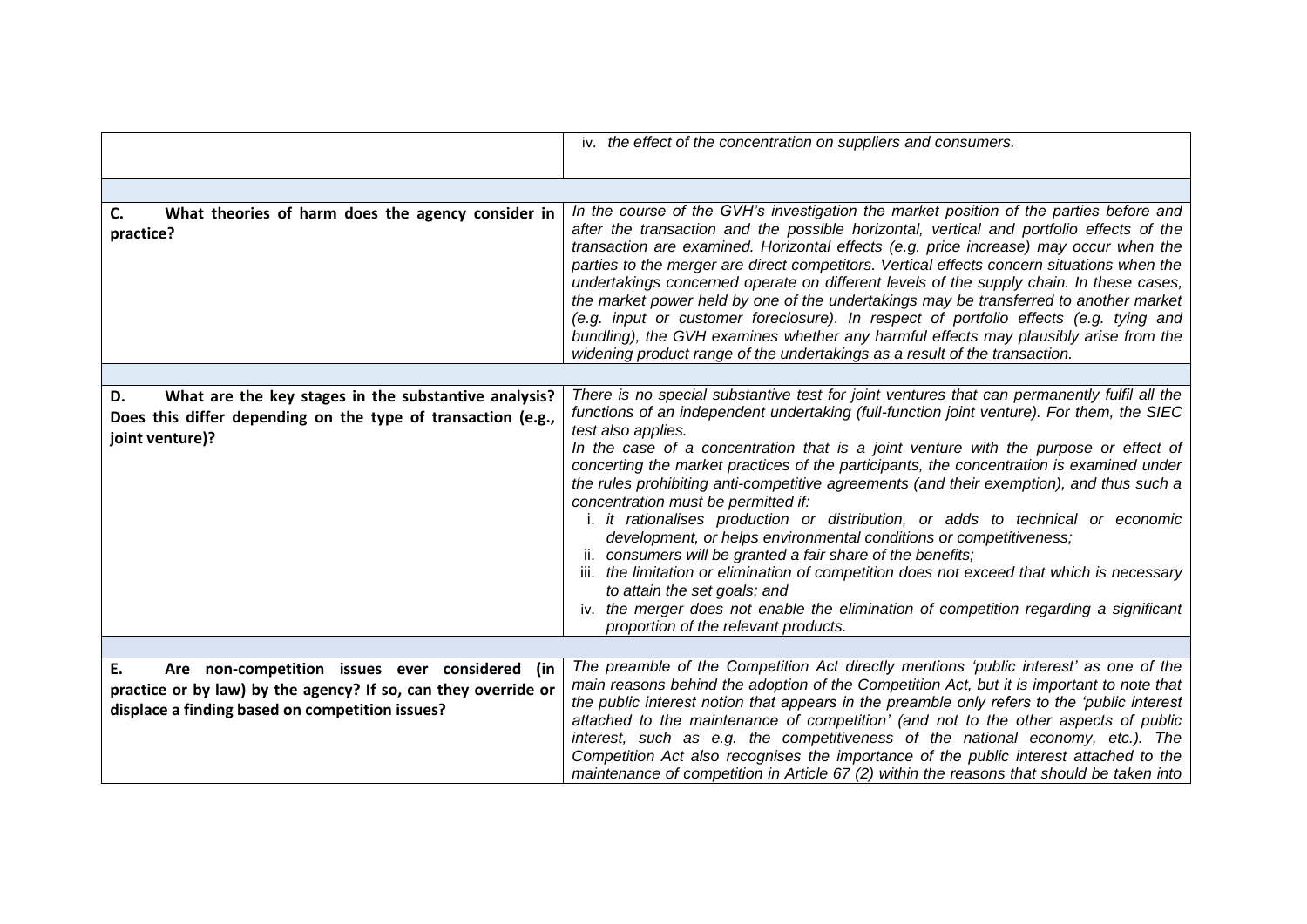| account when commencing a competition supervision proceeding ex officio.                                                                                                                                                                                                                                                                                                                                                                                                                                                                                                                                                                                           |
|--------------------------------------------------------------------------------------------------------------------------------------------------------------------------------------------------------------------------------------------------------------------------------------------------------------------------------------------------------------------------------------------------------------------------------------------------------------------------------------------------------------------------------------------------------------------------------------------------------------------------------------------------------------------|
| Still, there is no explicit provision in the Competition Act concerning merger cases which<br>requires the GVH to take into account public interest considerations when assessing a<br>merger. It should be noted, however, that Article 29/A (5) of the Competition Act relaxes<br>the standstill obligation in connection to 'major undertakings with preferential status'.<br>This provision <sup>4</sup> can be identified as a special form of consideration of public interest.                                                                                                                                                                              |
| Pursuant to Article 30 of the Competition Act, when assessing a notification, the<br>advantages and disadvantages resulting from the concentration must be assessed. In<br>the course of this assessment, the aspects listed in the Competition Act are followed.<br>These aspects generally do not refer to any non-competition factors, and in practice the<br>GVH does not consider non-competition issues in the review process. Consumer<br>benefits resulting from economic efficiencies generally receive considerable attention in<br>the course of the GVH's procedure, and the advantages of the merger are judged from<br>the consumers' point of view. |
| In the case of mergers between media enterprises, the GVH is obliged to consult the<br>National Media and Infocommunications Authority and request a position statement from<br>it on the effects of the merger on the plurality of the media. If the Media Council refuses<br>to give its consent to the merger based on the expected negative effects on the plurality<br>of the media, the GVH must also prohibit the merger (regardless of any competitive<br>effects), as the position statement of the Media Council is binding on the GVH (please<br>see also the answers provided for Sections 4.D and 21.A.).                                             |
| If a merger has been declared - by way of a government Decree - as having a 'strategic<br>significance' (including the need to protect workplaces and in the interests of security of<br>supply), Article 24/A of the Competition Act provides the Government with the<br>opportunity to exempt transactions from the competence of the GVH that would<br>otherwise be notifiable concentrations. (Please see also the answer provided for Section<br>19.A.)                                                                                                                                                                                                       |

<sup>4</sup> In the case of a concentration resulting in the acquisition or change of control over a major undertaking with preferential status or a part thereof created in the course of *the liquidation of an undertaking which is granted preferential status due to its strategic importance as defined in Article 65 of Act XLIX of 1991 on Bankruptcy Proceedings and Liquidation Proceedings (hereinafter: major undertaking of preferential status), the consent of the Hungarian Competition Authority need not be sought for the exercise of the rights of control as defined in Section (1); this provision is without prejudice to the application of Sections (2) to (4).*

 $\overline{\phantom{a}}$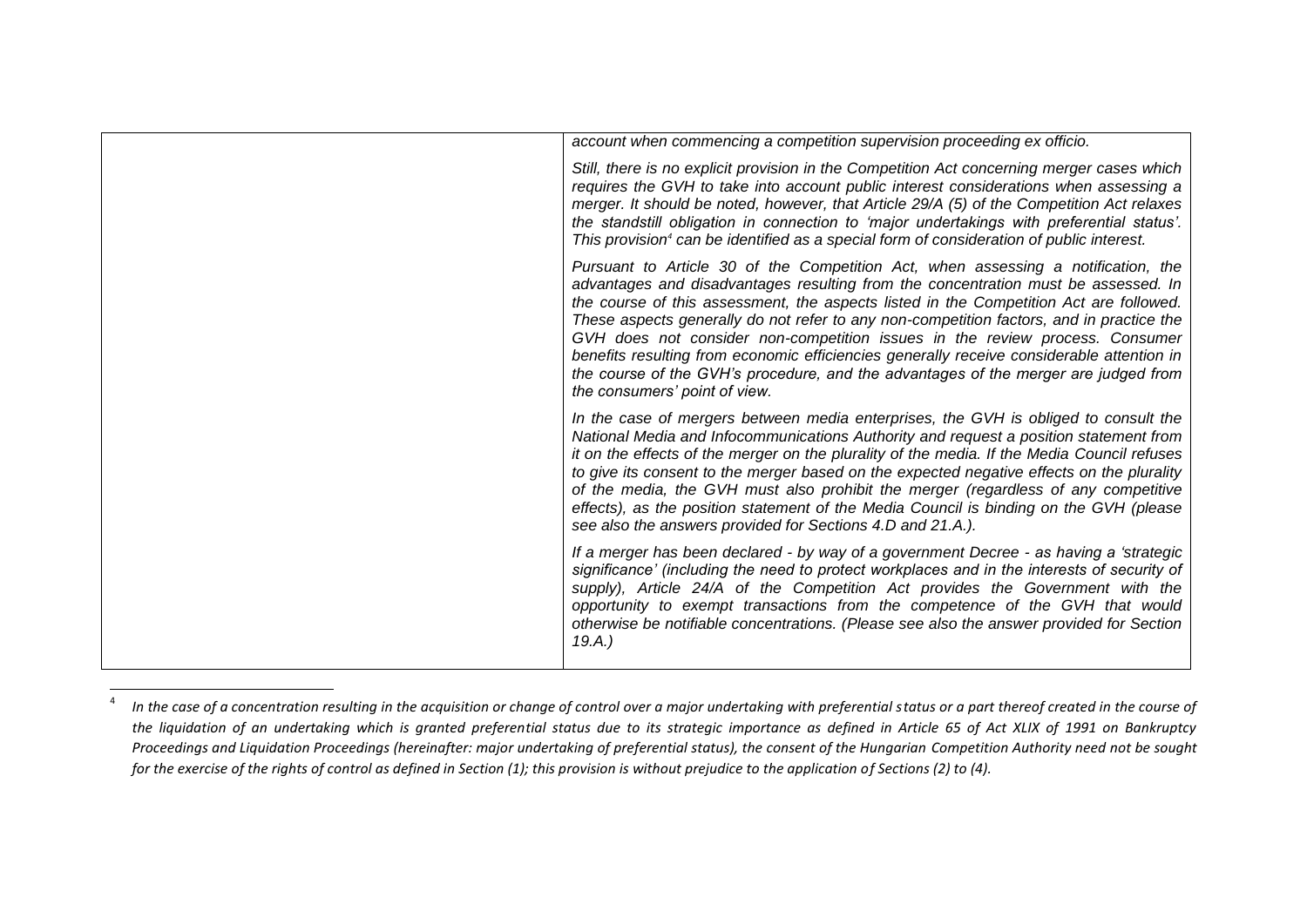|                                                                                                                                                                  | Pursuant to Article 25/A of the Competition Act, a merger realised by a financing<br>transaction necessitated by the COVID-19 virus involving a directly or indirectly majority<br>state-owned venture capital fund or a private equity fund shall not be subject to a<br>notification requirement whereby the venture capital fund or the private equity fund<br>acquires, solely or jointly with other undertakings, right of control for investment<br>protection purposes.                                                                                               |
|------------------------------------------------------------------------------------------------------------------------------------------------------------------|------------------------------------------------------------------------------------------------------------------------------------------------------------------------------------------------------------------------------------------------------------------------------------------------------------------------------------------------------------------------------------------------------------------------------------------------------------------------------------------------------------------------------------------------------------------------------|
|                                                                                                                                                                  |                                                                                                                                                                                                                                                                                                                                                                                                                                                                                                                                                                              |
| What are the possible outcomes of the review (e.g.,<br>F.                                                                                                        | In its decision, the GVH shall                                                                                                                                                                                                                                                                                                                                                                                                                                                                                                                                               |
| unconditional/conditional clearance, prohibition, etc.)?                                                                                                         | authorise the concentration subject to a pre- or post-condition or an obligation<br>prohibit the execution of a concentration                                                                                                                                                                                                                                                                                                                                                                                                                                                |
|                                                                                                                                                                  | authorise the concentration without any condition or obligation.                                                                                                                                                                                                                                                                                                                                                                                                                                                                                                             |
|                                                                                                                                                                  | The GVH is able to make decisions without giving detailed reasoning in straightforward<br>cases by issuing an official certificate.                                                                                                                                                                                                                                                                                                                                                                                                                                          |
|                                                                                                                                                                  | The proceeding competition council may also terminate the proceeding if it comes to the<br>conclusion that the transaction does not constitute a merger. The case handlers may<br>reject a notification if it does not meet the thresholds, was not submitted by the proper<br>entity or person or it is deemed to be too early. The case handlers may also terminate a<br>competition supervision proceeding if it had become devoid of purpose.                                                                                                                            |
|                                                                                                                                                                  |                                                                                                                                                                                                                                                                                                                                                                                                                                                                                                                                                                              |
| G.<br>What types of remedies does the agency accept? Is<br>there a preference on any particular type of remedies? How is<br>the process initiated and conducted? | Pursuant to Article 30(3) of the Competition Act, both structural and behavioural<br>remedies may be imposed.<br>The GVH Notice $N^{\circ}$ 8/2017 on remedies details the main principles for the acceptance of<br>remedies by the GVH.<br>For further information about the process please see the answer provided for Section                                                                                                                                                                                                                                             |
|                                                                                                                                                                  | 10.G.<br>While they are not considered formal remedies, some cases the GVH uses so-called<br>'verbal interventions' (when the case handlers informally signal the parties that<br>competition concerns may arise, and the parties can modify the transaction to remove<br>the competition problem to avoid the in-depth $-$ or any $-$ investigation) also play a role in<br>the GVH's practice. In the GVH's practice, verbal interventions are becoming<br>increasingly relevant in merger proceedings (i.e. after the formal notification had been<br>submitted) as well. |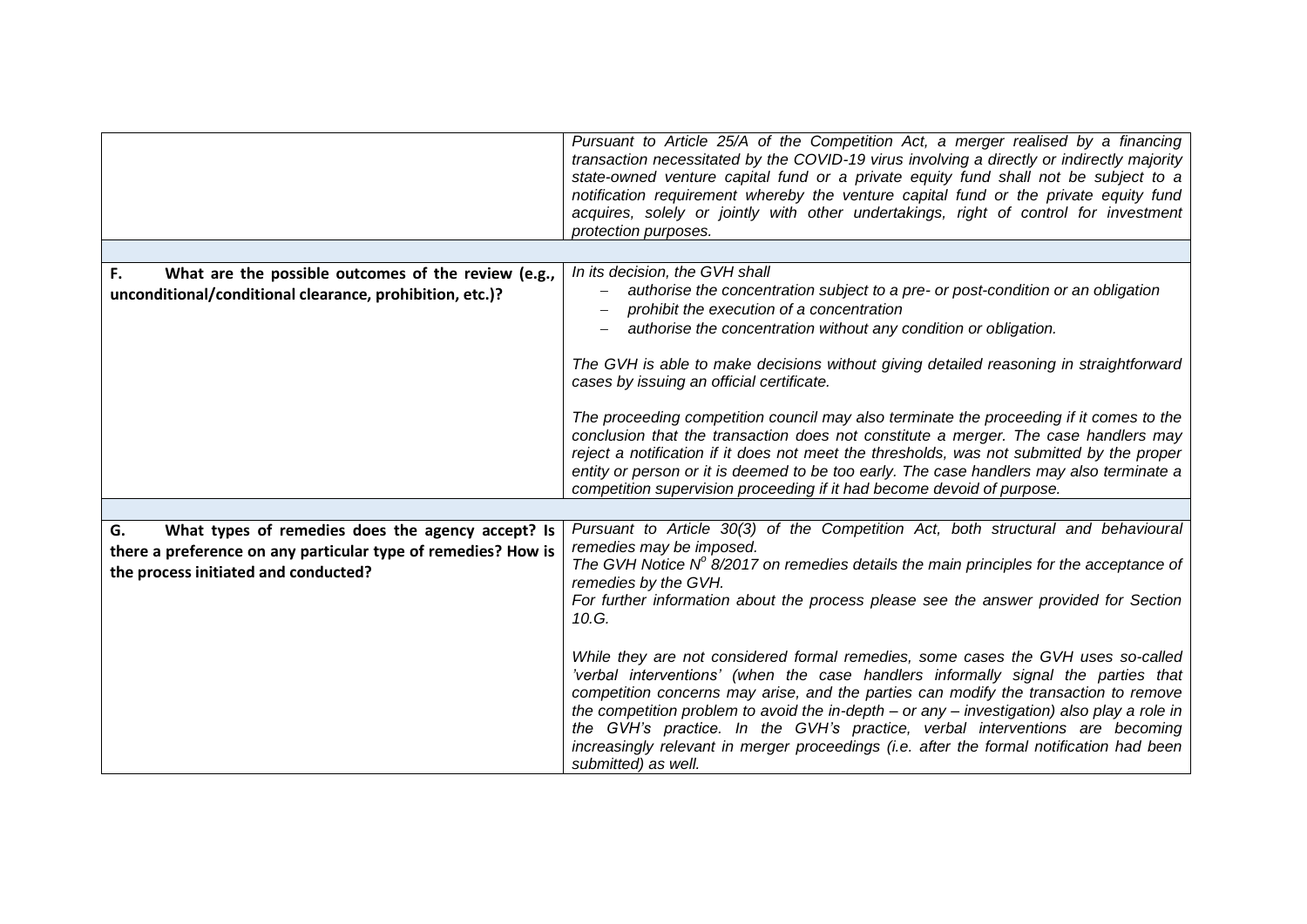| 15. Confidentiality                                                                                                                                                                                         |                                                                                                                                                                                                                                                                                                                                                                                                                                                                                                                                                                                                                                                                                                                                |
|-------------------------------------------------------------------------------------------------------------------------------------------------------------------------------------------------------------|--------------------------------------------------------------------------------------------------------------------------------------------------------------------------------------------------------------------------------------------------------------------------------------------------------------------------------------------------------------------------------------------------------------------------------------------------------------------------------------------------------------------------------------------------------------------------------------------------------------------------------------------------------------------------------------------------------------------------------|
| To what extent, if any, does the agency make public<br>Α.<br>the fact that a premerger notification filing was made or the<br>contents of the notification? If applicable, when is this<br>disclosure made? | As a general rule, pre-merger notification filings are not public, the GVH treats the facts<br>that have been stated and the materials that have been written in relation to the pre-<br>notification contacts as confidential (Notice $N^{\circ}$ 9/2017. paragraph 34.). According to Article<br>43/L(2) of the Competition Act, the documents provided and the data disclosed at the time<br>when the pre-notification is requested or during the pre-notification contacts may be used<br>solely for the purpose of such contacts and in the competition supervision proceedings<br>relating to the concentration to which the pre-notification contacts pertain.                                                          |
|                                                                                                                                                                                                             | Right after the notification is made to the GVH, the GVH publishes on its website the fact<br>and date of the notification, the reference number of the notification, the parties to the case<br>and a short summary of the proposed concentration in a non-confidential version, except if<br>the treatment of the concentration as a business secret until its execution was requested in<br>the notification.                                                                                                                                                                                                                                                                                                               |
|                                                                                                                                                                                                             |                                                                                                                                                                                                                                                                                                                                                                                                                                                                                                                                                                                                                                                                                                                                |
| Do notifying parties have access to the agency's file? If<br>В.<br>so, under what circumstances can the right of access be                                                                                  | According to Article 55 of the Competition Act, the parties have the right to access<br>documents generated in the course of the competition supervision proceeding.                                                                                                                                                                                                                                                                                                                                                                                                                                                                                                                                                           |
| exercised?                                                                                                                                                                                                  | In a proceeding initiated based on a notification, the parties may exercise their right of<br>access to the documents of proceedings only after the completion of the investigation,<br>once the preliminary position of the competition council proceeding in the case or, if it was<br>delivered earlier, the report completing the investigation, is delivered to the parties.<br>However, parties entitled to access the documents may have access before such time. In<br>this case they have to prove that the knowledge of these documents is essential to the<br>exercise of their right to a legal remedy against an injunction adopted during the<br>proceeding against which a separate legal remedy may be sought. |
|                                                                                                                                                                                                             | Access to documents may be refused if disclosure of such documents would jeopardise<br>the legitimate operation of the Hungarian Competition Authority, the discharge of its duties<br>and competences without any undue external influence, the efficiency of its actions in the<br>public interest against practices prohibited in Article 11 or 21 of the Competition Act or in<br>Article 101 or 102 of the TFEU, in particular the application of leniency pursuant to Article<br>78/A of the Competition Act.                                                                                                                                                                                                            |
|                                                                                                                                                                                                             | In general, the right to access the file shall not include the right to access the personal<br>data of persons, classified information in the absence of clearance to use or inspect such                                                                                                                                                                                                                                                                                                                                                                                                                                                                                                                                      |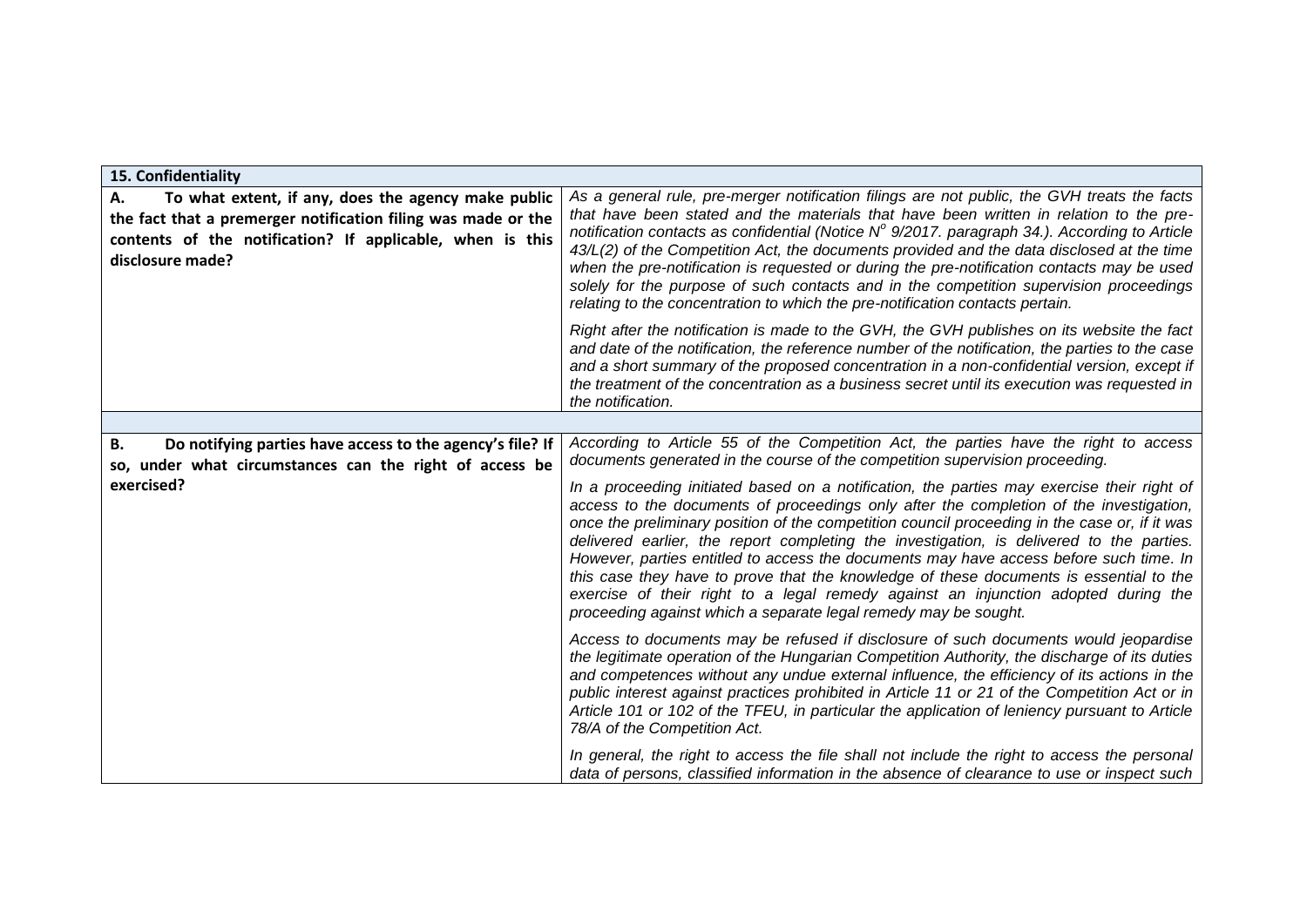|                                                                                                                                                                                                                                                      | information, other privileged information (e.g. bank secrets, business secrets), except<br>where the lack of knowledge of such information would hinder the party in exercising their<br>statutory rights and the separate act governing the protection of the data concerned does<br>not preclude access to the file, or the special conditions for access to the data set forth in a<br>separate act governing the protection of the data concerned are fulfilled.<br>The parties also have no access to internal documents of the GVH, the European<br>Commission and the competition authorities of the Member States which are parties to the<br>Agreement on the European Economic Area. |
|------------------------------------------------------------------------------------------------------------------------------------------------------------------------------------------------------------------------------------------------------|------------------------------------------------------------------------------------------------------------------------------------------------------------------------------------------------------------------------------------------------------------------------------------------------------------------------------------------------------------------------------------------------------------------------------------------------------------------------------------------------------------------------------------------------------------------------------------------------------------------------------------------------------------------------------------------------|
|                                                                                                                                                                                                                                                      | Third parties shall be allowed access to documents after the final decision in the                                                                                                                                                                                                                                                                                                                                                                                                                                                                                                                                                                                                             |
| Can third parties or other government agencies obtain<br>C.<br>access to notification materials and any other information<br>provided by the parties (including confidential and non-<br>confidential information)? If so, under what circumstances? | proceedings, or prior to the final decision if they demonstrate that access to such<br>documents is necessary to enforce a statutory right or to meet an obligation arising from<br>law or from an administrative decision.                                                                                                                                                                                                                                                                                                                                                                                                                                                                    |
|                                                                                                                                                                                                                                                      | Third parties shall not be allowed to access to such information that even the parties do<br>not have access to (see above).                                                                                                                                                                                                                                                                                                                                                                                                                                                                                                                                                                   |
|                                                                                                                                                                                                                                                      | According to Section 25 of the Code of General Administrative Procedure, other Hungarian<br>government bodies may request information from each other within the framework of<br>national legal assistance.                                                                                                                                                                                                                                                                                                                                                                                                                                                                                    |
|                                                                                                                                                                                                                                                      | National legal assistance may be requested where any data, factual knowledge, document<br>or other evidence is required for the requesting authority to discharge its duties.                                                                                                                                                                                                                                                                                                                                                                                                                                                                                                                  |
|                                                                                                                                                                                                                                                      |                                                                                                                                                                                                                                                                                                                                                                                                                                                                                                                                                                                                                                                                                                |
| Are procedures available to request confidential<br>D.<br>treatment of the fact of notification and/or notification<br>materials? If so, please describe.                                                                                            | Yes, according to Article 43/J(2) of the Competition Act, parties have the right to request<br>that their act of notification is treated as confidential. In such cases, the GVH may not even<br>publish the short summary of the case on its website. However, a non-confidential version<br>of the final decision may be published.                                                                                                                                                                                                                                                                                                                                                          |
|                                                                                                                                                                                                                                                      | The notifying parties may also request that documents or information provided by them<br>should be treated as confidential. If the GVH decides that such information or documents<br>should indeed be treated as confidential, it may oblige the applicant or other parties to<br>prepare a non-confidential version of the documents, in accordance with Article 55/A(5) of<br>the Competition Act.                                                                                                                                                                                                                                                                                           |
|                                                                                                                                                                                                                                                      |                                                                                                                                                                                                                                                                                                                                                                                                                                                                                                                                                                                                                                                                                                |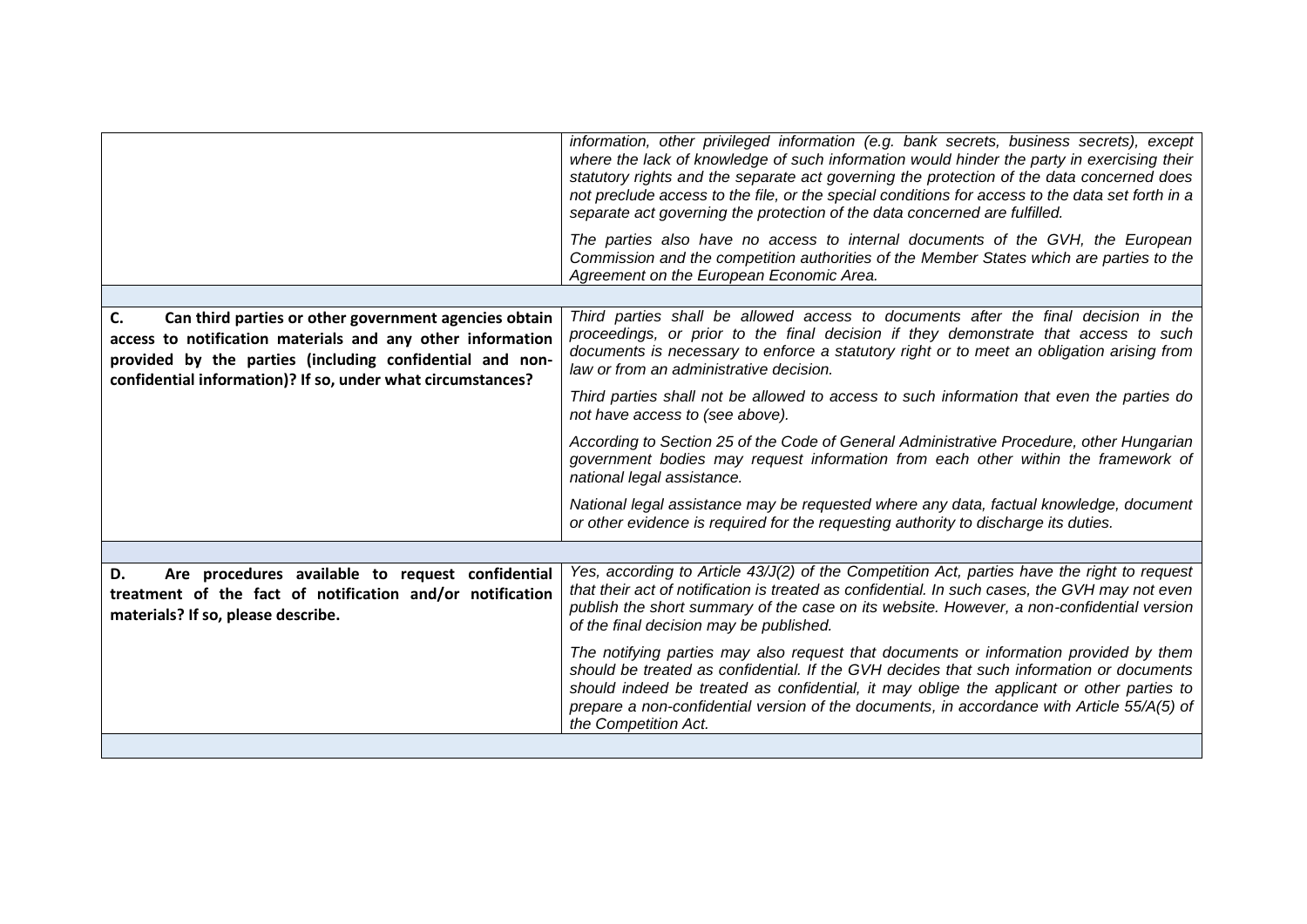| E.<br>Can the agency deny a party's claim that certain<br>notification<br>information<br>contained in<br>materials is<br>confidential? Are there procedures to challenge a decision<br>that information is not confidential? If so, please describe. | Yes, but if the case handler rejects a party's claim that certain information contained in the<br>notification should be treated as confidential, this decision is subject to review by the<br>Competition Council (at the party's appeal). The Competition Council may abrogate,<br>challenge or change the case handler's decision.<br>Such an administrative review request must be filed within 8 days of the issuing of the<br>case handler's decision.                                                                                      |
|------------------------------------------------------------------------------------------------------------------------------------------------------------------------------------------------------------------------------------------------------|---------------------------------------------------------------------------------------------------------------------------------------------------------------------------------------------------------------------------------------------------------------------------------------------------------------------------------------------------------------------------------------------------------------------------------------------------------------------------------------------------------------------------------------------------|
|                                                                                                                                                                                                                                                      |                                                                                                                                                                                                                                                                                                                                                                                                                                                                                                                                                   |
| Does the agency have procedures to provide public<br>F.                                                                                                                                                                                              | The GVH only publishes the non-confidential versions of its decisions on its website.                                                                                                                                                                                                                                                                                                                                                                                                                                                             |
| and non-public versions of agency orders, decisions, and court<br>filings? If so, what steps are taken to prevent or limit public<br>disclosure of information designated as confidential that is                                                    | The GVH may oblige the applicant or other parties to prepare a non-confidential version of<br>the documents that are treated as confidential. The GVH always prepares non-confidential<br>versions of its own orders, decisions.                                                                                                                                                                                                                                                                                                                  |
| contained in these documents?                                                                                                                                                                                                                        | The GVH has a guidance document on how to prepare non-confidential versions of<br>documents on its website:                                                                                                                                                                                                                                                                                                                                                                                                                                       |
|                                                                                                                                                                                                                                                      | (http://www.gvh.hu/data/cms1027429/szakmai<br>felhaszn_Tajekoztatok_ut_tajekoztato_tervezet_06_24.pdf?query=%C3%BCzleti%20titok,)                                                                                                                                                                                                                                                                                                                                                                                                                 |
|                                                                                                                                                                                                                                                      | (Please note this guide is available only in Hungarian.)                                                                                                                                                                                                                                                                                                                                                                                                                                                                                          |
|                                                                                                                                                                                                                                                      | Documents containing confidential data shall be handled separately in the case file so that<br>they cannot be accessed by any person other than the case handler and the other public<br>service official participating in the handling of the case in taking procedural measures, the<br>members of the competition council proceeding in the case, and the President and Vice-<br>Presidents of the GVH, as well as courts, other bodies or persons entitled to manage or<br>view such data in the manner and scope set forth in an act of law. |

| 16. Transparency                                          |                                                                          |
|-----------------------------------------------------------|--------------------------------------------------------------------------|
| Does the agency publish an annual report with<br>А.       | Yes, information about mergers is part of the GVH 's annual reports:     |
| information about mergers? Please provide the web address | http://www.gvh.hu/en/gvh/annual_reports                                  |
| if available.                                             |                                                                          |
|                                                           |                                                                          |
| Does the agency publish press releases related to<br>В.   | Yes, mainly (but not exclusively) in cases which are of public interest: |
| merger policy or investigations/reviews? If so, how can   | http://www.gvh.hu/en/press_room                                          |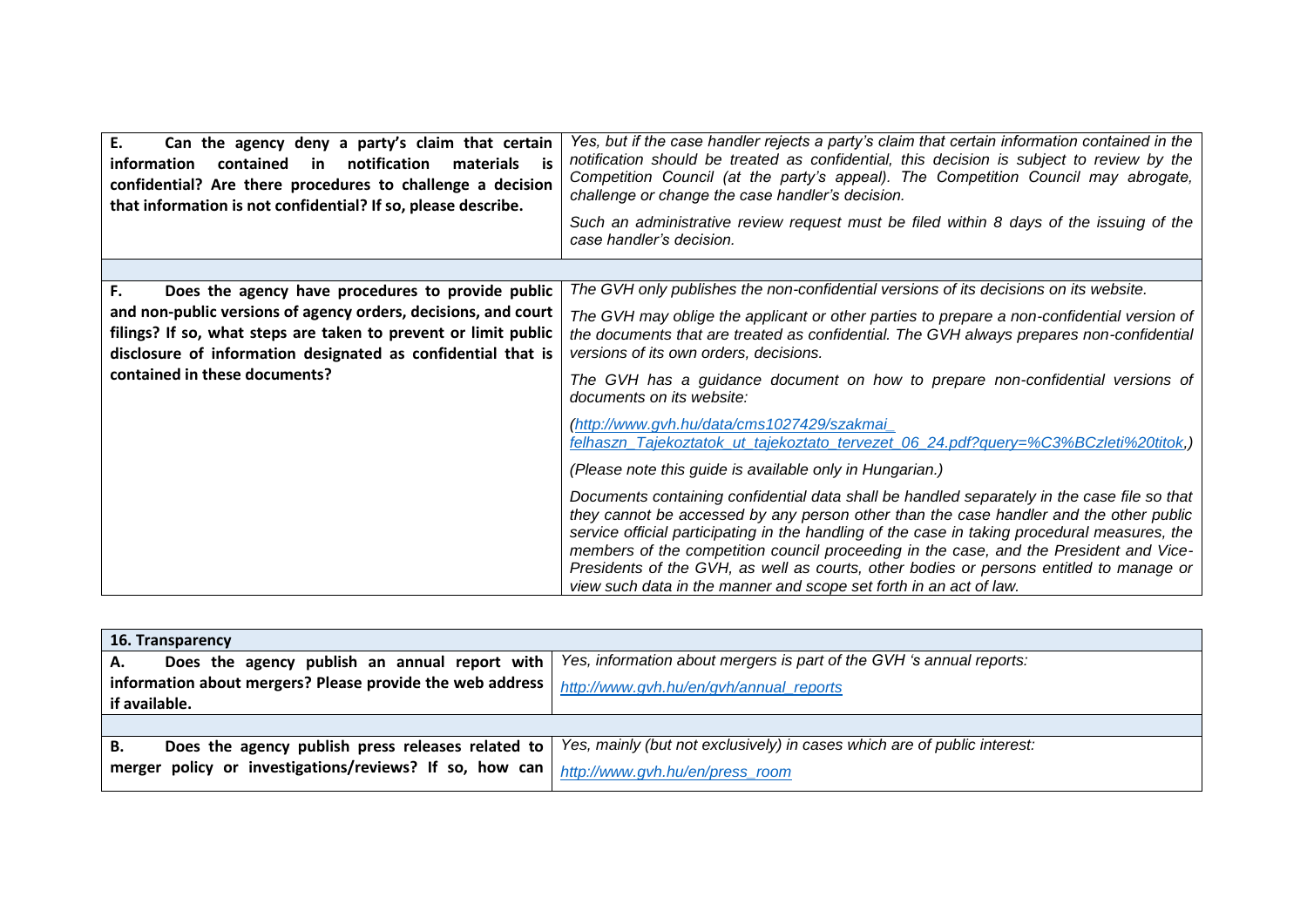| these be accessed (if available online, please provide a link)?                                      |                                                                                                                                            |
|------------------------------------------------------------------------------------------------------|--------------------------------------------------------------------------------------------------------------------------------------------|
| How often are they published (e.g., for each decision)?                                              |                                                                                                                                            |
|                                                                                                      |                                                                                                                                            |
| Does the agency publish decisions on why it                                                          | Most decisions of the GVH are published on its official website:                                                                           |
| challenged, blocked, or cleared a transaction? If available                                          | http://www.gvh.hu/en/resolutions                                                                                                           |
| online, provide a link. If not available online, describe how<br>one can obtain a copy of decisions. | When the proceeding is terminated by the case handler, however, is not necessarily made<br>public.                                         |
| E. Does the agency publish statistics or the number of annual                                        | Information pertaining to mergers can be found in the GVH's Annual Reports:                                                                |
| notifications received, clearances, prohibitions, etc.? [if                                          | https://www.gvh.hu/en/gvh/annual_reports/annual_reports                                                                                    |
| applicable, please provide a link for these figures]                                                 | As well as its newly published Flash Report:<br>https://www.qvh.hu/pfile/file?path=/qvh/qyorsjelentesek/qvh_qyorsjelentes_2020&inline=true |

| 17. Cooperation                                                                                                                                                                                                                  |                                                                                                                                                                                                                                                                                                                                                                                                                                                                                                                                                                                                                                                                                                                                                                                                                                             |
|----------------------------------------------------------------------------------------------------------------------------------------------------------------------------------------------------------------------------------|---------------------------------------------------------------------------------------------------------------------------------------------------------------------------------------------------------------------------------------------------------------------------------------------------------------------------------------------------------------------------------------------------------------------------------------------------------------------------------------------------------------------------------------------------------------------------------------------------------------------------------------------------------------------------------------------------------------------------------------------------------------------------------------------------------------------------------------------|
| Is the agency able to exchange information or<br>А.                                                                                                                                                                              | Yes.                                                                                                                                                                                                                                                                                                                                                                                                                                                                                                                                                                                                                                                                                                                                                                                                                                        |
| documents with international counterparts?                                                                                                                                                                                       |                                                                                                                                                                                                                                                                                                                                                                                                                                                                                                                                                                                                                                                                                                                                                                                                                                             |
|                                                                                                                                                                                                                                  |                                                                                                                                                                                                                                                                                                                                                                                                                                                                                                                                                                                                                                                                                                                                                                                                                                             |
| В.<br>Is the agency or government a party to any<br>agreements that permit the exchange of information with<br>foreign competition authorities? If so, with which foreign<br>authorities? Are the agreements publicly available? | As the competition authority of an EU member state, the GVH is engaged in intensive<br>international cooperation with the other national competition authorities of the EU and the<br>European Commission. Within the framework of the cooperation of the European<br>Competition Authorities (ECA), the possibility of exchanging information relating to<br>multijurisdictional mergers can be highlighted (for further information please see:<br>http://ec.europa.eu/competition/ecn/eca_information_exchange_procedures_en.pdf).                                                                                                                                                                                                                                                                                                       |
|                                                                                                                                                                                                                                  | The GVH has concluded formal agreements with competition authorities outside the EU,<br>for example Albania, China, Moldova, Serbia, the Russian Federation, Taiwan, Ukraine<br>and Bulgaria, Croatia, Poland and Romania (before their accession to the EU). Finally, the<br>GVH is also engaged in close professional cooperation with the competition authorities of<br>the United States of America. Cooperation in these cases generally means that the<br>relevant authorities exchange their professional experience, share best practices with<br>each other and promote cooperation in the field of competition law and policy. By way of<br>cooperation, the authorities, in particular, make available their annual reports and case<br>descriptions to each other, they inform each other about professional events and provide |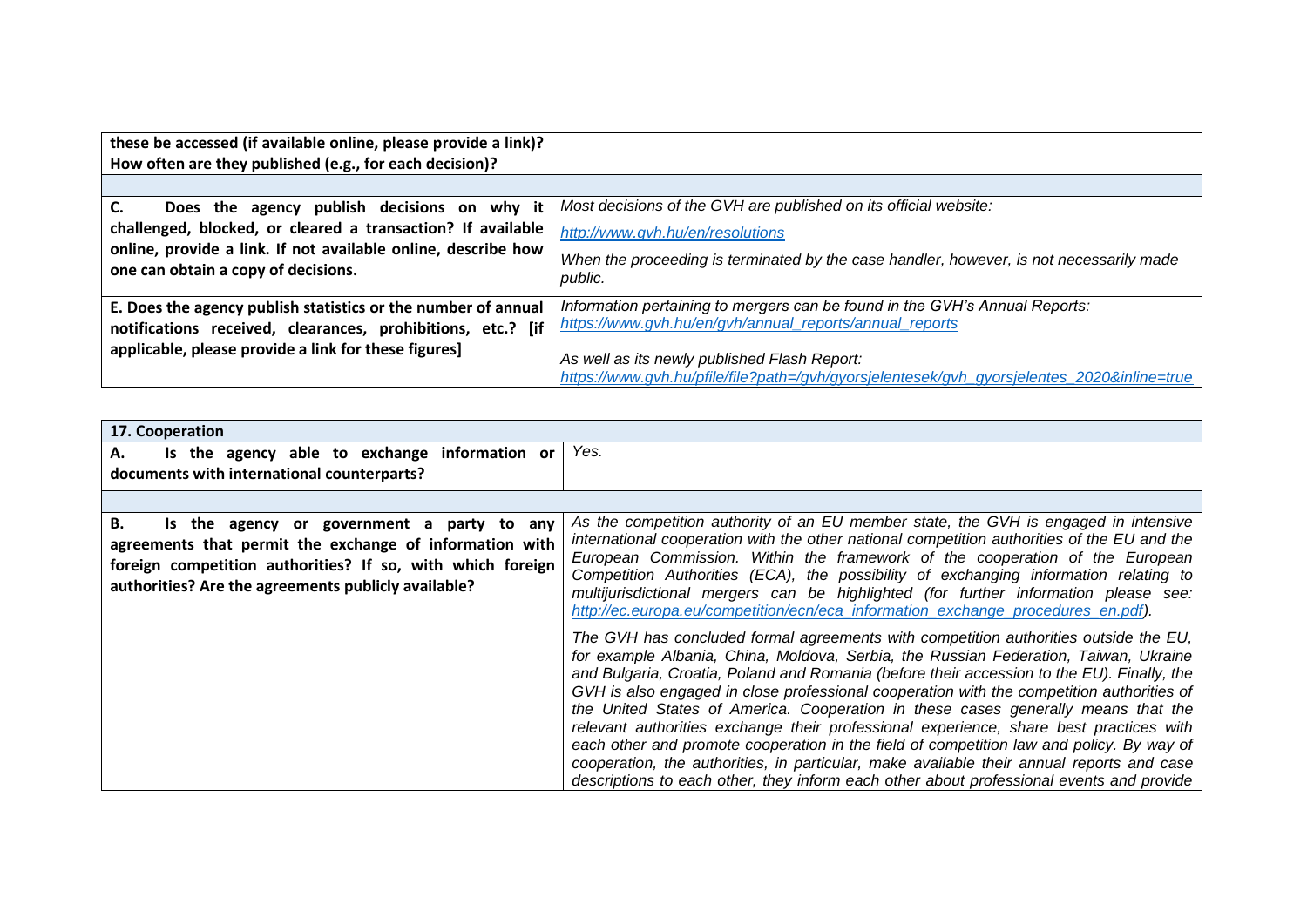|                                                                                                                                                                                                                                                              | assistance to each other in establishing relations with the respective legislative, executive<br>and judiciary bodies of their states.                                                                                                                                                                                                                                                               |
|--------------------------------------------------------------------------------------------------------------------------------------------------------------------------------------------------------------------------------------------------------------|------------------------------------------------------------------------------------------------------------------------------------------------------------------------------------------------------------------------------------------------------------------------------------------------------------------------------------------------------------------------------------------------------|
|                                                                                                                                                                                                                                                              | For further information please visit the website of the GVH:                                                                                                                                                                                                                                                                                                                                         |
|                                                                                                                                                                                                                                                              | https://www.gvh.hu/en/gvh/international_relations/international_bilateral_cooperation<br>agreements/6416_en_international_bilateral_cooperation_agreements                                                                                                                                                                                                                                           |
|                                                                                                                                                                                                                                                              |                                                                                                                                                                                                                                                                                                                                                                                                      |
| $\mathsf{C}$ .<br>Does the agency need consent from the parties who<br>submitted confidential information to share such information<br>with foreign competition authorities? If the agency has a<br>model waiver, please provide a link to it here, or state | The Competition Act does not permit the exchange of case related information that has<br>been provided by the parties or third parties without their prior consent.                                                                                                                                                                                                                                  |
| whether the agency accepts the ICN's model waiver of<br>confidentiality in merger investigations form.                                                                                                                                                       |                                                                                                                                                                                                                                                                                                                                                                                                      |
|                                                                                                                                                                                                                                                              |                                                                                                                                                                                                                                                                                                                                                                                                      |
| D. Is the agency able to exchange information or documents<br>with other domestic regulators?                                                                                                                                                                | Pursuant to 64/B(5) of the Competition Act, the authority, government or municipal body<br>subject to inquiry to provide data or documents shall make available the personal data or<br>privileged information that is necessary to comply with the inquiry to the Hungarian<br>Competition Authority, unless this is precluded by the act of law governing the protection<br>of the data concerned. |

|    | 18.Sanctions/penalties                                  |                                                                                                                                     |  |
|----|---------------------------------------------------------|-------------------------------------------------------------------------------------------------------------------------------------|--|
| А. | What are the sanctions/penalties for:                   | The sanctions/penalties for:                                                                                                        |  |
|    | i) failure to file a notification;                      | i) Failure to file a notification: daily fine between 50 000 and 200 000 HUF (approx. 137                                           |  |
|    | ii) incorrect/misleading information in a notification; | and 548 EUR) from the triggering event (e.g. the conclusion of the contract) until the                                              |  |
|    | iii) failure to comply with information requests;       | initiation of the GVH's proceeding, or, if applicable, until the GVH comes into possession                                          |  |
|    | iv) failure to observe a waiting period/suspension      | of information that will reasonably warrant the initiation of a competition supervision                                             |  |
|    | obligation;                                             | proceeding for breach of the standstill obligation.                                                                                 |  |
|    | v) breach of interim measures;                          | (ii) Incorrect/misleading information in a notification: the GVH shall withdraw or amend its                                        |  |
|    | vi) failure to observe or delay in implementation of    | decision where the grant of the authorisation by the decision, which has not been                                                   |  |
|    | remedies:                                               | reviewed by the court, was based on misleading information concerning a fact which was<br>material to the adoption of the decision. |  |
|    | despite the<br>implementation of<br>transaction<br>vii) |                                                                                                                                     |  |
|    | prohibition from the agency?                            | (iii) Failure to comply with information requests: a procedural fine may be imposed on                                              |  |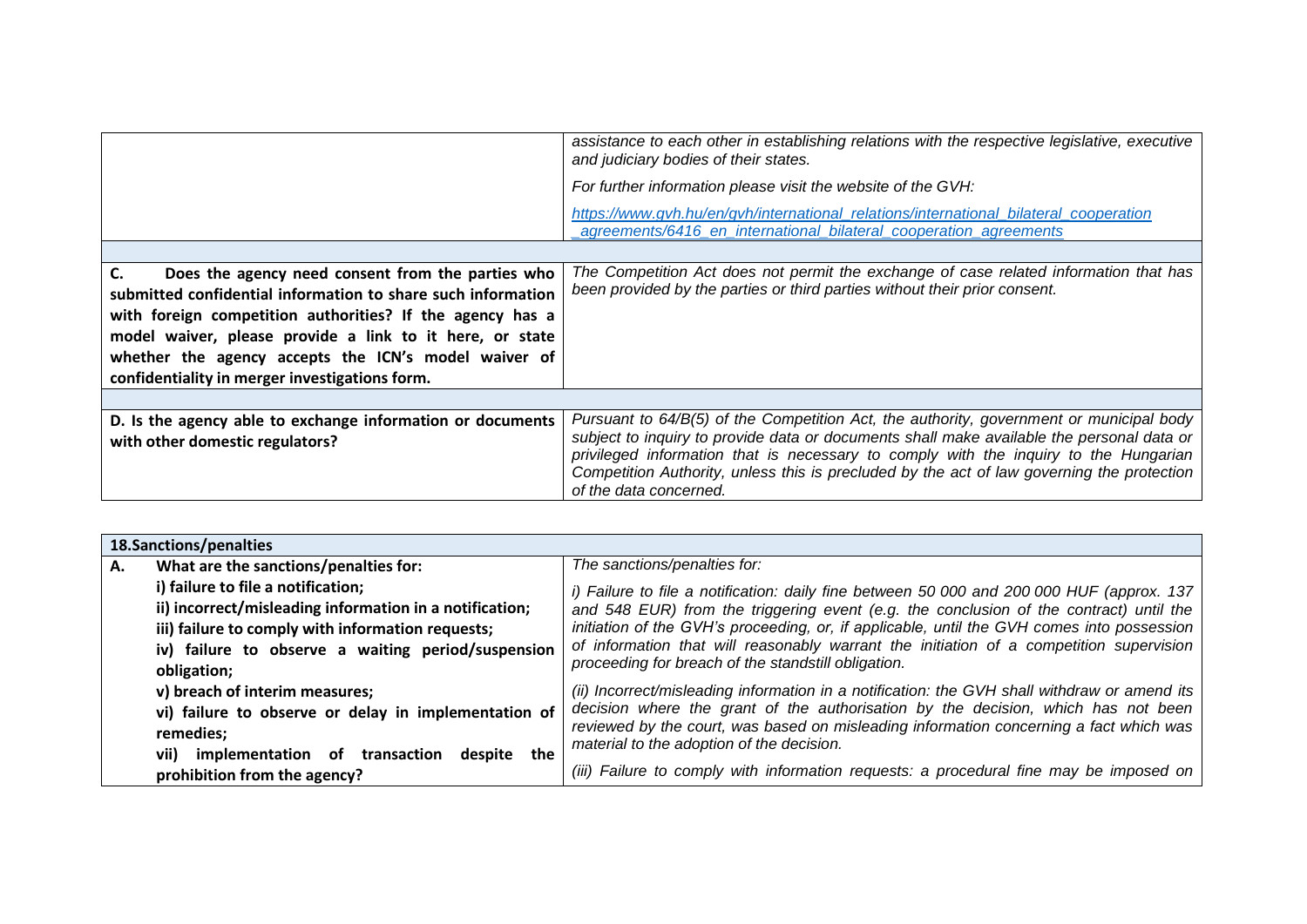| those who engage in an act or demonstrate a conduct which has the object or result of<br>protracting the proceeding or preventing the establishment of the facts of the case, or on<br>those who otherwise culpably fail to meet an obligation. Those that culpably fail to meet an<br>obligation shall be ordered by the case handler or the competition council proceeding in<br>the case to pay the additional costs thus incurred. The minimum procedural fine shall be<br>200 000 HUF (approx. 548 EUR) for undertakings and 50 000 HUF (approx. 137 EUR) for<br>natural persons not qualifying as undertakings, and the maximum shall be, in the case of<br>undertakings, one per cent of the net turnover in the business year preceding the adoption<br>of the injunction imposing the procedural fine, and 500 000 HUF (approx. 1370 EUR) for<br>natural persons not qualifying as undertakings.                                                                                                                                                                                                                                  |
|--------------------------------------------------------------------------------------------------------------------------------------------------------------------------------------------------------------------------------------------------------------------------------------------------------------------------------------------------------------------------------------------------------------------------------------------------------------------------------------------------------------------------------------------------------------------------------------------------------------------------------------------------------------------------------------------------------------------------------------------------------------------------------------------------------------------------------------------------------------------------------------------------------------------------------------------------------------------------------------------------------------------------------------------------------------------------------------------------------------------------------------------|
| (iv) Failure to observe a waiting period/suspension obligation: daily fine between 50 000<br>and 200 000 HUF (approx. 137 and 548 EUR) from the triggering event (e.g. the<br>conclusion of the contract) until the initiation of the GVH's proceeding or, if applicable, until<br>the GVH comes into possession of information that will reasonably warrant the initiation of<br>a competition supervision proceeding for breach of the standstill obligation, and if the<br>concentration cannot be authorised, the GVH may require the elimination of the harmful<br>effects of the concentration or restoration of the competitive conditions that existed before<br>the concentration, setting an appropriate time limit for the termination of the concentration,<br>in particular the separation or divestiture of the undertaking or part of the undertaking,<br>assets, interests or shares that were merged, integrated or acquired by another<br>undertaking as a result of the concentration, or the termination of joint control, or impose<br>another appropriate obligation required for the achievement of such objective. |
| (v) Breach of interim measures: The competition council impose an enforcement fine if<br>performance of such specific act cannot be effectively enforced through any other means.<br>The amount of the enforcement fine is the same than the procedural fine.                                                                                                                                                                                                                                                                                                                                                                                                                                                                                                                                                                                                                                                                                                                                                                                                                                                                              |
| (vi) Failure to observe or delay in implementation of remedies: fines with a maximum of 10<br>percent of the net turnover, achieved in the business year preceding that in which the<br>decision is reached and the GVH shall withdraw or amend its decision where the<br>undertaking subject to the decision is in breach of any obligation attached to the decision.                                                                                                                                                                                                                                                                                                                                                                                                                                                                                                                                                                                                                                                                                                                                                                     |
| The decision may be withdrawn within five years of the expiry of the time limit for the<br>execution of the obligation, or in the case of a continuing obligation, the violation of the<br>obligation.                                                                                                                                                                                                                                                                                                                                                                                                                                                                                                                                                                                                                                                                                                                                                                                                                                                                                                                                     |
| (vii) Implementation of transaction despite the prohibition from the agency: fines with a<br>maximum of 10 per cent of the net turnover, achieved in the business year preceding that                                                                                                                                                                                                                                                                                                                                                                                                                                                                                                                                                                                                                                                                                                                                                                                                                                                                                                                                                      |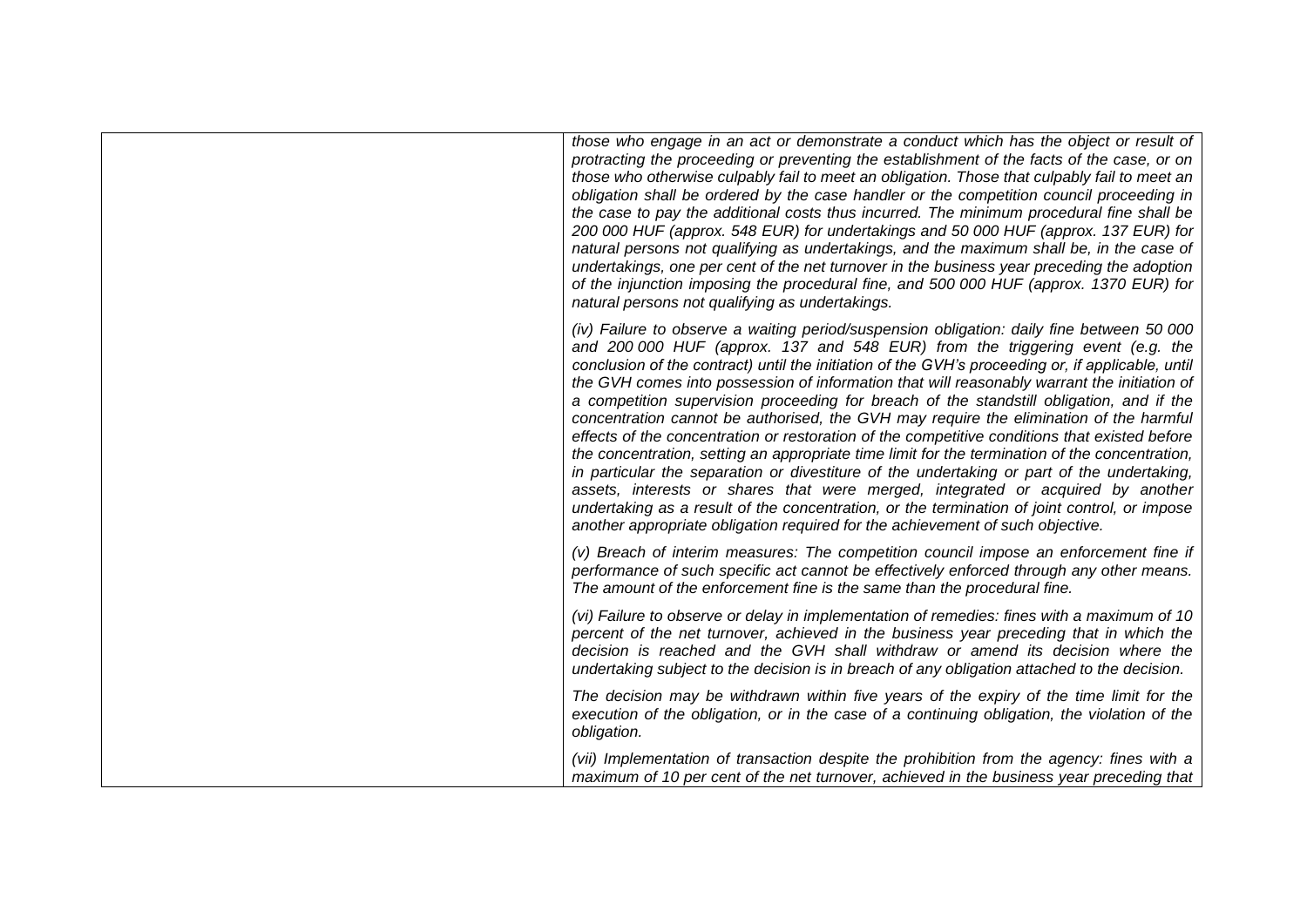|                                                                                                        | in which the decision is reached and the GVH may require the elimination of the harmful<br>effects of the concentration or the restoration of the competitive conditions that existed<br>before the concentration, setting an appropriate time limit, the termination of the<br>concentration, in particular the separation or divestiture of the undertaking or part of the<br>undertaking, assets, interests or shares that were merged, integrated or acquired by<br>another undertaking as a result of the concentration, or the termination of joint control, or<br>impose another appropriate obligation required for the achievement of such objective. |
|--------------------------------------------------------------------------------------------------------|----------------------------------------------------------------------------------------------------------------------------------------------------------------------------------------------------------------------------------------------------------------------------------------------------------------------------------------------------------------------------------------------------------------------------------------------------------------------------------------------------------------------------------------------------------------------------------------------------------------------------------------------------------------|
| Which party/ies (including natural persons)<br>В.<br>are<br>potentially liable for each of A(i)-(vii)? | i) failure to file a notification: the party or parties which are responsible for making the<br>notification and failed to notify.                                                                                                                                                                                                                                                                                                                                                                                                                                                                                                                             |
|                                                                                                        | ii) incorrect/misleading information in a notification: the party or parties which are<br>responsible for providing misleading information                                                                                                                                                                                                                                                                                                                                                                                                                                                                                                                     |
|                                                                                                        | iii) failure to comply with information requests: the addressee of the information request.                                                                                                                                                                                                                                                                                                                                                                                                                                                                                                                                                                    |
|                                                                                                        | iv) failure to observe a waiting period/suspension obligation: the party or parties which<br>acquire control.                                                                                                                                                                                                                                                                                                                                                                                                                                                                                                                                                  |
|                                                                                                        | v) breach of interim measures: the party which the interim measures pertain to                                                                                                                                                                                                                                                                                                                                                                                                                                                                                                                                                                                 |
|                                                                                                        | vi) failure to observe or delay in implementation of remedies: the party which the remedies<br>pertain to.                                                                                                                                                                                                                                                                                                                                                                                                                                                                                                                                                     |
|                                                                                                        | vii) implementation of transaction despite the prohibition from the agency: the party or<br>parties which acquire control.                                                                                                                                                                                                                                                                                                                                                                                                                                                                                                                                     |
| C.<br>Can<br>the<br>these                                                                              | The GVH can directly impose these sanctions.                                                                                                                                                                                                                                                                                                                                                                                                                                                                                                                                                                                                                   |
| impose/order<br>agency<br>sanctions/penalties directly, or is it required to bring judicial            |                                                                                                                                                                                                                                                                                                                                                                                                                                                                                                                                                                                                                                                                |
| action against the infringing party? If the latter, please                                             |                                                                                                                                                                                                                                                                                                                                                                                                                                                                                                                                                                                                                                                                |
| describe the procedure and indicate how long this procedure                                            |                                                                                                                                                                                                                                                                                                                                                                                                                                                                                                                                                                                                                                                                |
| can take.                                                                                              |                                                                                                                                                                                                                                                                                                                                                                                                                                                                                                                                                                                                                                                                |
| Are there any recent or significant fining decisions?<br>D.                                            | The GVH imposed fines because of early implementation several times. Find the press                                                                                                                                                                                                                                                                                                                                                                                                                                                                                                                                                                            |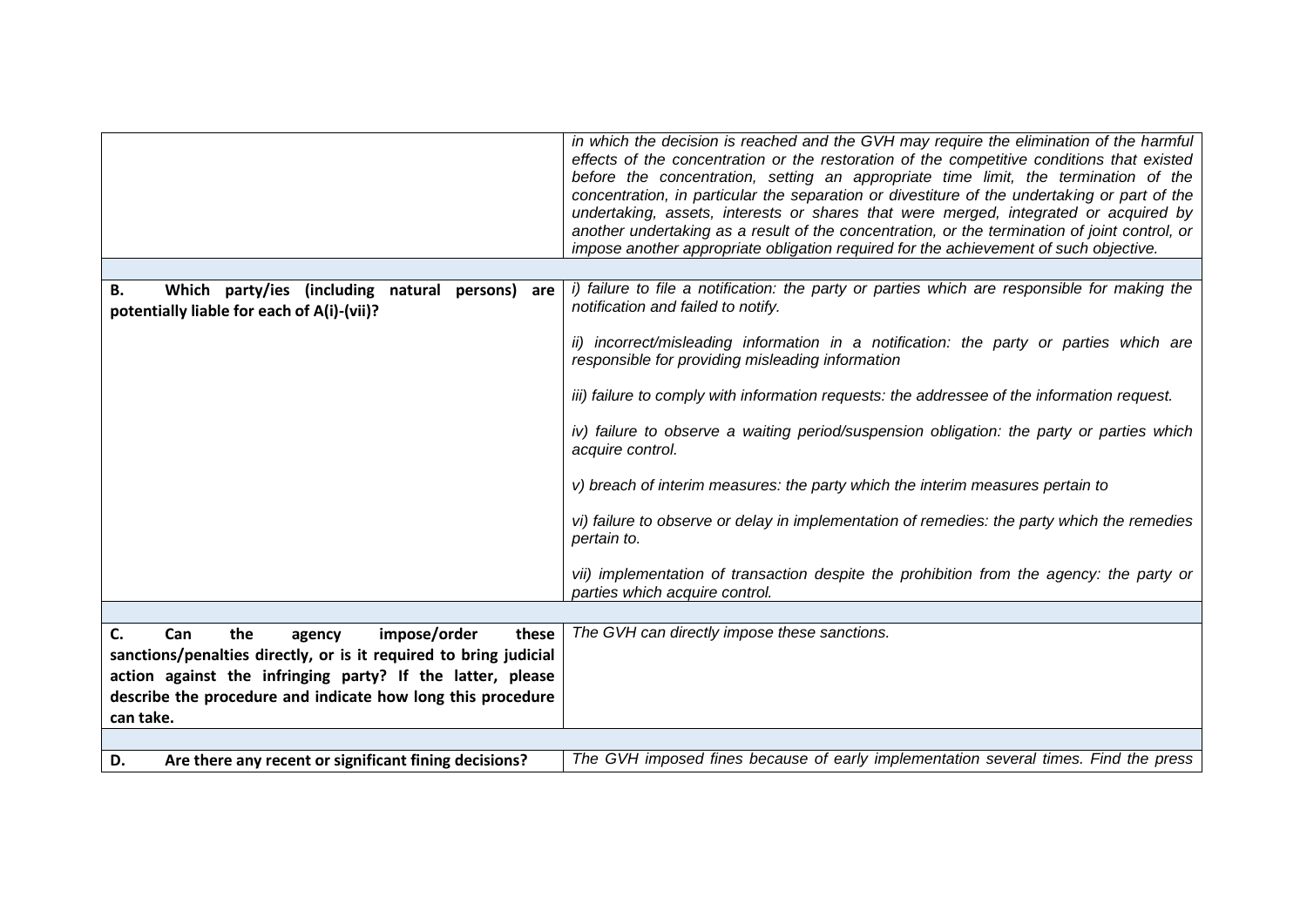| release of the most recent fining decision that was translated into English here:                                                                                                                                                                                      |
|------------------------------------------------------------------------------------------------------------------------------------------------------------------------------------------------------------------------------------------------------------------------|
| https://gvh.hu/en/press_room/press_releases/press_releases<br>2018/gvh_once_again_imposes_a_fine_for_the_implementati                                                                                                                                                  |
| The GVH more recently, in September 2020, imposed a fine of 15,4 million HUF (approx.<br>42 177 EUR) for an early implementation of a merger (case VJ/15/2020).                                                                                                        |
| The GVH also imposed fines and revoked its prior clearance decisions due to the parties<br>providing misleading information (see for example cases VJ/14/2017., VJ/15/2017 and<br>VJ/31/2018.). You may find more information on the latter case on the GVH's website: |
| https://www.qvh.hu/en/press_room/press_releases/press_releases_2018/<br>the_hungarian_competition_authority_has_revoked_it                                                                                                                                             |
| A significant procedural fine of 20 million HUF (approx. 54 775 EUR) was also imposed in<br>2020.                                                                                                                                                                      |

| 19. Independence                                                                                                                                                                                                                                                                     |                                                                                                                                                                                                                                                                                                                                                                                                                                                                                                                                                                                               |
|--------------------------------------------------------------------------------------------------------------------------------------------------------------------------------------------------------------------------------------------------------------------------------------|-----------------------------------------------------------------------------------------------------------------------------------------------------------------------------------------------------------------------------------------------------------------------------------------------------------------------------------------------------------------------------------------------------------------------------------------------------------------------------------------------------------------------------------------------------------------------------------------------|
| Is there possibility for any ministry or a cabinet of<br>А.<br>ministries to abrogate, challenge or change merger decisions<br>issued by the agency or by a court? If yes, to which merger<br>decisions does this apply (e.g., any decision, prohibitions,<br>clearances, remedies)? | Since 2013 the Competition Act provides the Government with the opportunity to exempt<br>transactions from the competence of the GVH that would otherwise be notifiable<br>concentrations. Article 24/A of the Competition Act states that the Government may, in the<br>public interest, in particular to preserve jobs and to assure the security of supply, declare a<br>concentration of undertakings to be of strategic importance at the national level. For such<br>concentrations, the GVH has no power to investigate it, and the acquirer is not obligated to<br>notify the merger. |
|                                                                                                                                                                                                                                                                                      | Past experience shows that the reasoning of the decrees which declare the concentrations<br>to be of strategic importance is relatively short and primarily based on the reasons<br>(preserving jobs, assuring the security of supply) listed under Article 24/A of the<br>Competition Act (see our detailed answer on the reasoning of the exempted<br>concentrations in Section 14.E).                                                                                                                                                                                                      |
|                                                                                                                                                                                                                                                                                      | The Government decrees - as pieces of legislation - are published in the official journal of<br>Hungarian Legislation (in the so-called 'Magyar Közlöny', the Hungarian Gazette, available                                                                                                                                                                                                                                                                                                                                                                                                    |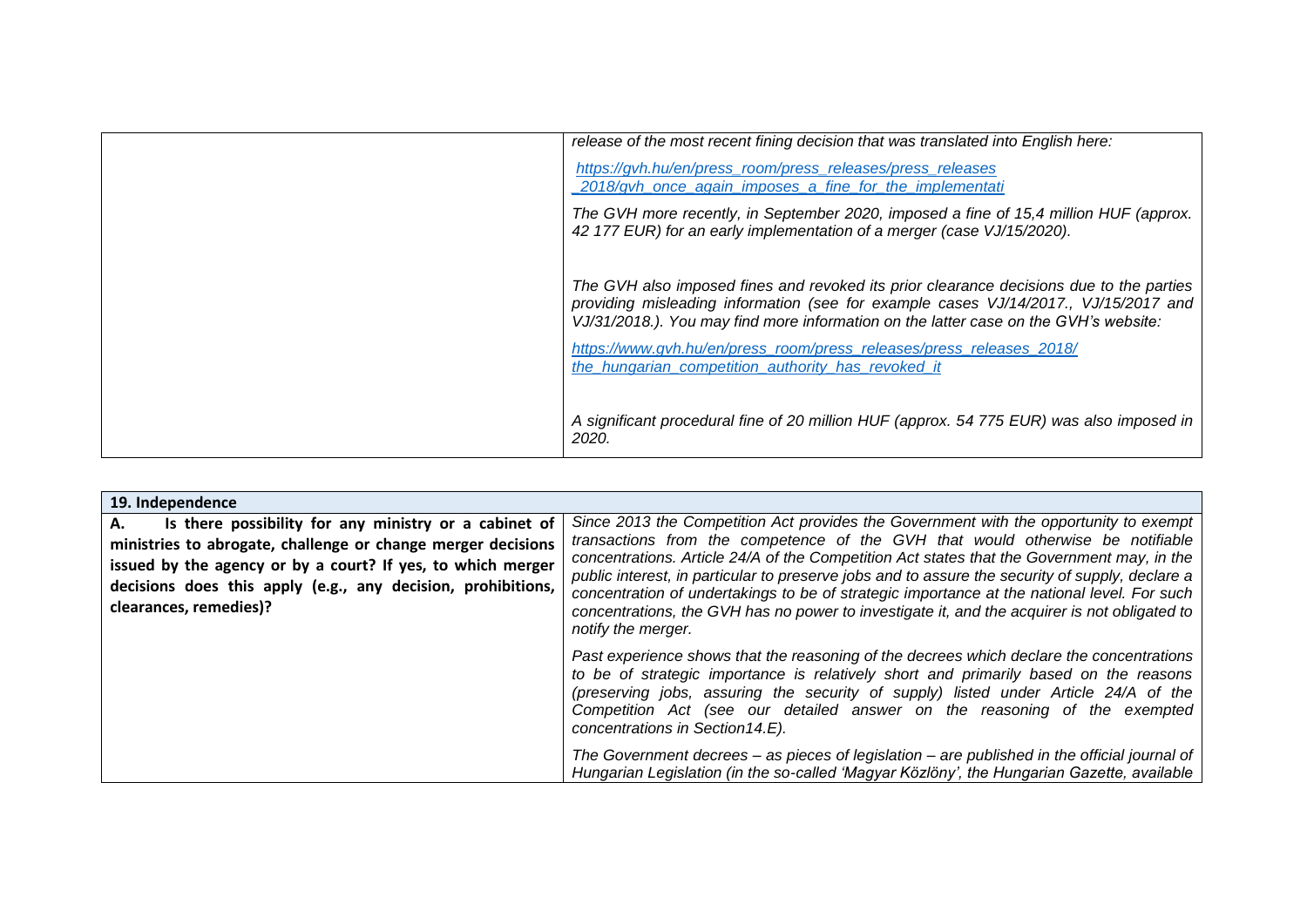|                                                                   | at: http://www.magyarkozlony.hu/).                                                                                                                                                                                                                                                       |
|-------------------------------------------------------------------|------------------------------------------------------------------------------------------------------------------------------------------------------------------------------------------------------------------------------------------------------------------------------------------|
|                                                                   | This exemption was reviewed by the Constitutional Court of Hungary, which found it to be<br>in accordance with the Fundamental Law of Hungary.                                                                                                                                           |
|                                                                   | It is important to emphasise that the public interest exemption only affects the competence<br>of the GVH. Consequently, concentrations which meet the turnover thresholds stipulated<br>by the EC Merger Regulation have to be notified to the European Commission, i.e. to DG<br>COMP. |
|                                                                   |                                                                                                                                                                                                                                                                                          |
| В.<br>ministerial<br>What<br>the<br>grounds<br>for<br>such<br>are | $N/A$ – see above.                                                                                                                                                                                                                                                                       |
| intervention?                                                     |                                                                                                                                                                                                                                                                                          |
|                                                                   |                                                                                                                                                                                                                                                                                          |
| Please provide any description or guidance regarding              | N/A                                                                                                                                                                                                                                                                                      |
| ministerial intervention process and procedures [If<br>the        |                                                                                                                                                                                                                                                                                          |
| applicable]                                                       |                                                                                                                                                                                                                                                                                          |

| 20. Administrative and judicial processes/review                                                       |                                                                                                                                                                                                                                                                                                                                                                  |
|--------------------------------------------------------------------------------------------------------|------------------------------------------------------------------------------------------------------------------------------------------------------------------------------------------------------------------------------------------------------------------------------------------------------------------------------------------------------------------|
| Describe the timetable for judicial and administrative<br>А.<br>review related to merger transactions. | Decisions of the GVH may be appealed within 30 days from the receipt of the decision. It<br>must be addressed to the GVH, then the GVH forwards the appeal along with the case file<br>to the Budapest-Capital Regional Court of Appeal (in Hungarian: Fővárosi Törvényszék),<br>which, in its full judicial review procedure may alter the decision of the GVH. |
|                                                                                                        | The judgment of the Budapest-Capital Regional Court of Appeal may be contested before<br>the Curia (in Hungarian: Kúria).                                                                                                                                                                                                                                        |
|                                                                                                        | A summary on the Hungarian Judicial System is available in English at the official<br>homepage of Hungarian courts:                                                                                                                                                                                                                                              |
|                                                                                                        | https://birosag.hu/en/hungarian-judicial-system                                                                                                                                                                                                                                                                                                                  |
|                                                                                                        | The courts decided on merger-related decisions of the GVH which were appealed against<br>in an average of 476 days per case.                                                                                                                                                                                                                                     |
|                                                                                                        |                                                                                                                                                                                                                                                                                                                                                                  |
| Describe the procedures for protecting confidential<br>В.                                              | Section 163 of the Code of Civil Procedure states that                                                                                                                                                                                                                                                                                                           |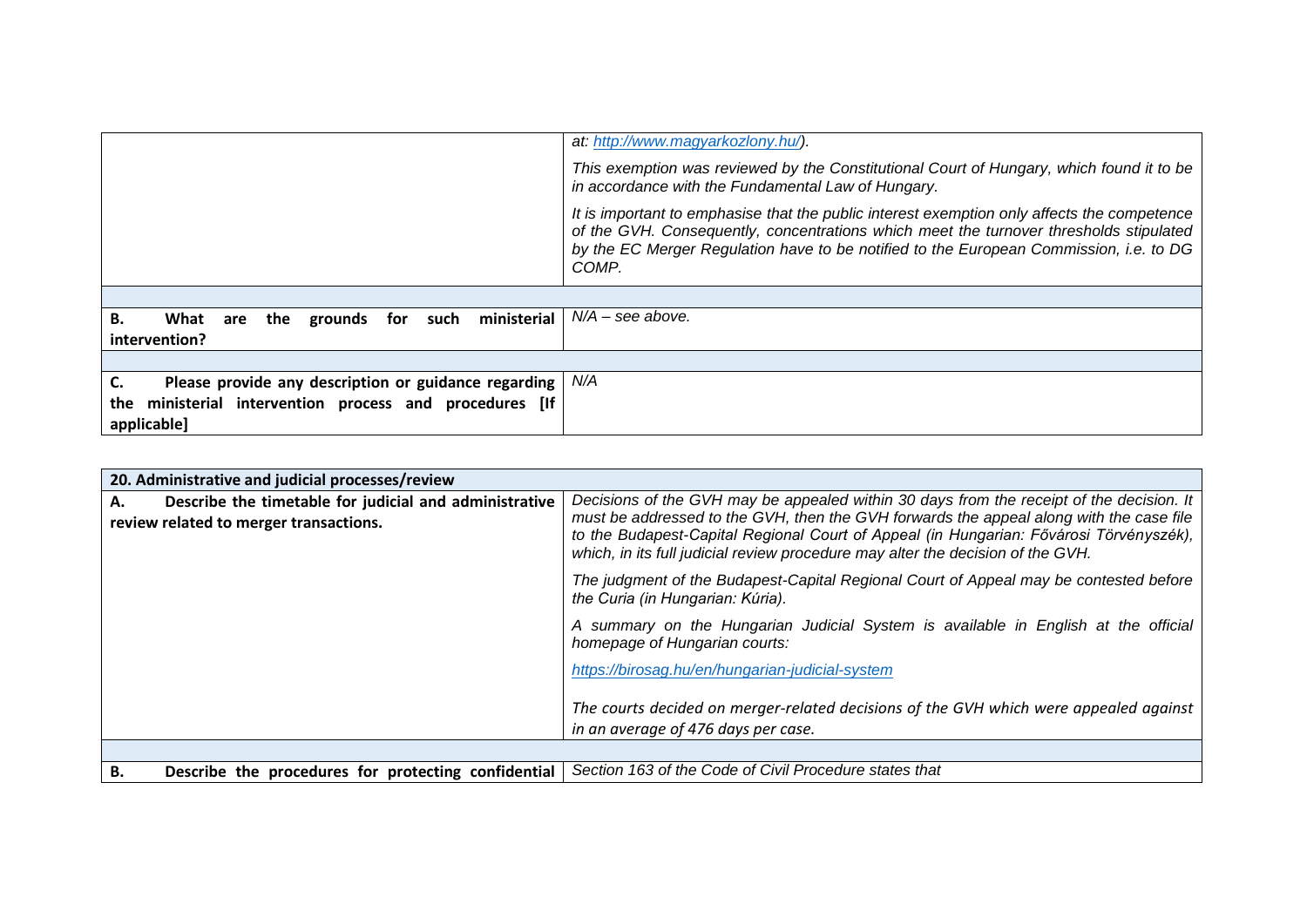| C.<br>Are there any limitations on the time during which an<br>appeal may be filed?       | entitled to grant an exemption from confidentiality.<br>The request for judicial review must be filed within 30 days of the delivery of the decision.                                                                                                                                                                                                                                                                                                                                                                                                                                                                                                                                                                                                                                                                                                                                                                                                                                                                                                                                                                                                                                                                                                                                                                                                                                                                                                                                                                                                                                                                                                                                                                                                                                                                                                                                                                                                                                                                                                                                                                                                                                                                                                                                                                                                                                                                                                                                                                                                              |
|-------------------------------------------------------------------------------------------|--------------------------------------------------------------------------------------------------------------------------------------------------------------------------------------------------------------------------------------------------------------------------------------------------------------------------------------------------------------------------------------------------------------------------------------------------------------------------------------------------------------------------------------------------------------------------------------------------------------------------------------------------------------------------------------------------------------------------------------------------------------------------------------------------------------------------------------------------------------------------------------------------------------------------------------------------------------------------------------------------------------------------------------------------------------------------------------------------------------------------------------------------------------------------------------------------------------------------------------------------------------------------------------------------------------------------------------------------------------------------------------------------------------------------------------------------------------------------------------------------------------------------------------------------------------------------------------------------------------------------------------------------------------------------------------------------------------------------------------------------------------------------------------------------------------------------------------------------------------------------------------------------------------------------------------------------------------------------------------------------------------------------------------------------------------------------------------------------------------------------------------------------------------------------------------------------------------------------------------------------------------------------------------------------------------------------------------------------------------------------------------------------------------------------------------------------------------------------------------------------------------------------------------------------------------------|
| information used in judicial proceedings or in an<br>appeal/review of an agency decision. | (1) Notwithstanding the provisions laid down in section 162, no copy or extract shall be<br>made of or from the minutes of a hearing from which the public was excluded with a view<br>to preserving any classified data, or any other document containing classified data. In<br>such event, the inspection of documents shall be subject to the permission of the<br>classifier, to be granted in accordance with the rules laid down in the Act on the protection<br>of classified data, and to the conditions set by the president of the court.<br>(2) With regard to documents containing business secrets, professional secrets, or any<br>other secret specified by an Act but not mentioned in paragraph (1), the parties,<br>prosecutors, other persons participating in the procedure and their representatives may<br>exercise their right to access and make copies of documents subject to the order and rules<br>set by the proceeding judge and after making a written statement on undertaking the duty<br>to preserve any such secret. If the person entitled to grant an exemption from<br>confidentiality declares in due time and in accordance with section 322 (2) that he does<br>not consent to the inspection of the document containing business secrets, professional<br>secrets, or any other secret specified by an Act, no part of the document containing such<br>secrets may be inspected, copied, or made an extract from by any person other than the<br>court, the keeper of the minutes or the transcriber.<br>(3) If the subject matter of the action is whether or not the content of a document qualifies<br>as data of public interest, the document concerned shall not be inspected during the<br>proceedings, and, after the conclusion of the proceedings with final and binding effect, it<br>may be inspected or copied only to the extent necessary to decide the action. This<br>provision shall not apply to the court, the keeper of the minutes, the transcriber and to the<br>person participating in the procedure who submitted the document.<br>(4) The inspection of the minutes mentioned in paragraph (1) and of a document<br>containing any secret mentioned in paragraphs (1) to (3), the provision of information<br>regarding the contents thereof and the copying of or making extracts from a document<br>containing any secret mentioned in paragraphs (2) and (3) shall be permitted only to a<br>person specified in an authorisation for inspection granted by the classifier or by a person |

**21. Additional filings**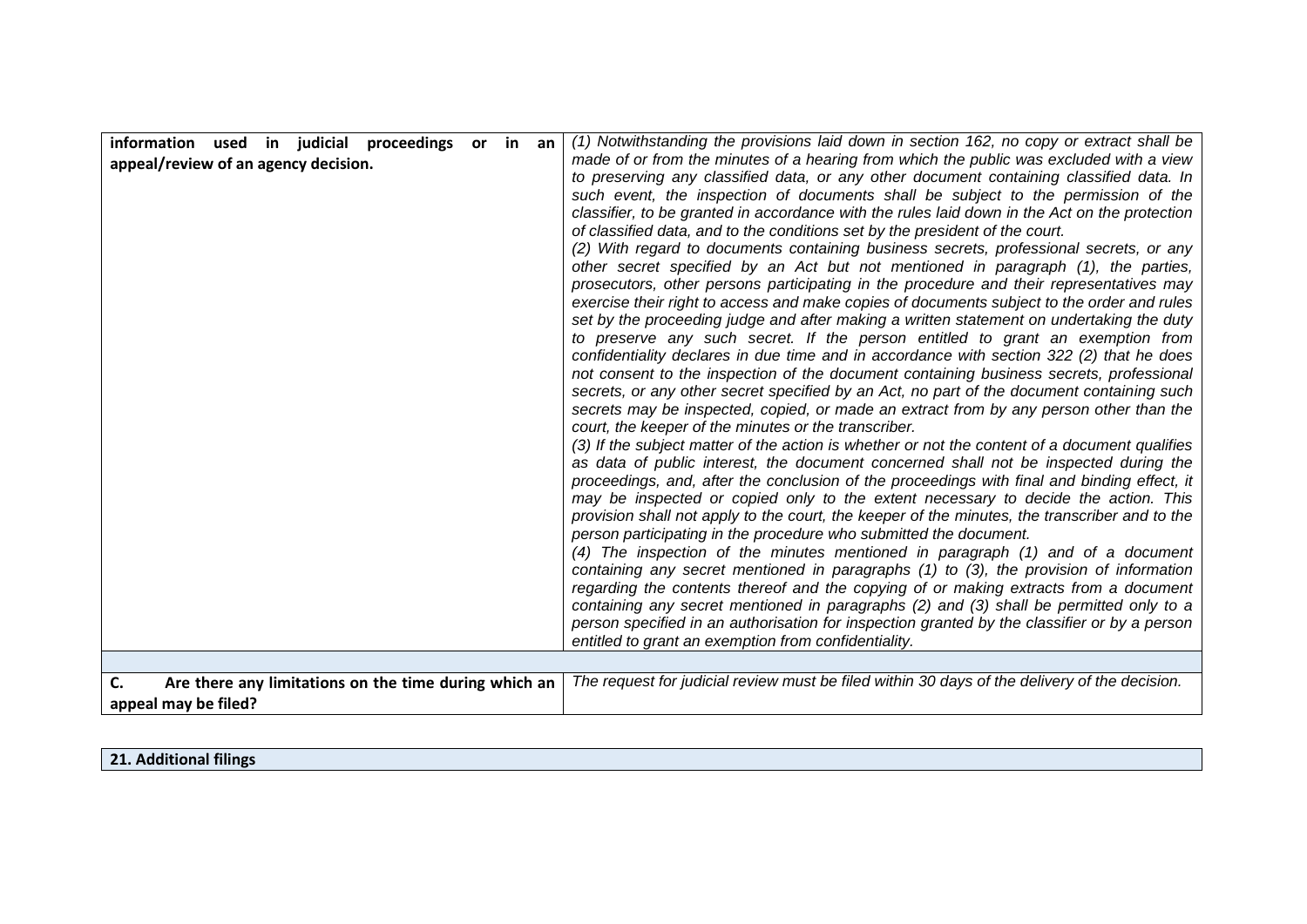| A.<br>Are any additional filings/clearances required for some<br>types of transactions (e.g., sectoral or securities regulators or<br>national security or foreign investment review)? | No additional filings are required, however, in the case of concentrations between media<br>enterprises, the GVH is obliged to consult the National Media and Infocommunications<br>Authority, more precisely its Media Council, and request a position statement from it on<br>the effects of the merger on the plurality of the media. If the Media Council refuses to give<br>its consent to the merger based on the expected negative effects on the plurality of the<br>media, the GVH must also prohibit the merger (regardless of any competitive effects), as<br>the position statement of the Media Council is binding on the GVH. |
|----------------------------------------------------------------------------------------------------------------------------------------------------------------------------------------|---------------------------------------------------------------------------------------------------------------------------------------------------------------------------------------------------------------------------------------------------------------------------------------------------------------------------------------------------------------------------------------------------------------------------------------------------------------------------------------------------------------------------------------------------------------------------------------------------------------------------------------------|
|                                                                                                                                                                                        | The National Media and Infocommunications Authority's procedure is initiated on the<br>request of the GVH after its own merger procedure has been started - alternatively, the<br>parties may also request the Media Council's position statement before filing the merger<br>notification and submit it as an annex of the notification form in order to speed up the<br>review process.                                                                                                                                                                                                                                                   |
|                                                                                                                                                                                        | The Media Council's opinion is legally binding on the GVH. This means that:                                                                                                                                                                                                                                                                                                                                                                                                                                                                                                                                                                 |
|                                                                                                                                                                                        | i. If the Media Council grants approval: the GVH - on the basis of its competition<br>related assessment - may still prohibit the merger, or it may clear it (with or without<br>conditions).                                                                                                                                                                                                                                                                                                                                                                                                                                               |
|                                                                                                                                                                                        | ii. If the Media Council refuses to grant approval: the GVH must prohibit the merger<br>irrespective of the potential outcome of its own assessment.                                                                                                                                                                                                                                                                                                                                                                                                                                                                                        |
|                                                                                                                                                                                        | iii. If the Media Council grants approval subject to conditions: the $GVH - on$ the basis of<br>its competition related assessment - may still prohibit the merger, or it may clear it<br>(with or without competition law-based conditions).                                                                                                                                                                                                                                                                                                                                                                                               |
|                                                                                                                                                                                        | In the majority of energy market related cases, refusal by the Hungarian Energy and<br>Public Utility Regulatory Authority to grant authorisation is likely to result in a case being<br>unsuccessful. The decisions of the HEA, however, are not binding on the GVH.<br>Consequently, the GVH may still authorise a transaction based on its substantive<br>competition assessment. But in practice, eventually the merger cannot be executed legally<br>because of the lack of the approval of the HEA.                                                                                                                                   |
|                                                                                                                                                                                        | In the case of concentrations of credit institutions or insurance undertakings, special<br>approval must be obtained $-$ in addition to the GVH's authorisation $-$ from the Financial<br>Stability Board of the National Bank of Hungary.                                                                                                                                                                                                                                                                                                                                                                                                  |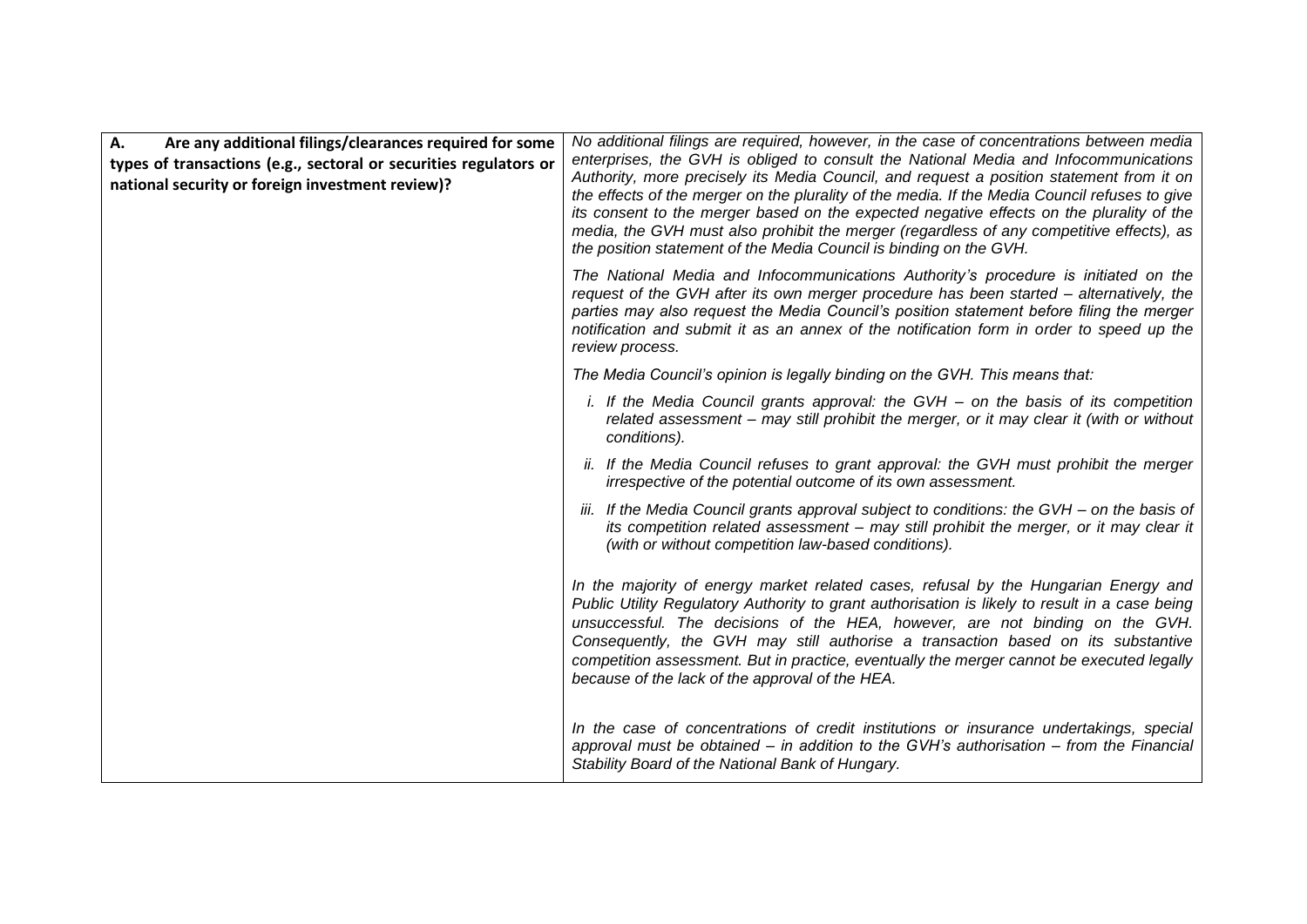| As regards concentrations of businesses engaged in the operation of pharmacies, the<br>Medicines Supply Act Article 75) binds the GVH:                                                                                                                                                                                                                                                                                                                                                                                                                                                                                                                      |
|-------------------------------------------------------------------------------------------------------------------------------------------------------------------------------------------------------------------------------------------------------------------------------------------------------------------------------------------------------------------------------------------------------------------------------------------------------------------------------------------------------------------------------------------------------------------------------------------------------------------------------------------------------------|
| A concentration shall not be authorised if it would give $-$ direct or indirect $-$ control to a<br>given business association or company group, or the same natural person over more than<br>four pharmacies, moreover, a concentration shall not be authorised if it would give - direct<br>or indirect – control to a given business association or company group, or the same<br>natural person over three or more pharmacies in a community with a population of less<br>than twenty thousand.                                                                                                                                                         |
| According to Act LVII of 2018 on Controlling Foreign Investments Violating Hungary's<br>Security Interests, foreign investors may acquire, in an economic entity registered in<br>Hungary with activities specified under paragraph (4), by establishing an economic entity<br>or by acquisition a) directly or indirectly ownership share beyond $25% - in$ the case of<br>public limited companies, ownership share beyond 10% - or b) controlling interest as<br>specified in the Code of Civil Procedure after notifying the minister designated in the<br>Government decree and receiving confirmation of the acknowledgement of this<br>notification. |
| The notification obligation under (1) holds also where the foreign investor's acquisition of<br>under 25% would result in the total share of foreign investors in an economic entity<br>registered in Hungary and with activities specified under $(4)$ – with the exception of public<br>limited companies -exceeding 25% altogether.                                                                                                                                                                                                                                                                                                                      |
| The activities subject to the notification obligation are the following:<br>a) manufacture of weapons and ammunition as well as of military equipment and devices<br>subject to licence,                                                                                                                                                                                                                                                                                                                                                                                                                                                                    |
| b) manufacture of dual use products,<br>c) manufacture of intelligence devices and equipment specified in the government decree<br>on the detailed rules of obtaining a licence for military activity and certifying businesses,<br>d) provision of financial services specified in the act on credit institutions and financial<br>enterprises and from among auxiliary financial services, the operation of a payment                                                                                                                                                                                                                                     |
| system,<br>e) services governed by the act on electricity,<br>f) services governed by the act on natural gas supply,                                                                                                                                                                                                                                                                                                                                                                                                                                                                                                                                        |
| g) services governed by the act on water public utility services,<br>h) services governed by the act on electronic communications,                                                                                                                                                                                                                                                                                                                                                                                                                                                                                                                          |
| i) the set-up, development and operation of electronic information systems governed by<br>the act on the electronic information security of central and local government agencies.                                                                                                                                                                                                                                                                                                                                                                                                                                                                          |